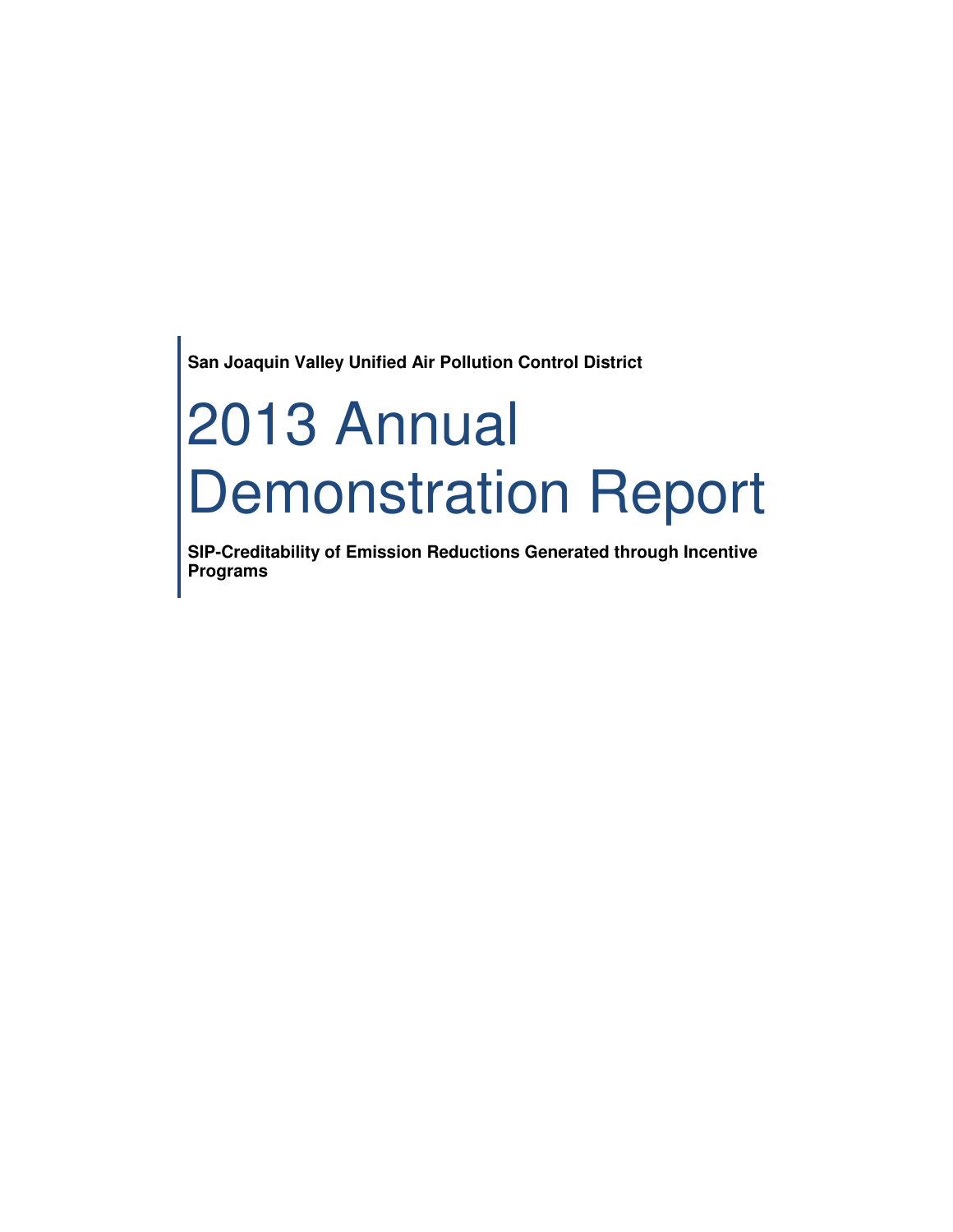This page intentionally blank.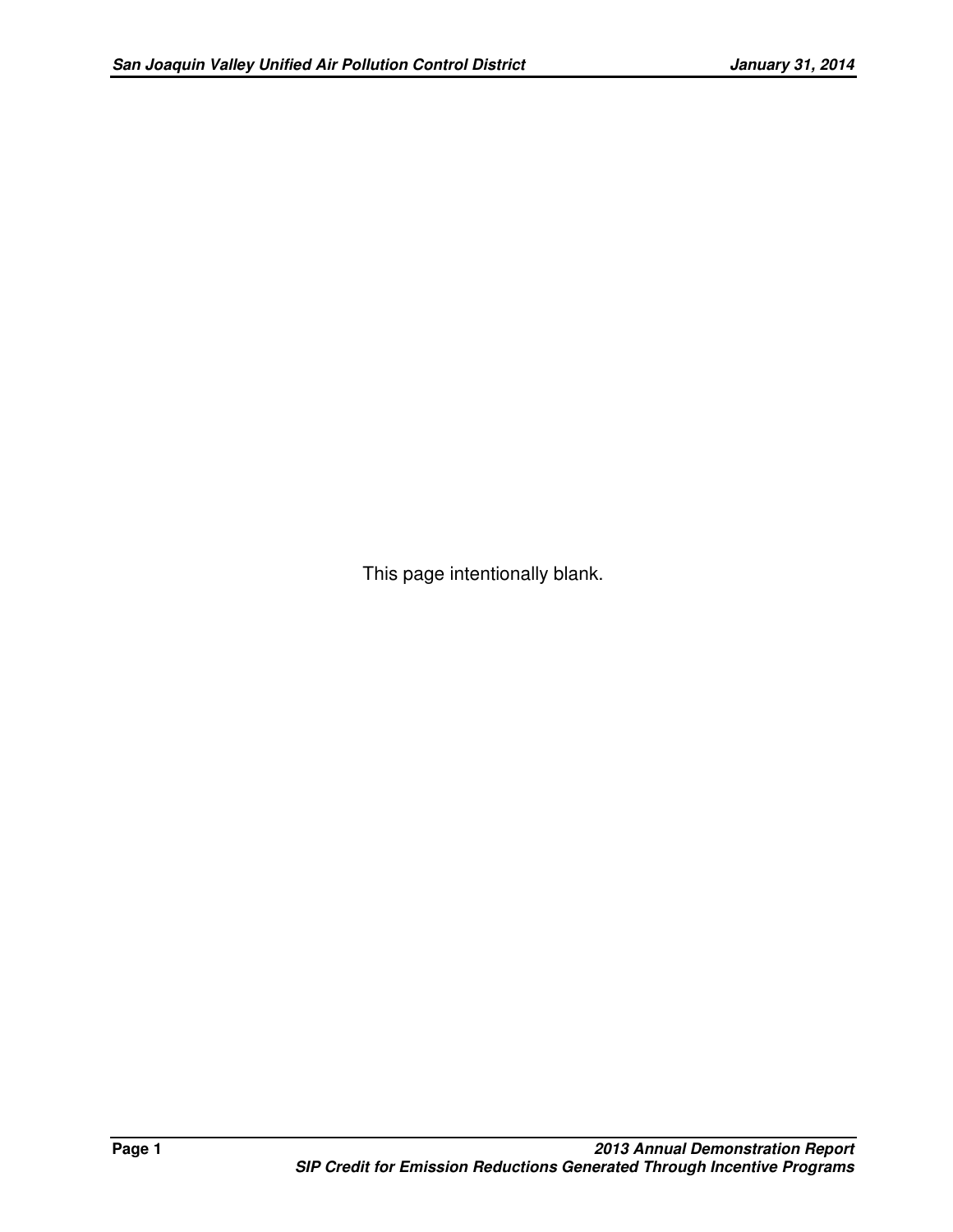# **Contents**

| I.   |                                                                                  |
|------|----------------------------------------------------------------------------------|
| Π.   |                                                                                  |
| III. |                                                                                  |
|      |                                                                                  |
| В.   |                                                                                  |
|      | C. ARB Carl Moyer Memorial Air Quality Standards Attainment Program Guidelines13 |
|      | ARB Proposition 1B: Goods Movement Emission Reduction Program Guidelines17       |
|      | E. USDA NRCS Combustion Systems Improvement of Mobile Engines Incentive          |
| IV.  |                                                                                  |
|      |                                                                                  |
|      |                                                                                  |
|      |                                                                                  |
| V.   |                                                                                  |
|      | A. Carl Moyer Program Specific Monitoring and Enforcement Activities 28          |
|      | B. Proposition 1B Program Monitoring and Enforcement Activities  30              |
|      | C. Combustion Systems Improvement of Mobile Engines Program Monitoring and       |
| VI.  |                                                                                  |
| VII. | Summary Of Emission Reductions And Cost Effectiveness  35                        |
|      |                                                                                  |
|      | Appendix B NRCS Combustion System Improvement Program Project Information B-1    |

2013 Annual Demonstration Report Data Sheet (electronic attachment)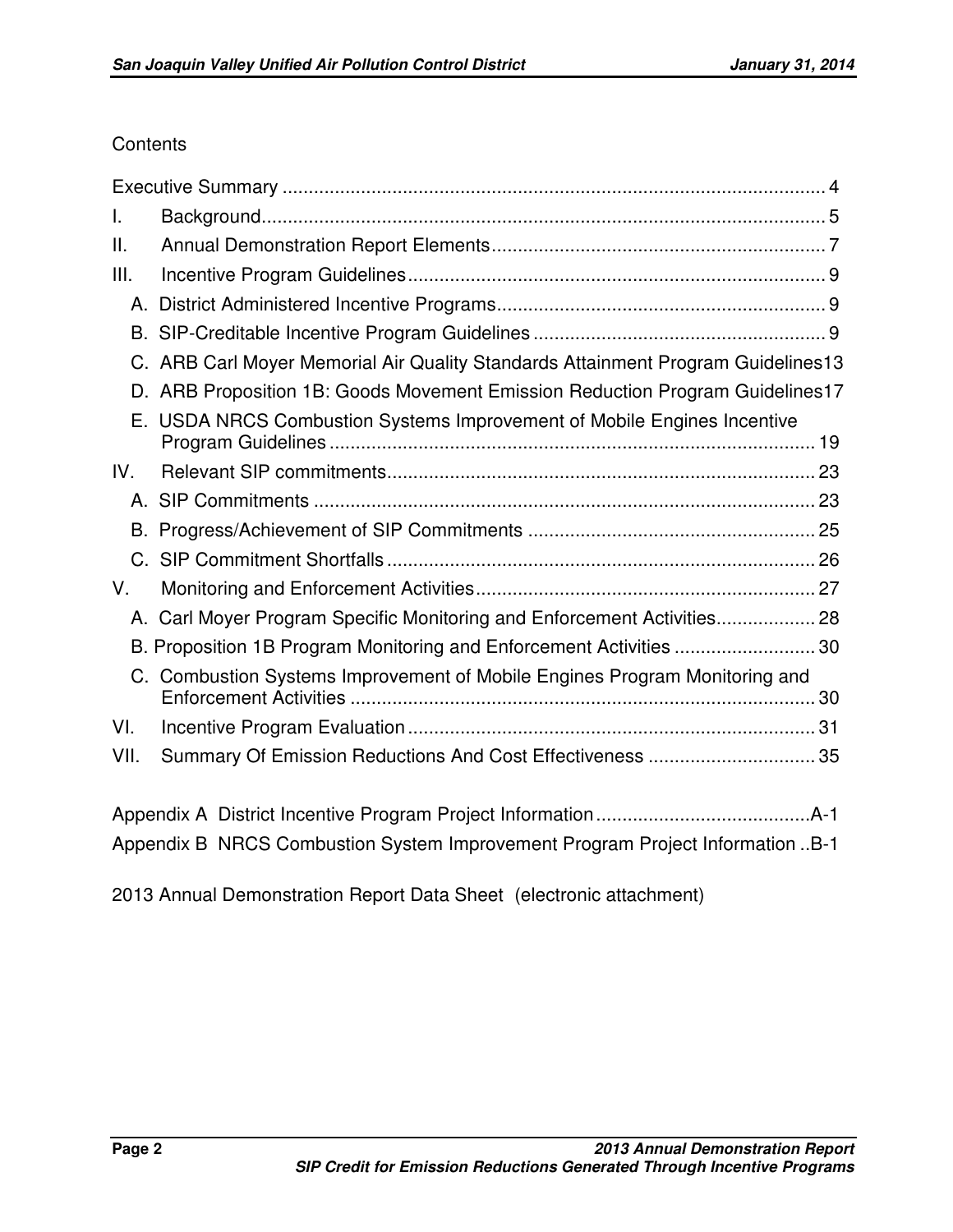This page intentionally blank.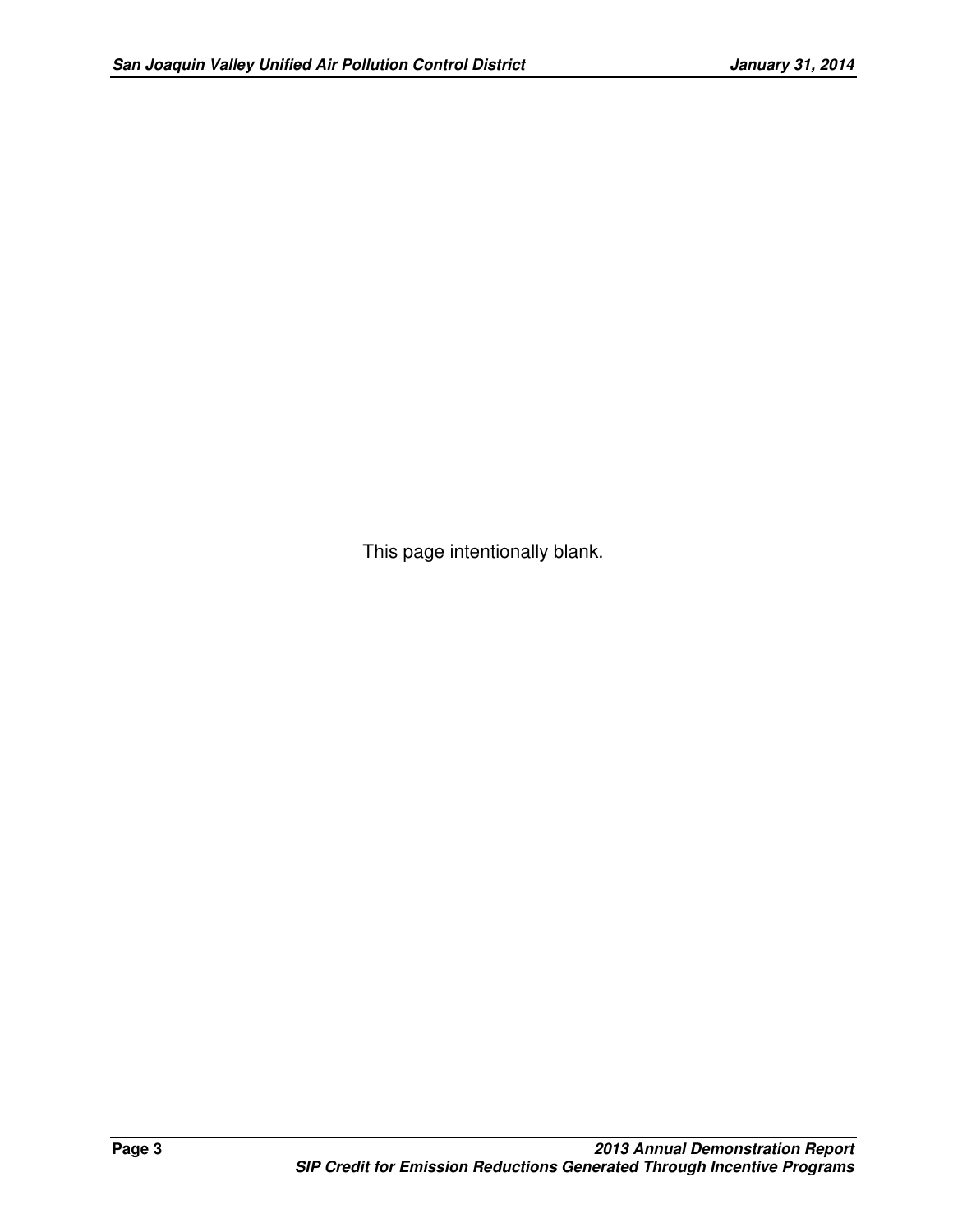# **EXECUTIVE SUMMARY**

The San Joaquin Valley Unified Air Pollution Control District (District) currently operates one of the largest and most well-respected incentive programs in California. Since 1992, the District's incentive programs have provided over \$500 million in incentive funds. This has been matched by cost-sharing on the part of participating businesses, public agencies, and residents, who together have invested over \$400 million. These combined efforts accelerate the adoption of cleaner technologies (beyond what is achieved by stringent regulations alone) to achieve over 100,000 tons of lifetime emission reductions, improve air quality, improve public health, and progress the San Joaquin Valley (Valley) towards attainment of increasingly stringent federal air quality standards. In addition to District-administered incentive programs, the California Air Resources Board (ARB) and the United States Department of Agriculture (USDA) Natural Resources Conservation Service (NRCS) also implement highly effective incentive programs in the Valley, further reducing emissions in the Valley.

Although incentive programs result in real air quality benefits, the emission reductions resulting from voluntary incentive programs have generally not been quantified for or provided credit in attainment plans to meet federal Clean Air Act (CAA) requirements. District Rule 9610 (State Implementation Plan Credit for Emission Reductions Generated through Incentive Programs) serves as an administrative mechanism for crediting emission reductions achieved in the Valley through incentive programs for use in state implementation plans (SIPs). The future year emission reductions claimed in District SIPs through Rule 9610 are to be quantified through annual demonstration reports, such as this 2013 Annual Demonstration Report.

The emission reductions quantified for SIP credit as part of this report are summarized in the table below. Extensive documentation of these reductions, related SIP commitments, and other Rule 9610 requirements are included in the remainder of this report and in supporting data provided in the 2013 Annual Demonstration Report Data Sheet that accompanies this report. The emission reductions claimed for SIP credit are accounted for in Table 1 below and include reductions of oxides of nitrogen (NOx), particulate matter (PM), and reactive organic gases (ROG).

| <b>Pollutant</b> |       |       |       |      | Emissions Reduced (tons per day) |      |      |      |
|------------------|-------|-------|-------|------|----------------------------------|------|------|------|
|                  | 2013  | 2014  | 2015  | 2016 | 2017                             | 2018 | 2019 | 2020 |
| <b>NOx</b>       | 15.59 | 12.85 | 10.90 | 9.31 | 6.92                             | 6.68 | 5.60 | 3.64 |
| <b>PM</b>        | 0.57  | 0.48  | 0.44  | 0.38 | 0.29                             | 0.28 | 0.24 | 0.16 |
| <b>ROG</b>       | 1.23  | 1.03  | 1.00  | 0.98 | 0.97                             | 0.95 | 0.76 | 0.50 |

#### **Table 1: SIP Claimed Incentive-Based Emission Reductions for Future Years**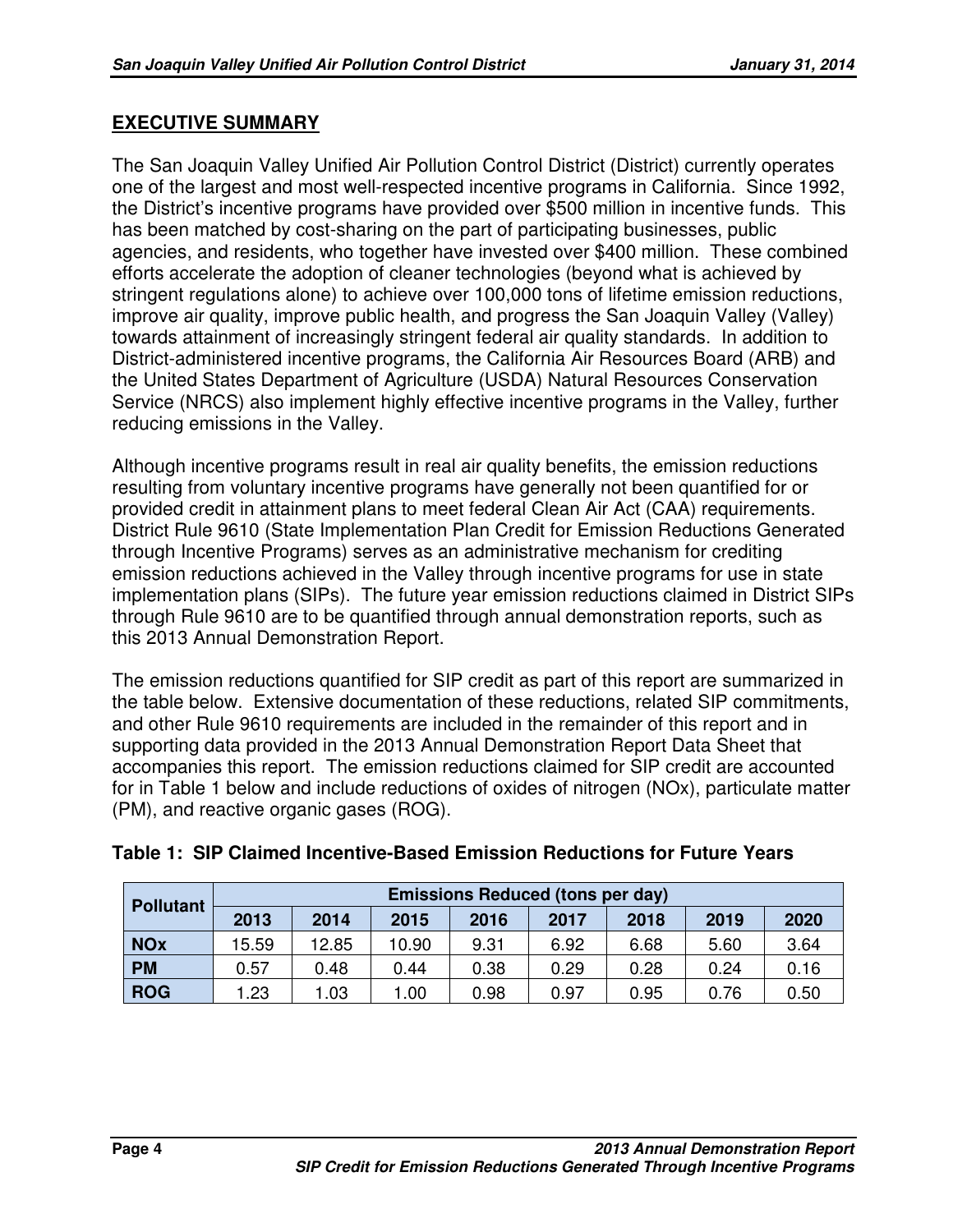# **I. BACKGROUND**

In developing the *2007 Ozone Plan*, the District and ARB recognized the need for additional emission reductions from sources outside of the District's regulatory authority to meet the stringent 1997 8-hour ozone standard, particularly from mobile sources. Subsequently, the plan called for significantly increased incentive funding to help accelerate attainment of the standard. Since then, the District has advocated to increase incentive funding for the Valley, resulting in significantly increased funding the last several years. Recognizing the importance of incentive-based emission reductions in addressing increasingly stringent federal standards, the District and EPA have been working together to develop an administrative framework for providing federal SIP credit for incentive programs.

As part of developing new incentive programs aimed at reducing emissions from agricultural equipment, the District and the USDA NRCS collaborated to ensure that both agencies' incentive programs achieve emission reductions that can be credited in SIPs. Towards that end, in December 2010, the District, EPA, ARB, and USDA NRCS signed a memorandum of understanding (MOU) committing to establish a framework for providing such SIP credit. All parties involved (EPA, NRCS, ARB and the District) agreed to work collaboratively to develop a mechanism to provide SIP credit for emission reductions from federal, state, and local incentive programs that meet the federal criteria of Surplus, Quantifiable, Enforceable, and Permanent.

NRCS and EPA continued to work together to develop a mechanism pursuant to the CAA to quantify SIP credit for emission reductions from farm equipment, achieved through voluntary incentive programs at the state/local level. As a result of these continued efforts, EPA and NRCS signed *Implementation Principles for Addressing Agricultural Equipment under the Clean Air Act,* in July 2012*.*

District Rule 9610 is the result of the collaborative efforts between EPA, ARB, NRCS, and the District. Rule 9610 provides the District with an administrative mechanism to take SIP credit for crediting incentive-based emission reductions achieved in the Valley. The key components of the District's Rule 9610 SIP-crediting process include:

- **Incentive Program Guidelines** for specific programs, developed through a public process with opportunity for public commenting and EPA concurrence.
- **A Manual of Procedures**, which assures that all incentive program guidelines used for SIP creditability are publicly available and maintained in a centralized location on the District's website.
- **Annual Demonstration Reports**, such as this report, to quantify the amount of emissions reductions achieved by incentive programs meeting the requirements in Rule 9610. More information on report components and process is included later in this report.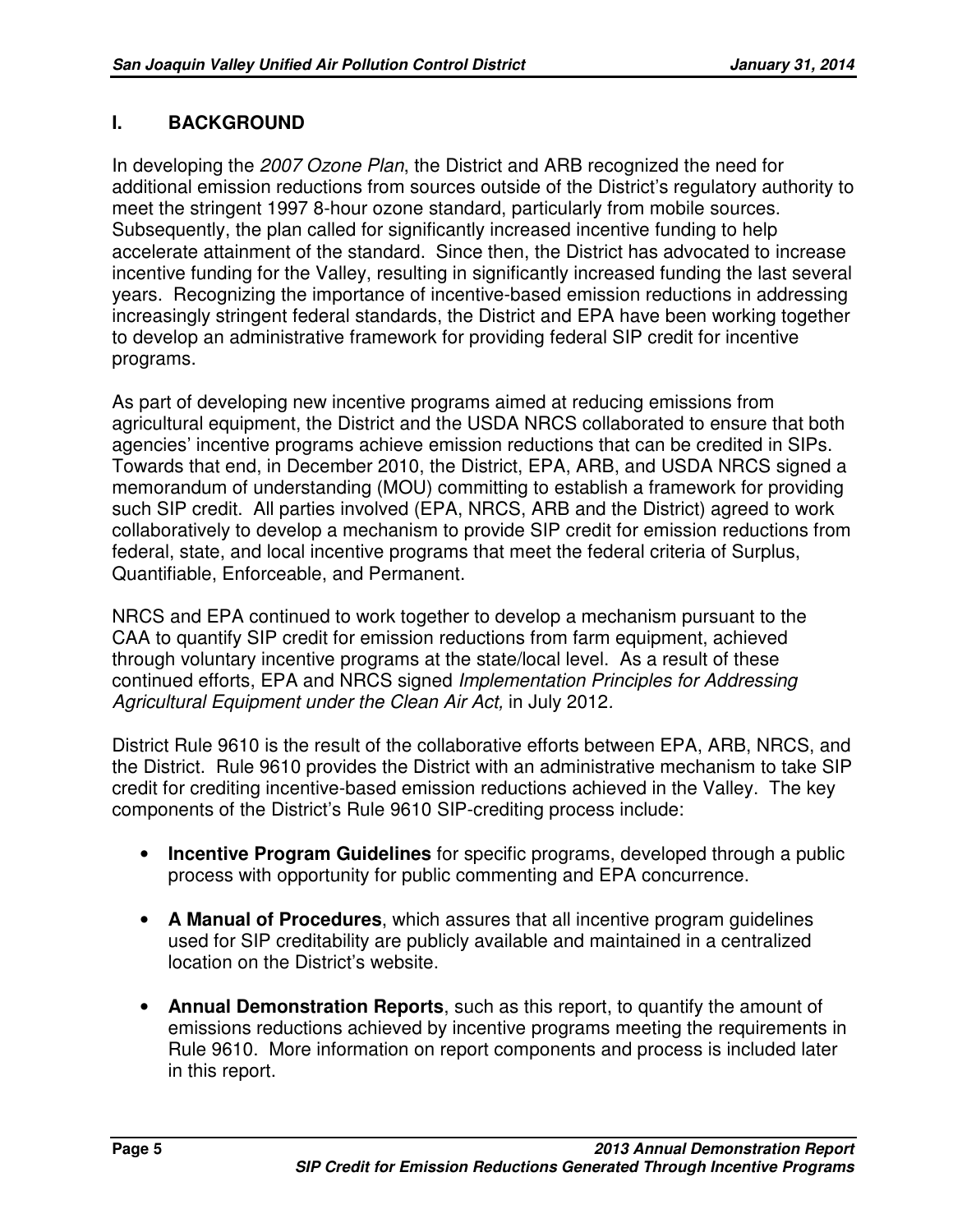Throughout the SIP-crediting process, the goal is to quantify incentive-based emission reductions that satisfy the following EPA integrity principles (defined in Section 2.0 of Rule 9610):

- **Surplus:** emission reductions are not otherwise required by any federal, state, or local regulation or other legal mandate. These emission reductions must also be in excess of the baseline inventories underlying a SIP attainment demonstration.
- **Quantifiable:** emission reductions can be reliably determined and replicated through the use of well-established, publicly available emission factors and calculation methodologies.
- **Enforceable:** based on the following provisions:
	- $\circ$  The emission reductions must be independently and practicably verifiable through inspections, monitoring, and/or other mechanisms;
	- $\circ$  Incentive program violations are defined through legally binding contracts, including identifying party or parties responsible for ensuring that emission reductions are achieved;
	- o Grantees are obligated to provide all records needed to demonstrate that emission reductions are achieved; and
	- $\circ$  The public has access to all emission-related information for reductions claimed in the annual demonstration report, as outlined in Section 4.0 of Rule 9610.
- **Permanent:** for the lifetime of the project, assured by actions taken to physically destroy, or permanently disable, baseline equipment or vehicles, or to permanently amend practices to ensure the reduction of emissions for the duration of the project life.

This report demonstrates that the incentive-based emission reductions quantified and claimed for SIP credit meet each of these four integrity principles and complies with requirements in Rule 9610.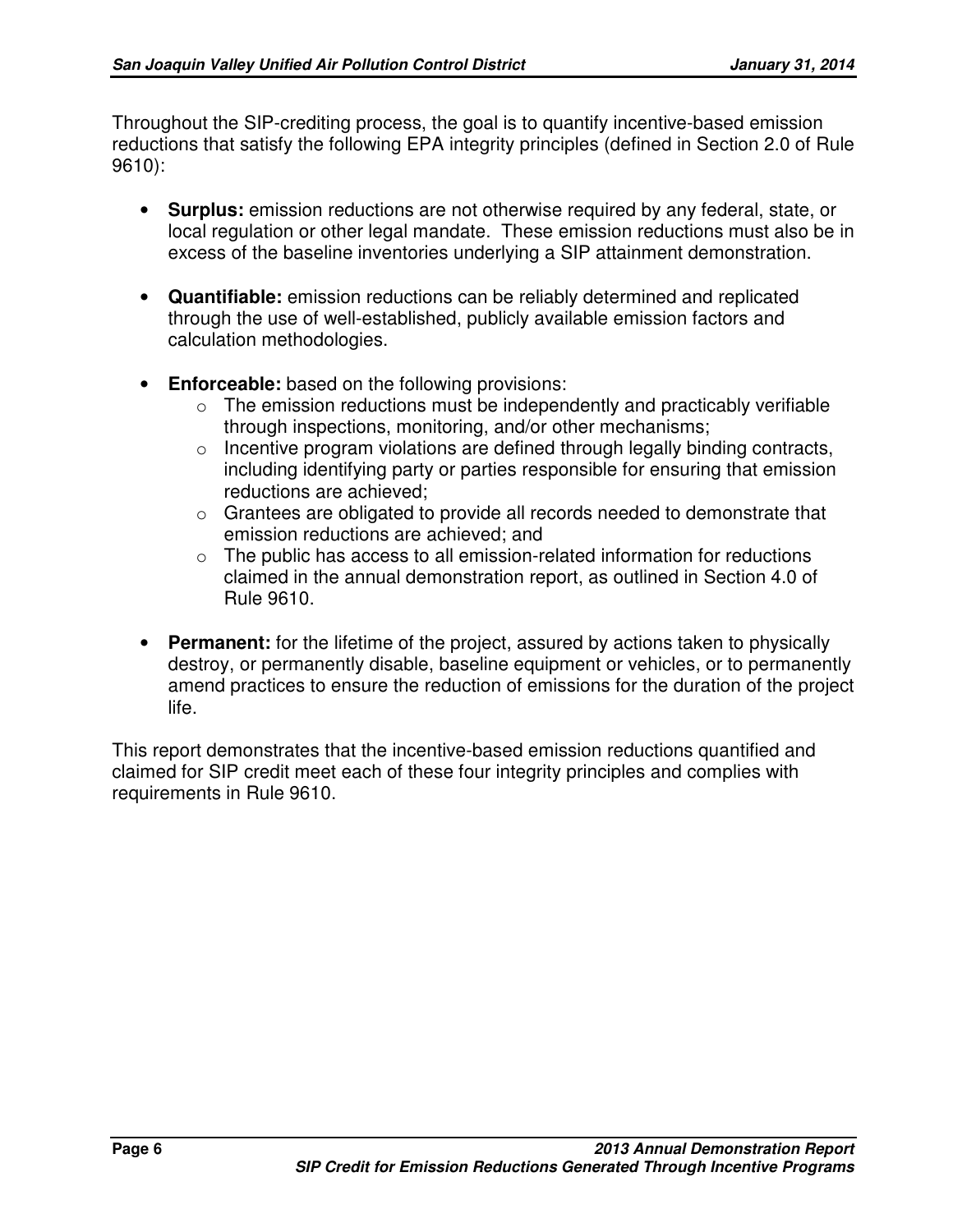# **II. ANNUAL DEMONSTRATION REPORT ELEMENTS**

This District-prepared report will demonstrate the quantity of emission reductions achieved through SIP-creditable incentive programs. District Rule 9610 includes several requirements be met in order to demonstrate that the claimed incentive-based emission reductions are SIP-creditable. The elements described in Section 4.0 of Rule 9610 that this 2013 Annual Demonstration Report includes are summarized in Table 2.

#### **Table 2: Annual Demonstration Report Requirements**

| <b>Element</b>                                                                                                                                                                                                                                                                                                                                                                                                                                                       | <b>Where</b><br>satisfied                                                                                                                      |
|----------------------------------------------------------------------------------------------------------------------------------------------------------------------------------------------------------------------------------------------------------------------------------------------------------------------------------------------------------------------------------------------------------------------------------------------------------------------|------------------------------------------------------------------------------------------------------------------------------------------------|
| Description of guidelines used, how the guidelines ensure that the claimed<br>emission reductions are SIP-creditable, and a list of any procedures being<br>used for the first time under the rule                                                                                                                                                                                                                                                                   | Section III of<br>this report                                                                                                                  |
| Quantification of emission reductions generated through incentive programs,<br>summarized by pollutant and by years and including:<br>Cost-effectiveness<br>Funding amount<br>$\bullet$<br>Incentive program guideline<br>$\bullet$<br>Project type<br>$\bullet$                                                                                                                                                                                                     | Section VII of<br>this report                                                                                                                  |
| Adjustments to reductions claimed in prior annual demonstration reports                                                                                                                                                                                                                                                                                                                                                                                              | <b>NA</b>                                                                                                                                      |
| Identification of SIP commitments in District adopted SIP(s) which the District<br>has satisfied in whole or in part through Rule 9610, including identification and<br>quantification of, and remedies for, any shortfalls                                                                                                                                                                                                                                          | Section IV of<br>this report                                                                                                                   |
| Project information, including the following, as applicable:                                                                                                                                                                                                                                                                                                                                                                                                         |                                                                                                                                                |
| Project identification number<br>Project location<br>$\bullet$<br>Project type<br>$\bullet$<br>Project life<br>$\bullet$<br>Implementation date<br>$\bullet$<br>Funding provided by the District, NRCS, or ARB<br>$\bullet$<br>Guidelines used<br>$\bullet$<br>Quantified emission reductions per year, and aggregated over the<br>$\bullet$<br>project life, by pollutant<br>Description of baseline and new equipment<br>$\bullet$<br>Additional details as needed | Appendices A<br>and B of this<br>report, Manual<br>of Procedures,<br>and 2013<br>Annual<br>Demonstration<br><b>Report Data</b><br><b>Sheet</b> |
| Summary of monitoring and enforcement activities for the reporting period for<br>incentive programs for which SIP-creditable emission reductions are being<br>claimed, including:<br>Identification of project audits, usage reports, inspections, and other<br>$\bullet$<br>monitoring activities<br>List of projects that do not satisfy contractual requirements and<br>$\bullet$<br>associated enforcement actions/remedies                                      | Section V of<br>this report                                                                                                                    |
| Incentive Program Evaluation: retrospective assessment of the incentive<br>program performance and recommendations, if any, for future enhancements                                                                                                                                                                                                                                                                                                                  | Section VI of<br>this report                                                                                                                   |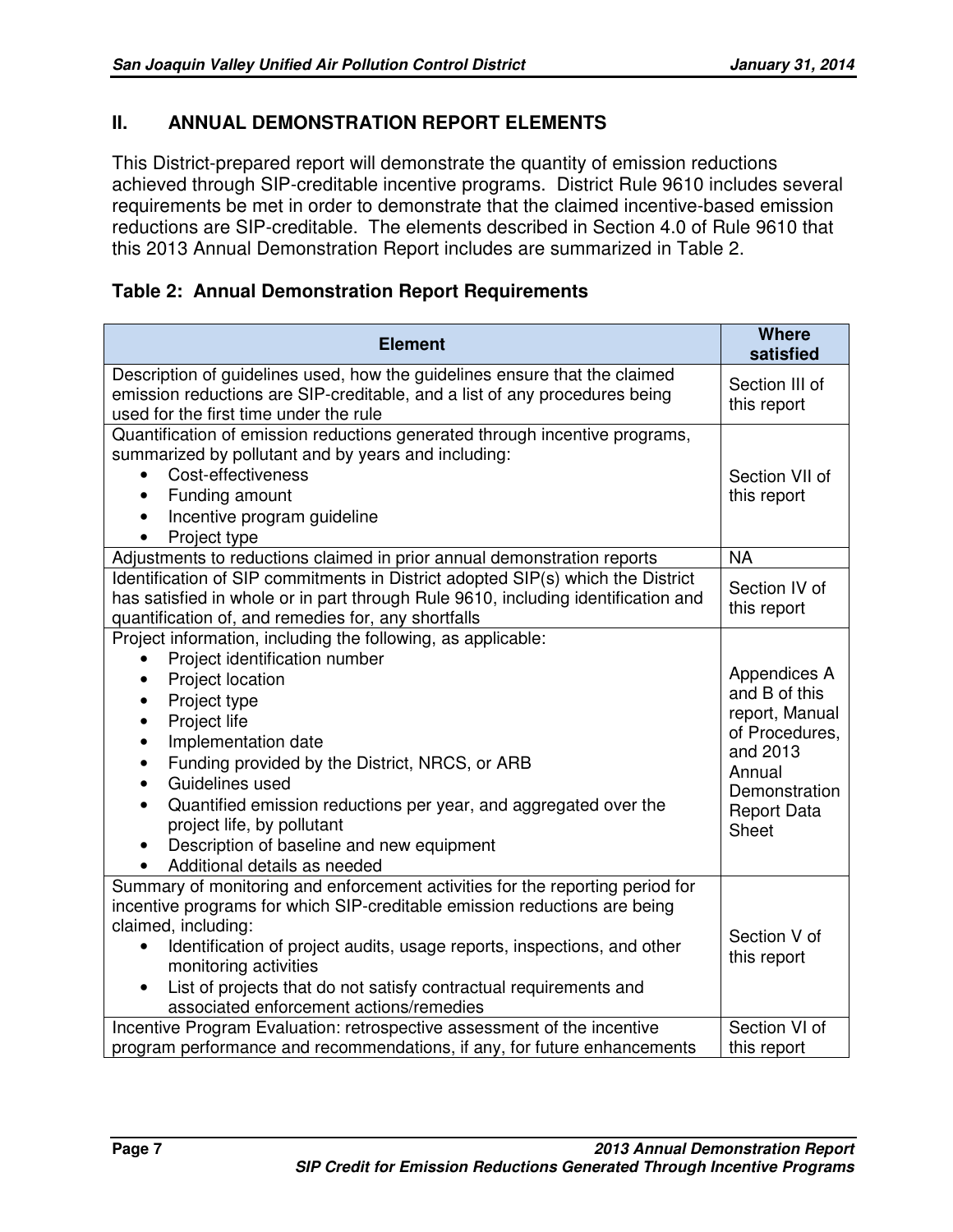#### Annual Demonstration Report Process

Section 5.0 of Rule 9610 requires the following process for the annual demonstration report:

- **1. The APCO shall submit the annual demonstration report and information described in Section 4.0 to ARB and EPA no later than August 31 of each year.**  The APCO will present the 2013 Draft Annual Demonstration Report to the District Governing Board for review on June 20, 2013. The 2013 annual demonstration report will be submitted to ARB and EPA for concurrence after the June Governing Board public hearing, and prior to August 31, 2013.
- **2. The APCO shall release the draft annual demonstration report to the public and present it to the District Governing Board prior to submittal to ARB and EPA for concurrence.**

The 2013 Draft Annual Demonstration Report was released to the public for review and comment on Tuesday, May 21, 2013. The public comment period ended at 5:00 PM on Tuesday, June 04, 2013. No comments were received. The public has an additional opportunity to comment on the draft report at the June 20, 2013 Governing Board public hearing when it will be presented to the Governing Board.

**3. Previously submitted annual demonstration reports shall be made available on the District's website.**

As this is the first annual demonstration report, there are currently no previous versions available on the District's website. However, the rule will be made available on the District's Manual of Procedures website after it has been submitted to ARB and EPA for concurrence.

#### Recordkeeping Requirements

Section 6.0 of Rule 9610 requires all documents created and/or used in implementing the requirements of Section 4.0 shall be kept and maintained as required by the applicable incentive program guidelines. Consistent with the California Public Records Act and other related requirements, such records shall be made available for public review. The public may request records through the District's Public Records Release Request, available on the District website at:

http://www.valleyair.org/General\_info/public\_records\_release\_request.htm. However, the records related to implementation of the USDA NRCS Combustion Systems Improvement of Mobile Engines incentive program are prohibited from mandatory disclosure pursuant to the Federal Food Security Act of 1985 (7 U.S.C. § 608d(2)).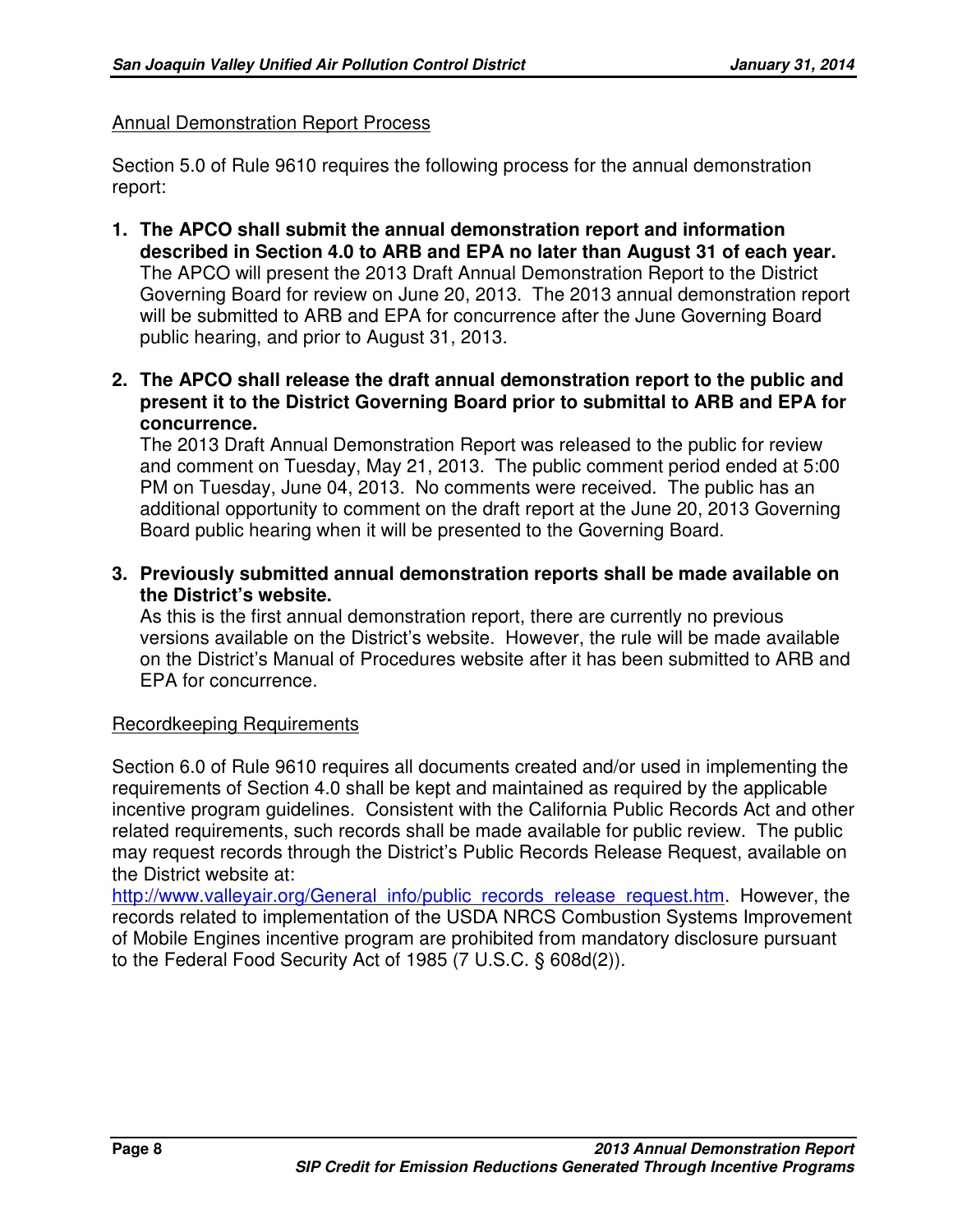# **III. INCENTIVE PROGRAM GUIDELINES**

#### **A. District Administered Incentive Programs**

Historically, the District has successfully administered a number of incentive programs aimed at reducing emissions across a wide variety of sectors in the Valley. These programs include:

- The Heavy-Duty Engine Program:
	- o Agricultural tractor/mobile equipment
	- o Stationary agricultural irrigation pumps
	- o On-road trucks
	- o Forklifts
	- o Off-road construction equipment
	- o Locomotives
	- o School buses
- Proposition 1B: Goods Movement Emission Reduction Program
	- o On-road trucks
	- o Locomotives
- Public Benefits Grant Program
	- o Light-duty advanced technology vehicles
	- o Alternative fuel infrastructure
	- o Advanced transit and transportation
- REMOVE Program
	- o Bicycle Infrastructure
	- o E-mobility
	- o Vanpools
	- o Commuter subsidies
	- o Alternative fuel vehicle mechanics training
- Drive Clean! Rebate Program
- Clean Green Yard Machine Program

More information about the above mentioned programs is available on the District website at: http://www.valleyair.org/Grant\_Programs/GrantPrograms.htm. Each of these programs is effective in assisting the Valley in reaching our air quality attainment goals and the benefits of these programs are reflected in a variety of ways, including advancing new technologies, accelerating fleet turnover with the adoption of new technologies, and influencing the behavior of Valley residents towards more air-friendly practices. The majority of the emissions reduced have been achieved through extremely cost-effective heavy-duty equipment replacement, retrofit and repower projects; it is these projects that make up the bulk of the claimed emission reductions claimed in this annual demonstration report.

#### **B. SIP-Creditable Incentive Program Guidelines**

Pursuant to Section 4.1 of Rule 9610, the annual demonstration report shall contain a list of any incentive program guidelines that are being used to claim SIP credit under this rule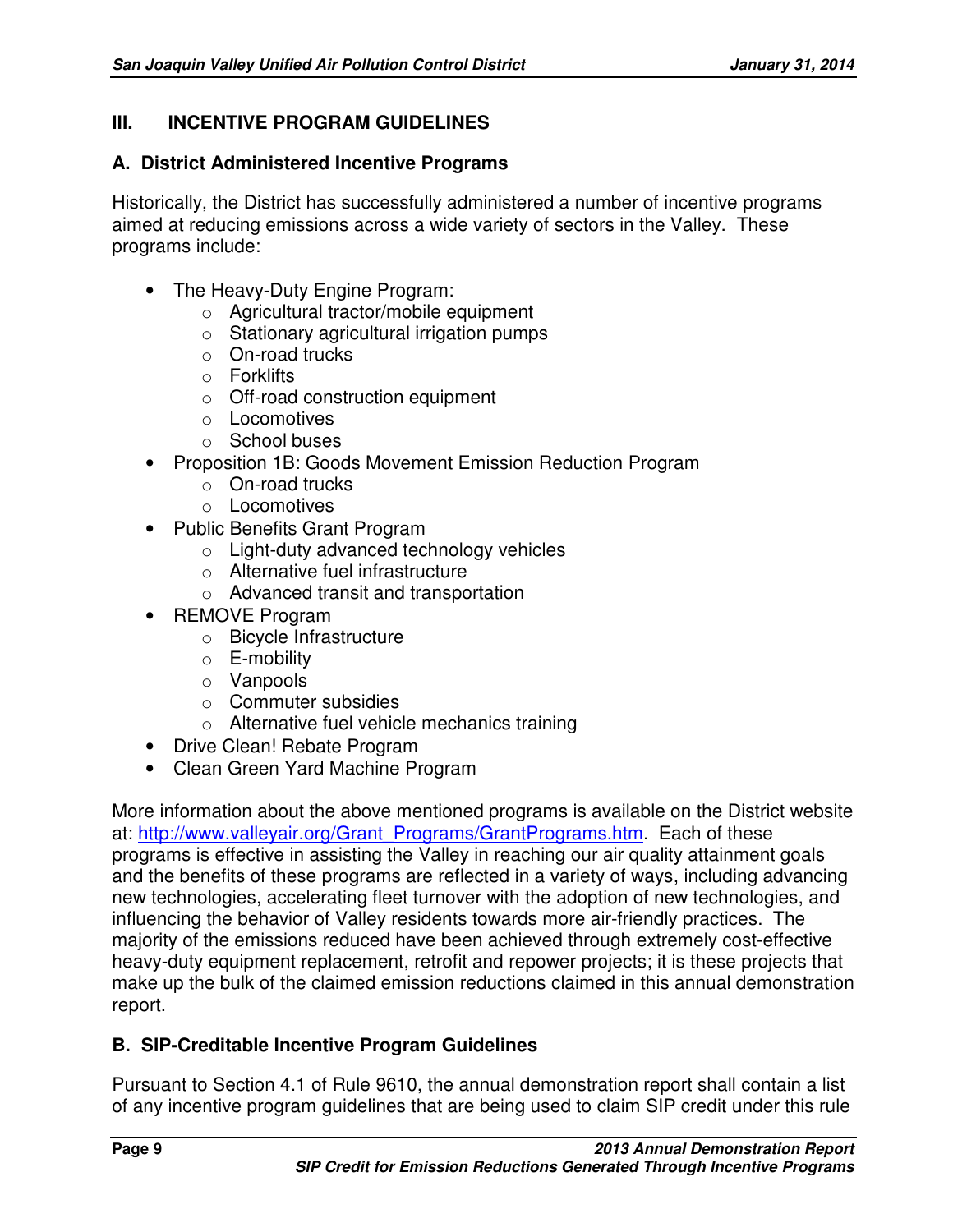for the first time. As this is the first annual demonstration report, all incentive program guidelines listed in this report are being used for the first time. That is to say, this is not the first time these guidelines are being used, but the first time they are being used to claim SIP credit under the administrative mechanism created by Rule 9610.

Section 3.0 of Rule 9610 provides specific requirements for the District to follow with regard to incentive program guidelines. This section of the rule identifies pre-approved guidelines, guidelines for which EPA will need to make determinations on before granting credit in the SIP, and a requirement for maintaining a website whereby the incentive program guidelines are publicly available.

**Section 3.1** of Rule 9610 identifies pre-approved incentive program guidelines from which the District can claim credit for incentive-based emission reductions. These guidelines include:

- ARB Carl Moyer Memorial Air Quality Standards Attainment Program (Carl Moyer Program) Guidelines for incentive projects funded by either the Carl Moyer Program or non Carl Moyer funding sources, for the following project types:
	- On-Road Heavy-Duty Vehicle
		- New Vehicle Purchase (Chapter 1, approved 11/17/2005; Chapter 3, approved 2008; or Chapter 4, approved 4/28/2011);
		- Repower (Chapter 1, approved 11/17/2005; Chapter 3, approved 2008; or Chapter 4, approved 4/28/2011); or
		- Retrofit (Chapter 1, approved 11/17/2005; Chapter 3, approved 2008; or Chapter 4, approved 4/28/2011).
	- On-Road Heavy-Duty Vehicles Fleet Modernization/Replacement (Chapter 2, approved 11/17/2005; Chapter 4, approved 3/27/2008; or Chapter 5, approved 4/28/2011).
	- Off-Road Compression-Ignition Equipment
		- Replacement (Chapter 4, approved 3/27/2008; or Chapter 9, approved 4/28/2011);
		- Repower (Chapter 5, approved 11/17/2005; Chapter 5, approved 3/27/2008; or Chapter 7, approved 4/28/2011); or
		- Retrofit (Chapter 5, approved 11/17/2005; Chapter 5, approved 3/27/2008; or Chapter 7, approved 4/28/2011).
	- Portable and Stationary Agricultural Sources
		- Repower (Chapter 10, approved 11/17/2005; Chapter 10, approved 3/27/2008; or Chapter 10, approved 4/28/2011);
		- New purchase of electric motor (Chapter 10, approved 11/17/2005; Chapter 10, approved 3/27/2008; or Chapter 10, approved 4/28/2011); or
		- Retrofit (Chapter 10, approved 11/17/2005; Chapter 10, approved 3/27/2008; or Chapter 10, approved 4/28/2011).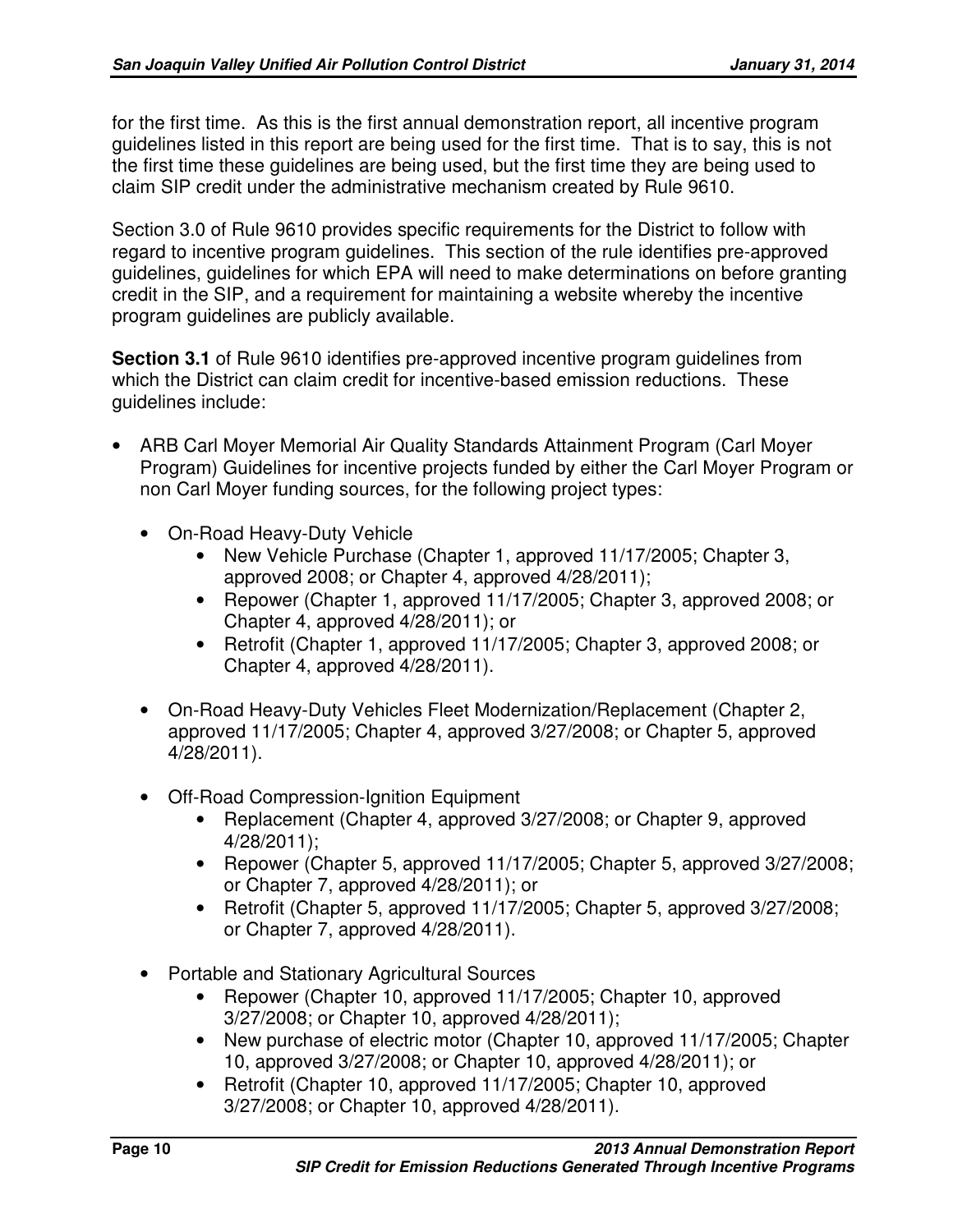- NRCS Conservation Practice Standard 372 Combustion System Improvement (approved September 2010); Conservation Practice Standard 723 – Combustion System Air Emission Management (approved May 2009); NRCS General Manual, Title 450, Part 401 – Conservation Practice Standards (approved October 18, 2009); NRCS General Manual, Title 450, Part 407 – Documentation, Certification, and Spot Checking (approved October 17, 2009); Conservation Practice Standard 372 Specification (approved September 2010); NRCS Interim Conservation Practice Standard 723 – Combustion System Air Emission management (approved May 2009); and associated NRCS Program Combustion System Improvement of Mobile Engines Guidelines for incentive projects funded by EQIP funds and accompanying calculation, emission factors, and destruction certification worksheets.
- ARB Proposition 1B Goods Movement Emission Reduction Program Guidelines for Heavy-Duty Diesel Trucks repower, replacement, PM retrofit, or PM + NOx retrofit incentive projects funded by Proposition 1B funds or non-Proposition 1B funds. Applicable ARB Proposition 1B Goods Movement Emission Reduction Program Guidelines are the 2013 Proposition 1B: Goods Movement Emission Reduction Program Guidelines (Appendix A, approved 01/25/2013); the 2010 Proposition 1B: Goods Movement Emission Reduction Program Guidelines (Appendix A, approved 03/25/2010); and the 2008 Proposition 1B: Goods Movement Emission Reduction Program Guidelines (Appendices A or B, approved 02/28/2008).

The summaries of SIP-creditable incentive-based emission reductions claimed under Section 3.1 of Rule 9610 are included in Section VII of this annual demonstration report, and the detailed information for each project is presented in the 2013 Annual Demonstration Report Data Sheet that accompanies this report.

**Section 3.2** of Rule 9610 allows the District to quantify emission reductions under the rule in accordance with incentive program guidelines not specifically identified in Section 3.1, provided the District submits to EPA a demonstration that each such incentive program guideline provides for SIP-creditable emission reductions. Incentive program guidelines subject to Section 3.2 may include ARB Carl Moyer Program Guidelines, NRCS Combustion System Improvement Conservation Practice Standard 372 and associated NRCS Program Combustion System Improvement of Mobile Engines Guidelines, and ARB Proposition 1B Goods Movement Emission Reduction Program Guidelines. Section 3.2 also allows for SIP-credit for case-by-case determinations under the Carl Moyer Program Guidelines if such determination is reviewed through a public process and submitted to EPA for approval into the SIP. Any case-by-case determinations that have followed the above mentioned process during the report period will be identified in section VII of this report.

The 2013 Annual Demonstration Report employs Section 3.2 of the rule by claiming SIP credit for incentive-based emission reductions from the ARB Carl Moyer Program Guidelines (2005, 2008, 2011) for locomotive alternative technology switchers and new electric forklift purchases. The summaries of these SIP-creditable incentive-based emission reductions claimed under Section 3.2 of Rule 9610 are included in Section VI of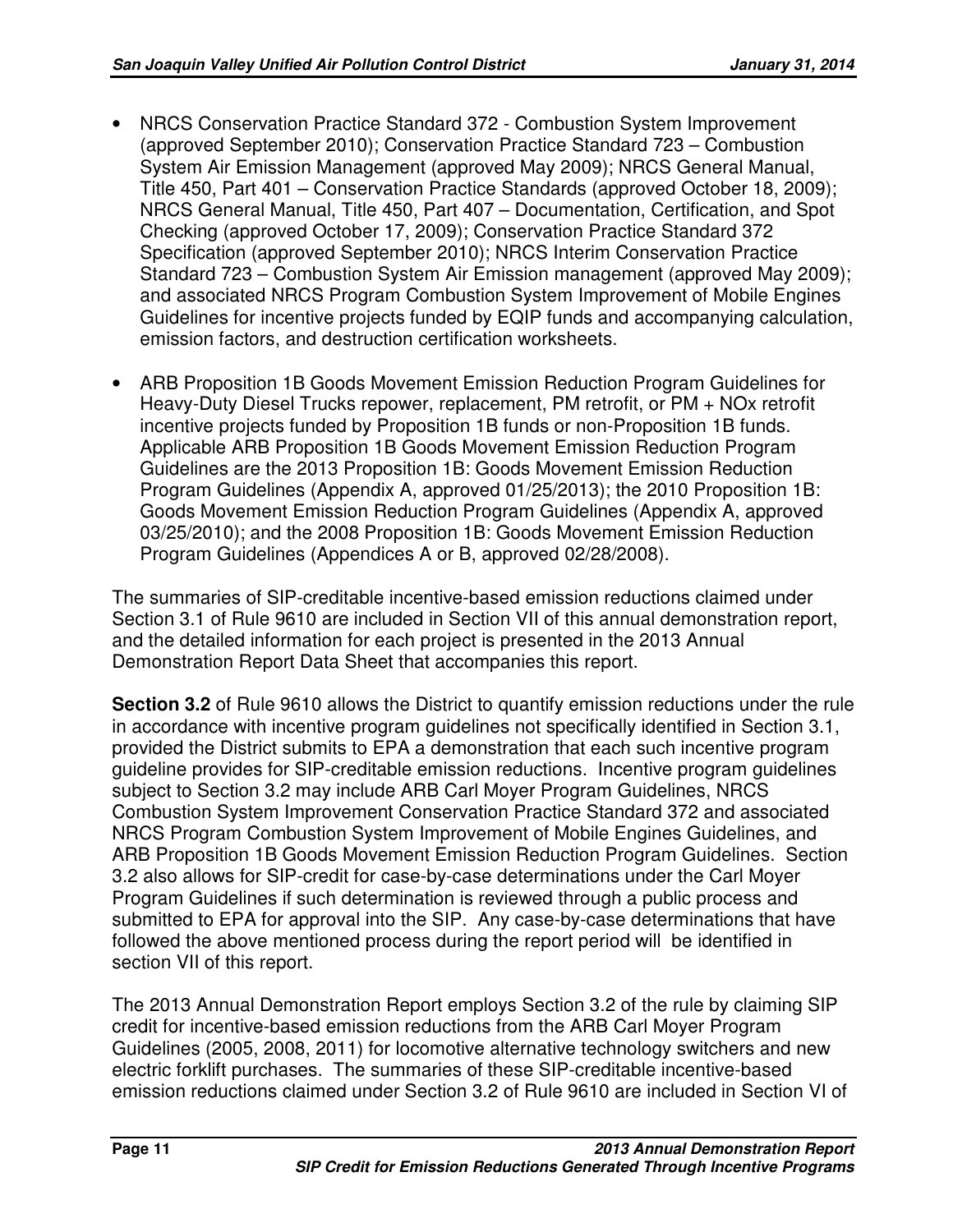this annual demonstration report and the detailed information for each project is presented in the 2013 Annual Demonstration Report Data Sheet that accompanies this report.

The following discussion demonstrates that each such incentive program guideline provides for SIP-creditable emission reductions.

#### Locomotive Repower

Projects funded with the 2008 and 2011 Carl Moyer Program Guidelines followed all required steps to ensure SIP-creditability criteria were met as follows:

*Surplus –* There are currently no federal, state, or local rules or regulations pertaining to the emissions of locomotives in the state of California. Therefore, all incentivebased emission reductions are surplus.

*Quantifiable* – The Carl Moyer Guidelines provide calculation methodologies and emission factors for locomotive projects. These methodologies have been reviewed and adopted through a public process. All locomotive projects in this 2013 Annual Demonstration Report were quantified using these SIP-creditable calculation methodologies, as referenced on the Manual of Procedures website.

*Enforceable –* The District performed inspections pursuant to Carl Moyer Guideline requirements and satisfied enforceability requirements under Section 4.0 of Rule 9610. These inspections verified contractual requirements were followed thus ensuring projected emission reductions were achieved. These projects included legally binding contracts between the grantee and the District that identified the party or parties responsible for ensuring that the emission reductions were achieved. These contracts also obligated the grantee to provide all records needed to demonstrate the emissions reduced.

*Permanent* – Per contractual requirements, the cleaner locomotive is required to be operated for the duration of the project life.

#### Purchase of New Electric Forklifts

Projects funded with the 2008 Carl Moyer Program Guidelines followed all required steps to ensure SIP-creditability criteria were met, as follows:

*Surplus –* The current regulation for off-road mobile equipment has an exemption for agricultural-use vehicles. The forklifts that were funded are used solely for agricultural purposes, and therefore are surplus to the state regulation.

*Quantifiable* – The Carl Moyer Guidelines provide calculation methodologies and emission factors for forklift projects. These methodologies have been reviewed and adopted through a public process. All forklift projects in this report were quantified using these SIP-creditable calculation methodologies. This methodology assumes the baseline equipment to be a new diesel forklift. Therefore, new purchases of electric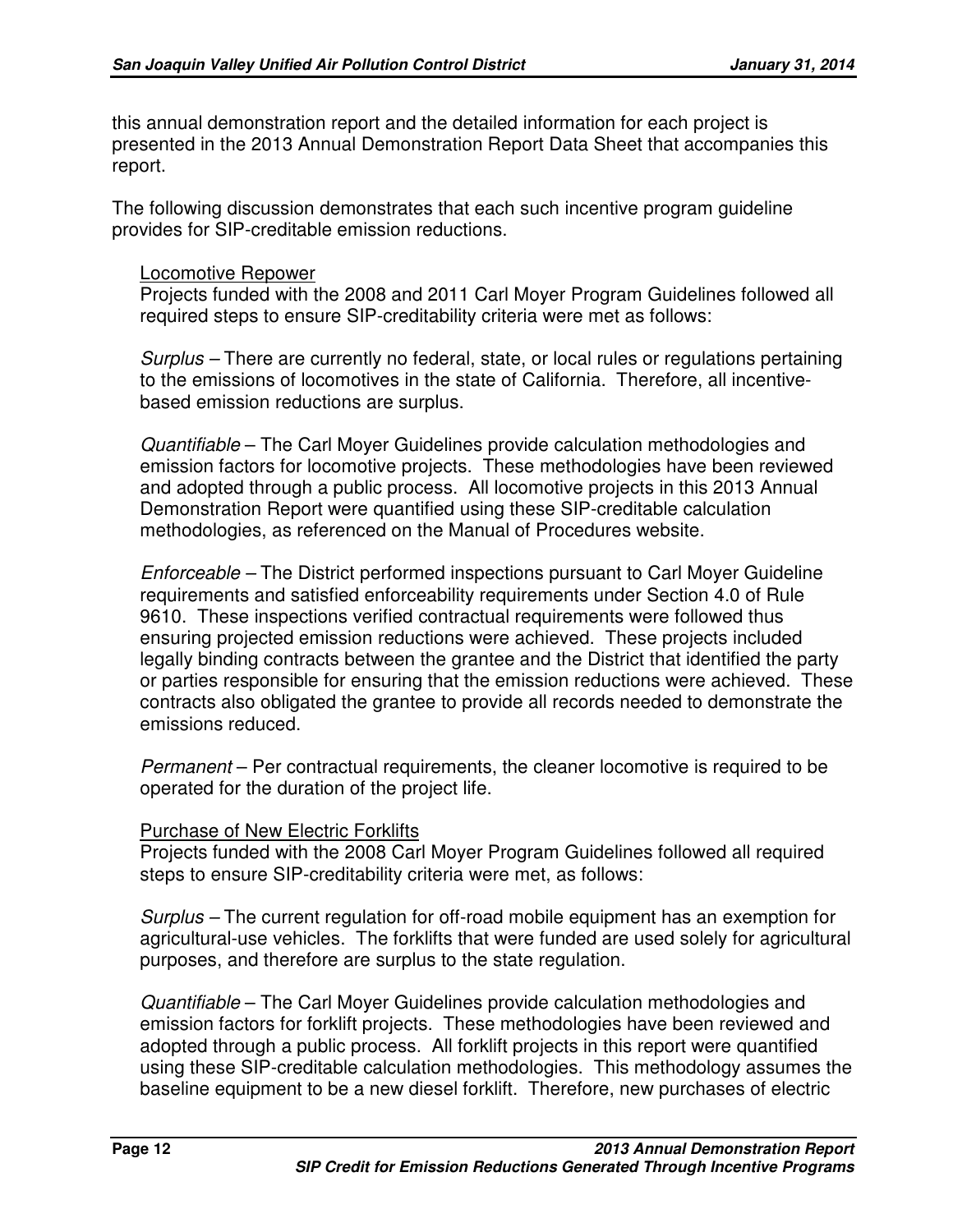forklifts are calculated based on the difference in emissions between a new diesel forklift and a new electric forklift.

*Enforceable –* The District performed inspections pursuant to Carl Moyer Guideline requirements and satisfied enforceability requirements under Section 4.0 of Rule 9610. These inspections verified contractual requirements were followed thus ensuring projected emission reductions were achieved. These projects included legally binding contracts between the grantee and the District that identified the party or parties responsible for ensuring that the emission reductions were achieved. These contracts also obligated the grantee to provide all records needed to demonstrate the emissions reduced.

*Permanent* – Per contractual requirements, the new electric forklift is required to be operated for the duration of the project life.

**Section 3.3** of Rule 9610 requires the District to develop and maintain a Manual of Procedures that includes all incentive program guidelines used to achieve SIP-creditable emission reductions from incentive programs. The rule requires the Manual of Procedures be made publicly available on the District's website and maintained on an ongoing basis as incentive program guidelines are adopted and includes a description of how incentive program guidelines ensure that emission reductions are SIP-creditable. As this is the first annual demonstration report and it is being taken to the District Governing Board concurrently with Proposed Rule 9610 and associated documents, the Manual of Procedures website is currently available for public viewing in Appendix D of the Final Draft Staff Report for Proposed Rule 9610 and is available on the District website at: http://www.valleyair.org/Board\_meetings/GB/agenda\_minutes/Agenda/2013/June/Governi ngBoardPacketJune2013.pdf.

Sections C through E below describe the specific incentive program guidelines identified in Rule 9610 that were used to reduce emissions and calculate the emission reductions included in this annual demonstration report. These guidelines are developed and periodically revised in a public process with opportunity for public review and commenting. In cases where more than one version of an incentive program guideline was used for a given incentive project, the specific version is identified and included within the detailed project information provided in the 2013 Annual Demonstration Report Data Sheet. Based on EPA guidance and requirements of Rule 9610, the following descriptions include details about how each incentive program guideline ensures that the EPA integrity principles (also called SIP-creditability criteria) of being surplus, quantifiable, enforceable, and permanent are fulfilled.

# **C. ARB Carl Moyer Memorial Air Quality Standards Attainment Program Guidelines**

The Carl Moyer Program is a grant program that funds the incremental cost of cleanerthan-required engines and equipment. Adopted in 1999 by ARB, this program was created through a public process and provides incentives to help obtain early or extra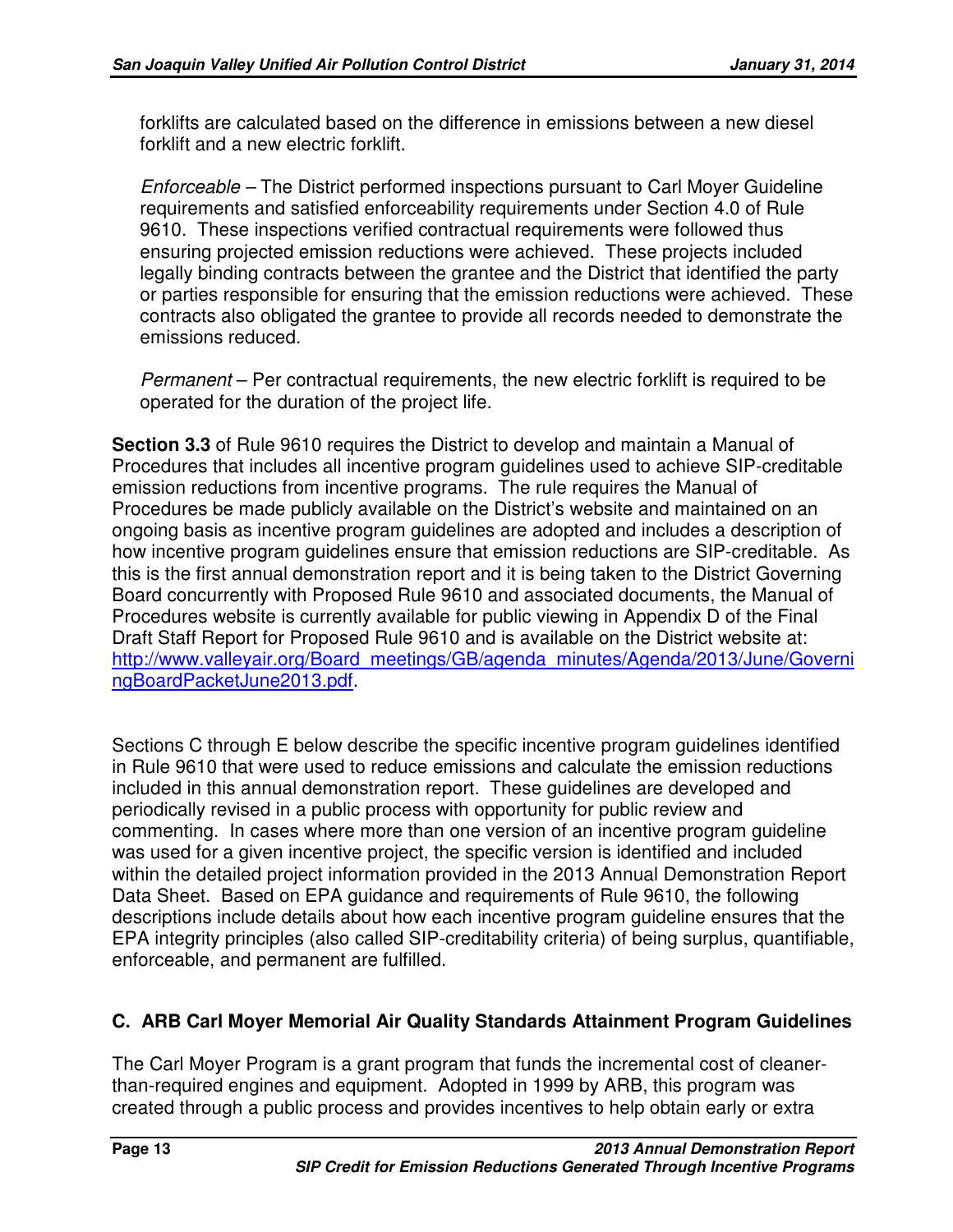emission reductions, especially from emission sources in environmental justice communities and areas disproportionately impacted by air pollution with a primary objective of obtaining cost-effective and surplus emission reductions.

The Carl Moyer Program has been successfully implemented through the cooperative efforts of ARB and air districts in California. As directed by the California Health and Safety Code, ARB's role is to oversee the Carl Moyer Program by managing program funds, developing and maintaining guidelines, and determining cost-effectiveness methodologies. Air districts use the Carl Moyer Program Guidelines to select, fund, and monitor projects in their jurisdiction by providing grants to public and private entities.

The Carl Moyer Program guidelines include robust administrative requirements to ensure that emission reductions are enforceable and are achieved throughout the life of a project. The District has used the Carl Moyer Program Guidelines to develop the practices that are currently in place to ensure all EPA integrity principles of Surplus, Quantifiable, Enforceable, and Permanent are met. The following is a summary of how the Carl Moyer Program Guidelines meet each SIP-creditability criterion:

#### **Surplus**

The Carl Moyer Program Guidelines ensure that projects are surplus to regulations by only allowing projects to be selected that are not required by any federal, state, or local regulation, memorandum of agreement/understanding with a regulatory agency, settlement agreement, mitigation requirement, or other legal mandate. For example, the guidelines have accounted for each adopted regulation to determine the compliance dates of any affected engines and emission benefits claimed by each regulation have been determined. Minimum project lives are established in each component to ensure that the program does not fund actions taken to comply with regulatory deadlines. The minimum project life requirement also ensures the overall cost effectiveness of the program and that the emission reductions are real for the life of the project. The summary below provides more detail about how the Carl Moyer Program Guidelines ensure that the SIPcreditability integrity principle of "Surplus" is fulfilled:

o *Requirement that emission reductions generated by incentive programs are not required by other regulation* 

(Moyer Guidelines Chapter 2, Project Criteria A, H, I, MM).

- o *Protocols for quantifying maximum project life and maximum emission reductions which account for upcoming regulatory deadlines for a given source category* 
	- (Moyer Guidelines Chapter 2, Project Criteria B, I and MM).
- o *Assurance that baseline equipment was in use* 
	- (Moyer Guidelines Chapter 3, Section Z.6(B) and AA.2.).
- o *Assurance that new/upgraded equipment is not already accounted for in future-year inventories underlying a SIP attainment demonstration by natural fleet turnover, finite equipment life or incentives* 
	- The definition of surplus in the Moyer guidelines requires that the emission reductions achieved are above and beyond those required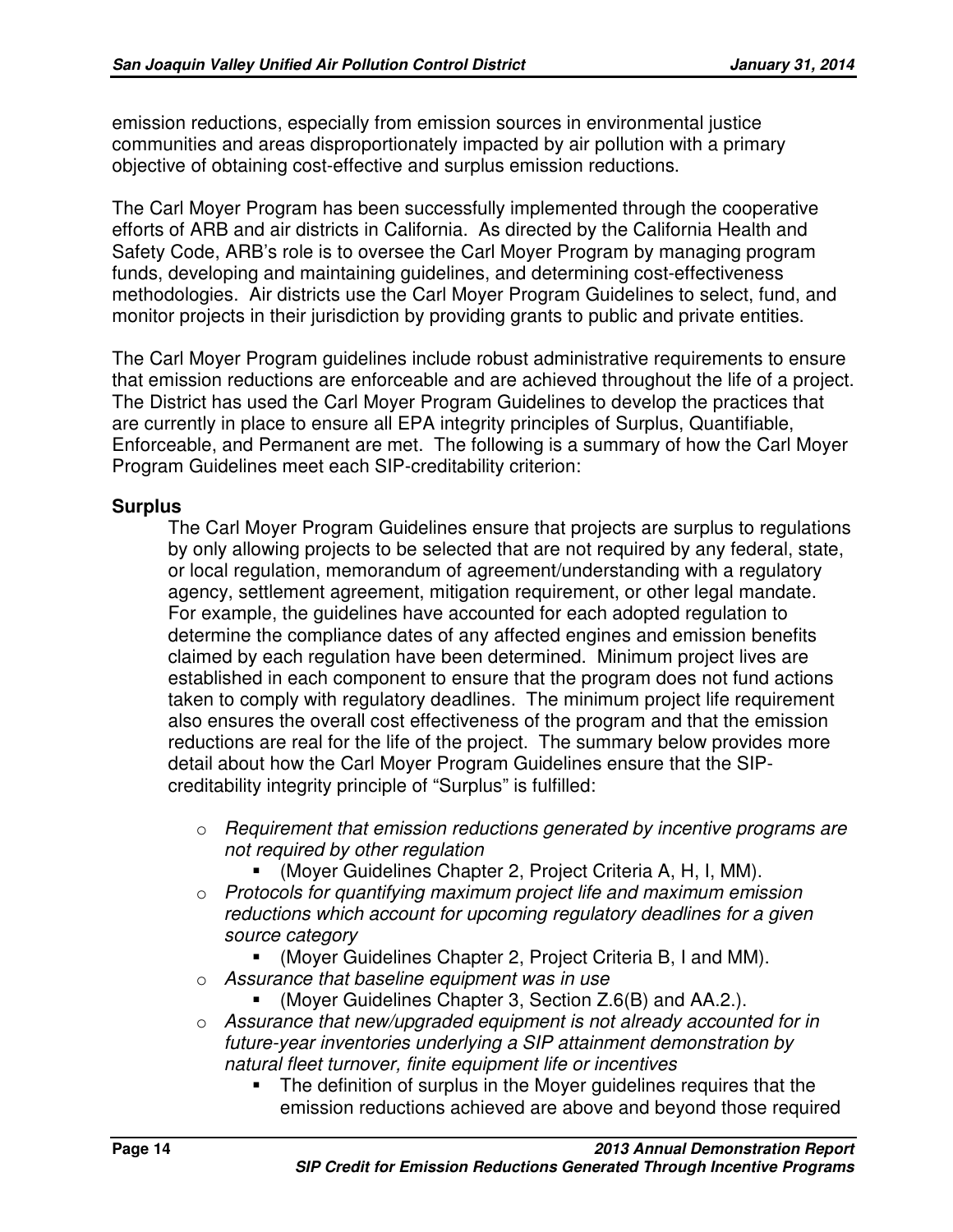under existing regulations that are incorporated into a SIP. As part of the SIP development process, ARB reviews the Moyer project mix to ensure that the amount of emission reductions credited to the program are not included in the future year inventories specific to each individual attainment demonstration.

- o *Procedures that ensure that old equipment was used in the geographic area of interest* 
	- (Moyer Guidelines, Chapter 2, Section S and Chapter 3, Section  $Z.6.(B)$ ).

#### **Quantifiable**

The District evaluates the potential emission reductions that would be achieved by replacing the old equipment with the new equipment using the established calculation methodologies and emissions factors in the program guidelines. The calculation methodology, including calculation formulas, assumptions, emission factors and sample calculations are part of the Carl Moyer Program Guidelines and have been approved through a public process. To ensure that real, quantifiable emission reductions are achieved over the life of a project, the program guidelines require that emission control technologies be certified or verified by ARB (certification or verification by the EPA or International Maritime Organization may be allowed for some source categories for which ARB does not have a certification or verification program). The summary below provides more detail about how the Carl Moyer Program Guidelines ensure that the SIP-creditability integrity principle of "Quantifiable" is fulfilled:

- *Emissions data needed to calculate emission reductions must be publicly available, current, and accurate. This should include appropriate emission factors, load factors, and other conversion factors.* 
	- o Moyer Guidelines, Appendix D (Publicly Available) and Chapter 1, Section E.7 (Allows ARB Executive Officer to modify the Guidelines under a public process, to keep them effective and upto-date.)
- *Guidelines include necessary formulas and instructions to calculate emission reductions based on above data, and explicit instructions to ensure appropriate data are used in calculations* 
	- o Moyer Guidelines, Appendix C (contains formulas and instructions)
	- o Moyer Guidelines, Supplemental document, "Sample Calculations" (contains formulas and instructions)
	- o Moyer Guidelines, Appendix C, Section B.5, and Supplemental document, "Sample Calculations" (contains explicit instructions regarding inputs)
- *Requirement to provide activity data sufficient to determine actual emission reductions* 
	- o Moyer Guidelines, Chapter 3, Section Z.6.(B)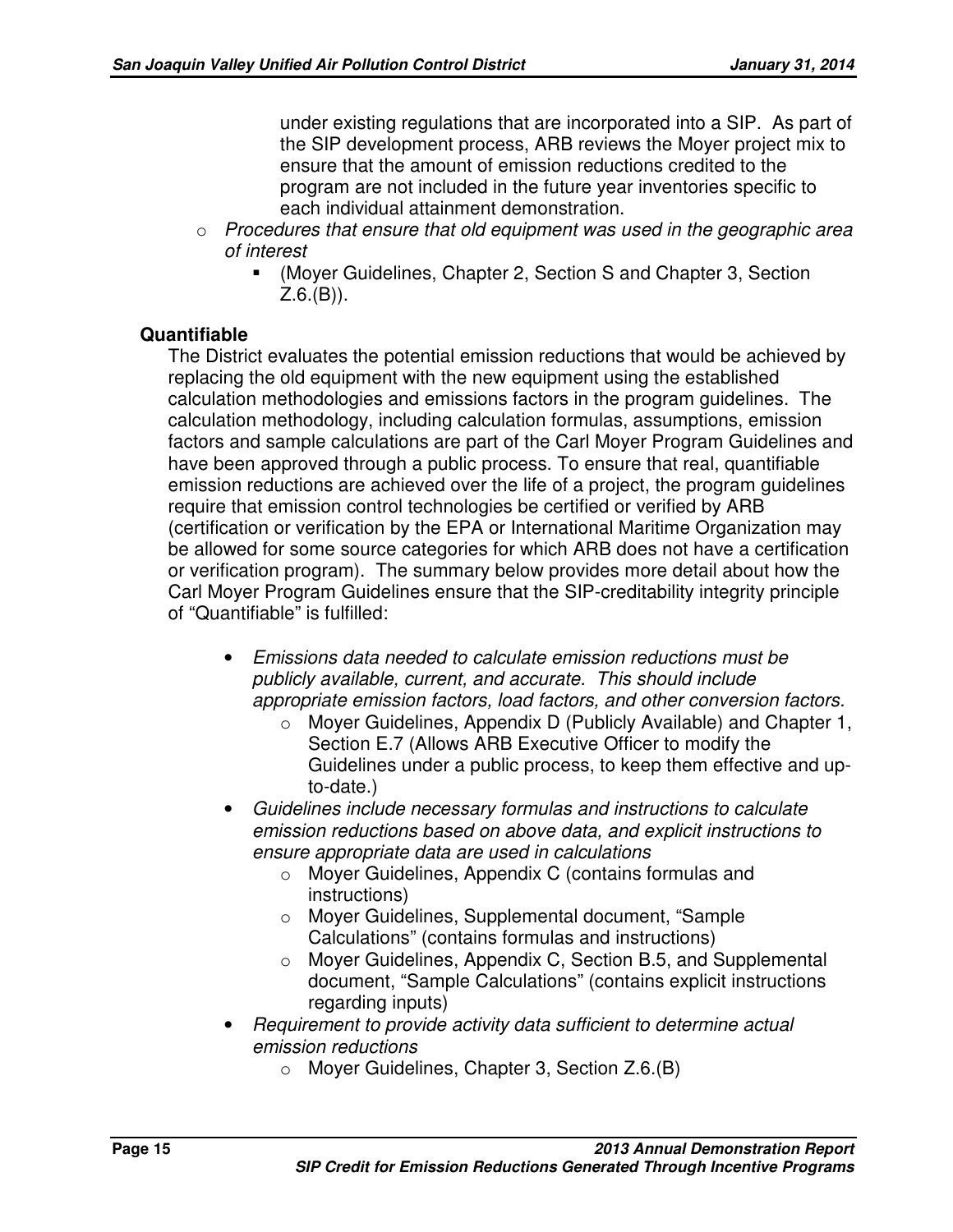- *Requirement to demonstrate the percentage of emission reductions that occur in the geographic area of interest, and that emission reductions are therefore SIP creditable* 
	- o Moyer Guidelines, Section S.
	- o Moyer Guidelines, Section Z.6.(B)
- *Requirement to periodically audit completed projects to verify emission reduction projections are fulfilled* 
	- o Moyer Guidelines Chapter 2, Sections Z.10.
	- o Moyer Guidelines Chapter 3, Sections EE.

#### **Enforceable**

Emission reductions and other required actions are enforceable if: they are independently verifiable; program violations and those liable are defined; information needed to determine emission reductions is available to the public; and they are practicably enforceable in accordance with other EPA guidance on practicable enforceability. The summary below provides more detail about how the Carl Moyer Program Guidelines ensure that the SIP-creditability integrity principle of "Enforceable" is fulfilled:

- *Require Grantees to provide all necessary recordkeeping and reporting needed to verify emission reductions* 
	- o Moyer Guidelines, Chapter 3, Section Z.9 and DD
- *Require inspections to ensure incentive program information is consistent with actual operating equipment* 
	- Moyer Guidelines Chapter 3, Sections AA and BB.
- *Identify liable parties and liability associated with contract noncompliance* 
	- o Moyer Guidelines Chapter 3, Section Z.11.

#### **Permanent**

To ensure that the SIP-creditable emission reductions are permanent, actions such as pre-inspections and post-inspections of the new equipment and verification that the baseline equipment has been destroyed through the required process as described in the program guidelines are performed. The summary below provides more detail about how the Carl Moyer Program Guidelines ensure that the SIPcreditability integrity principle of "Permanent" is fulfilled:

- *Data needed to determine and track location of activity*  o Moyer Guidelines, Chapter 3, Section DD
- *Provisions for ensuring that the project was completed, including the verification of disposition of baseline equipment.* 
	- o Moyer Guidelines Chapter 3, Sections AA and BB

A summary of emission reductions achieved through the use of the Carl Moyer Program Guidelines is included in Section VII of this report. The complete Carl Moyer Program Guidelines can be found online at: www.arb.ca.gov/msprog/moyer/guidelines/current.htm.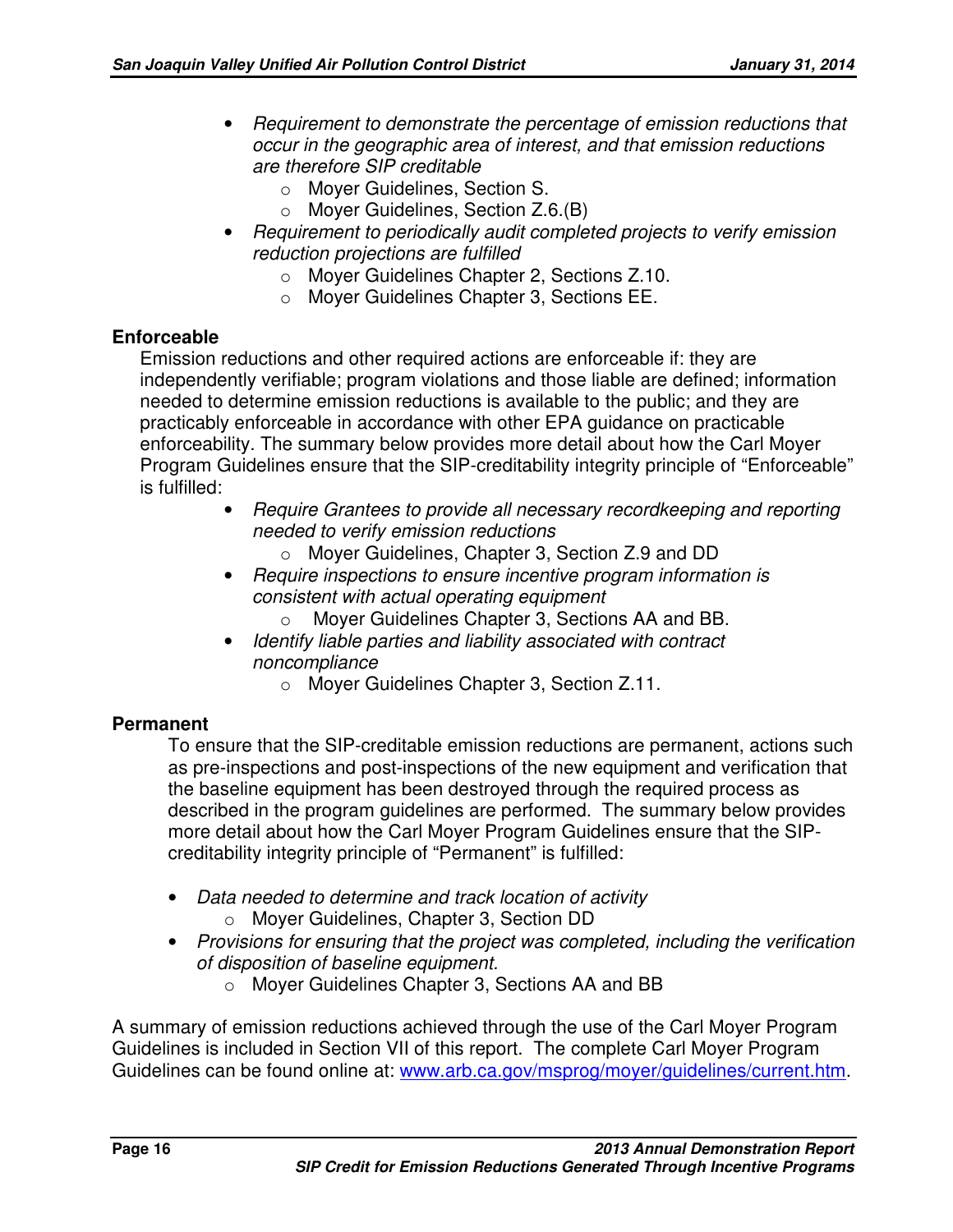#### **D. ARB Proposition 1B: Goods Movement Emission Reduction Program Guidelines**

In November 2006, California voters approved Proposition 1B authorizing \$1 billion in bond funding to reduce air pollution associated with the movement of freight along California's major trade corridors. Subsequent implementing legislation established standards and procedures for the expenditure of these funds. Governor Schwarzenegger's Executive Order S-02-07 provides further direction to ensure accountability and transparency in administering bond-funded programs.

ARB developed the *Proposition 1B: Goods Movement Emission Reduction Program Guidelines for Implementation* (Proposition 1B Guidelines),through a public process in consultation with stakeholders, including: air districts, metropolitan planning organizations, port authorities, shipping lines, railroad companies, trucking companies, harbor craft owners, freight distributors, terminal operators, local port community advisory groups, community interest groups, and airports.

The Proposition 1B Guidelines ensure that the District funds qualifying projects that achieve the following results:

- Reduce emissions and health risks;
- Incorporate simplicity and efficiency;
- Ensure cost effectiveness;
- Leverage other funding sources; and
- Provide transparency and accountability.

ARB, under direction from Executive Order S-02-07, established transparency and accountability measures for administering the bond funding. ARB has made all program materials including, but not limited to; guidelines, Board Resolutions, Notice of Funding Availability, summary tables, recommendations for funding, materials from public workshops, and completed applications submitted by local and state agencies available on their website.

Through the Proposition 1B Program, the District provides incentive funds to reduce emissions from eligible heavy-duty trucks traveling through California's major trade corridors and locomotives with the following funding options:

- Retrofit of existing vehicles
- Repower of existing vehicles
- Replace an older vehicle with a newer, cleaner vehicle
- A tiered truck transaction, which involves retrofitting and replacing two different vehicles.

The program is designed to supplement ARB's diesel regulations by funding early compliance or providing extra emission reductions beyond those required by current rules.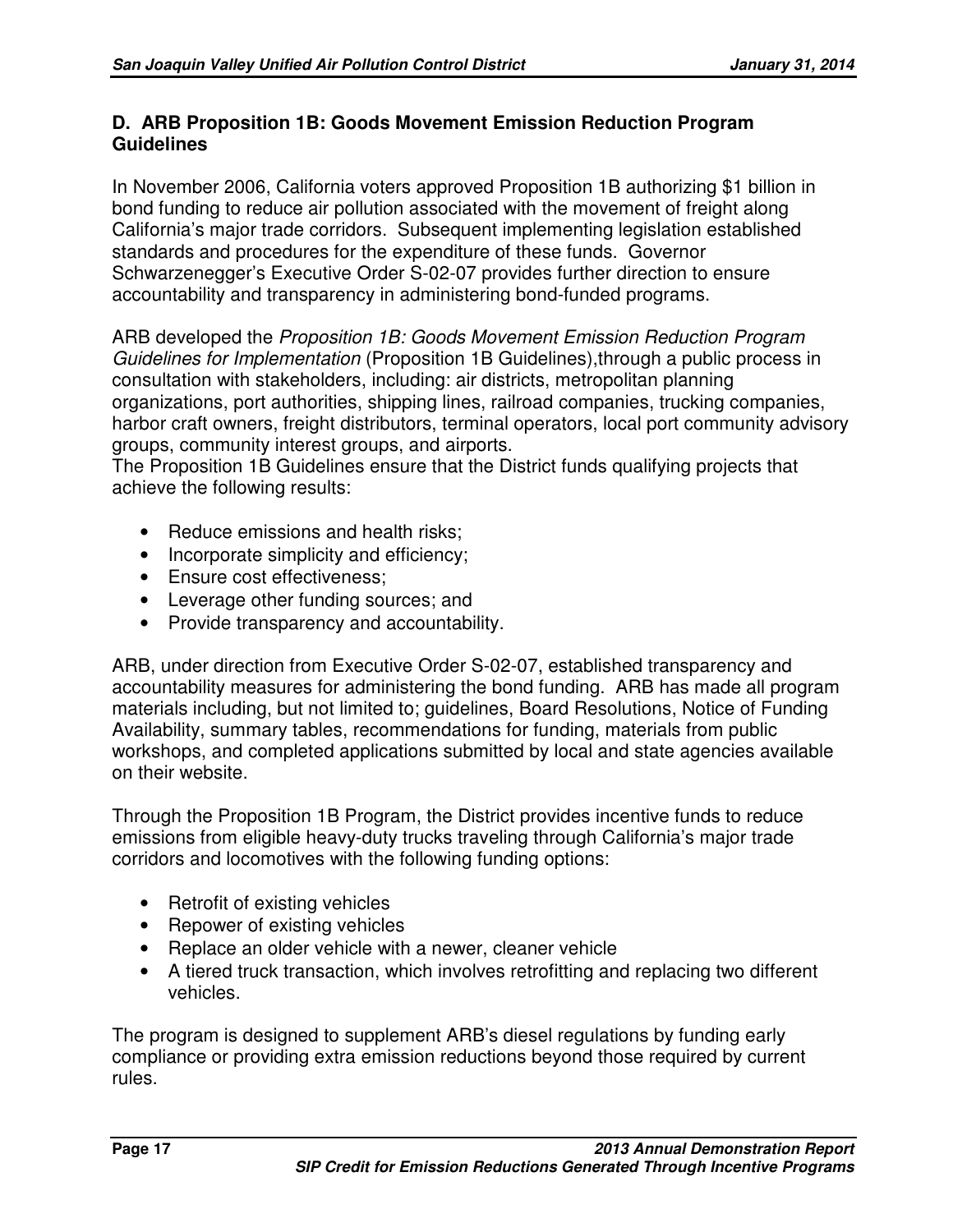The guidelines include robust administrative requirements to ensure that emission reductions are enforceable and are achieved throughout the life of a project. The District has used the Proposition 1B Guidelines to develop the practices that are currently in place to ensure all EPA integrity principles are met. The following is a summary of how the Proposition 1B Guidelines meet each SIP-creditability criterion:

#### **Surplus**

The Proposition 1B program supplements ARB's diesel regulations by funding early compliance or providing extra emission reductions beyond those required by current rules. The program guidelines require that the District ensure all trucks being considered to receive funding have had ARB verify compliance with the state's diesel regulations and further require that any trucks under contract with the District be noted as such in the state's online regulation reporting database. This ensures that the new truck will not be used towards compliance during the project life ensuring that the emission reductions are surplus. Chapter 6 Section E discusses the requirements that fleets remain in compliance with the Truck and Bus Regulation and that program funded equipment cannot be used towards compliance with the regulation.

#### **Quantifiable**

The District evaluates the potential reductions that would be achieved by replacing the old equipment with the new equipment using the Project Benefits Calculator created by ARB. The calculator is available to the public on ARB's website at http://www.arb.ca.gov/bonds/gmbond/gmbond.htm and is updated by ARB on a regular basis. Chapter 2 Section C Discusses Proposition 1B program emission reduction calculations.

#### **Enforceable**

The District has created enforceable contracts, based on requirements in the Proposition 1B Program guidelines, which are signed by both District management and the Grantee to ensure that projects are fully accomplished and the integrity principles are met. The legally binding contracts include, but are not limited to, usage reporting requirements for the Grantee, operating location requirements for the new vehicle, the destruction requirements of the baseline equipment/engine, and an allowance for the District to conduct an audit of the project at any time during the project life. Appendix A of Proposition 1B Program guidelines details contract requirements for truck projects.

#### **Permanent**

To ensure that the SIP-creditable emission reductions are permanent, actions such as post-inspections of the new equipment and verification that the baseline equipment has been destroyed through the required process as described in the program guidelines are performed. Chapter 4 Section A of the Proposition 1B program discusses scrap and post inspection requirements.

A summary of emission reductions achieved through the use of the Proposition 1B Program Guidelines is included in Section VII of this report. The complete Proposition 1B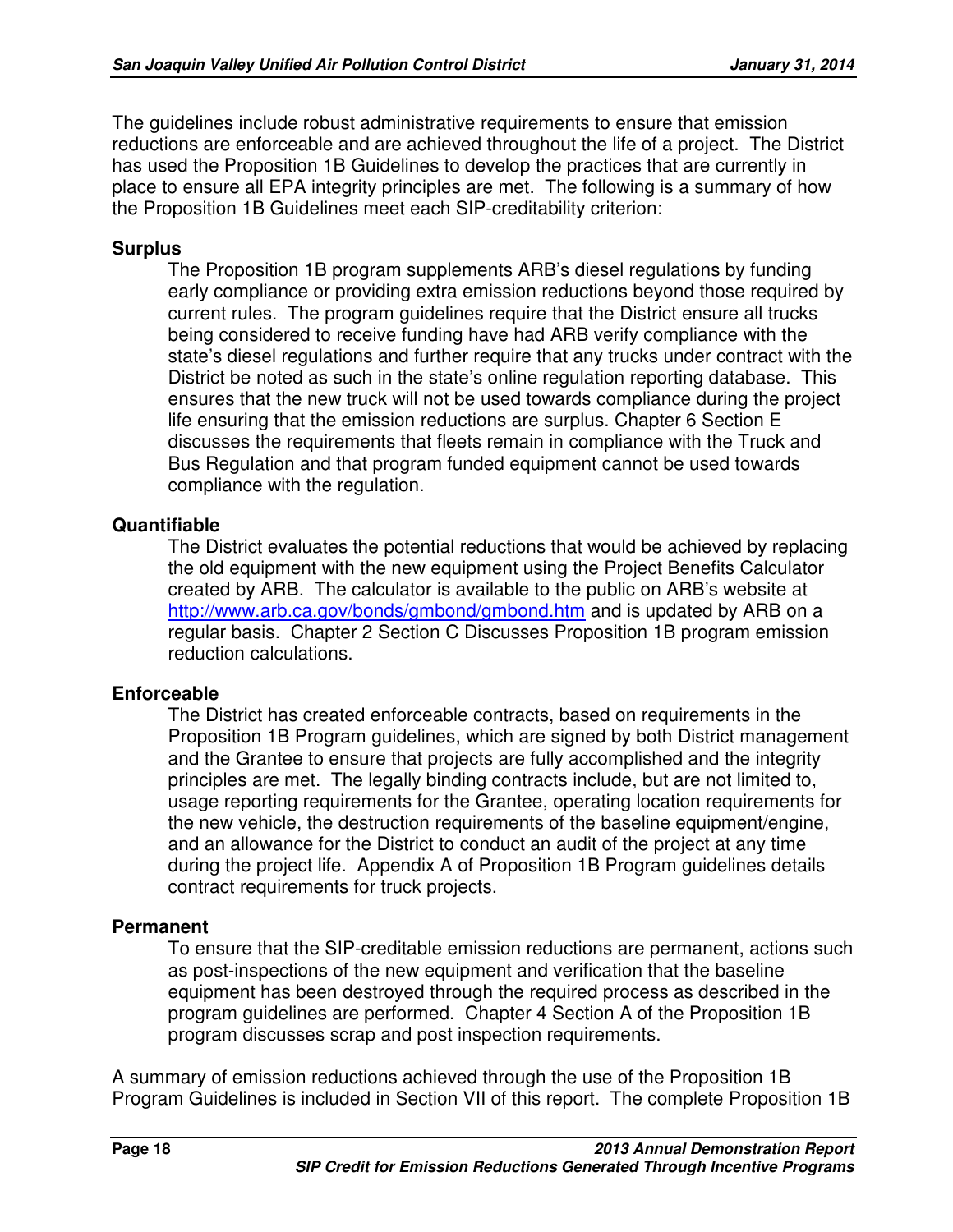Program Guidelines can be found online at: http://www.arb.ca.gov/bonds/gmbond/gmbond.htm.

#### **E. USDA NRCS Combustion Systems Improvement of Mobile Engines Incentive Program Guidelines**

Under the Food Conservation and Energy Act of 2008, the USDA Secretary provides eligible producers with program support to address serious air quality concerns from agricultural operations and help meet regulatory requirements through the Environmental Quality Incentives Program (EQIP). The National Air Quality Initiative (NAQI, once referred to as "CIG-b") is a voluntary incentive program with the primarily goal to achieve and maintain the health-based National Ambient Air Quality Standards (NAAQS) within designated non-attainment areas of California. Financial assistance is targeted to counties that have been identified as having significant air quality resource concerns by being designated as non-attainment for Ozone and/or Particulate Matter (PM10 / PM2.5). These areas experience air pollution levels that persistently exceed the NAAQS established by the CAA.

http://www.ca.nrcs.usda.gov/programs/eqip/2013/2013\_air\_quality\_initiative.html

Given its experience in running similar incentive programs, the District provided assistance to NRCS in developing this new program. Through this program, NRCS provides incentive funds to assist farmers in replacing diesel powered agricultural equipment with the goal of ensuring the resulting emission reductions meet the SIPcreditability criteria of being surplus, quantifiable, enforceable, and permanent. Since 2009, the NRCS program, in combination with the District's program, has provided over \$105 million in incentives for agricultural equipment replacement, with significant continued investment currently ongoing. Eligible participants are owners of land in agricultural or forest production or persons who are engaged in livestock, agriculture, or forest production on eligible land and that have a natural resource concern on the land.

Applications are accepted on a continuous basis with periodic application ranking cut-offs. The NRCS has specific expertise regarding agricultural practices and operations and works closely with agricultural stakeholders in reviewing applications for eligibility. Applications are ranked for funding based upon ranking criteria developed with input from Local Work Groups, Stakeholders, and the State Technical Advisory Committee (STAC). The ranking score of a project is based on multiple factors including but not limited to:

- Whether or not the project location is in an area that has an EPA NAAQS nonattainment designation for PM2.5, PM10, and/or Ozone and what type of designation that area has (for example "extreme" nonattainment).
- If there are currently any local or state agriculturally based air emission regulatory requirements for the area that the project is located.
- The emission level of the baseline equipment/engine and the emission factors of the new/replacement equipment/engine.
- The amount of NOx, ROG, and PM that is projected to be reduced by funding the project.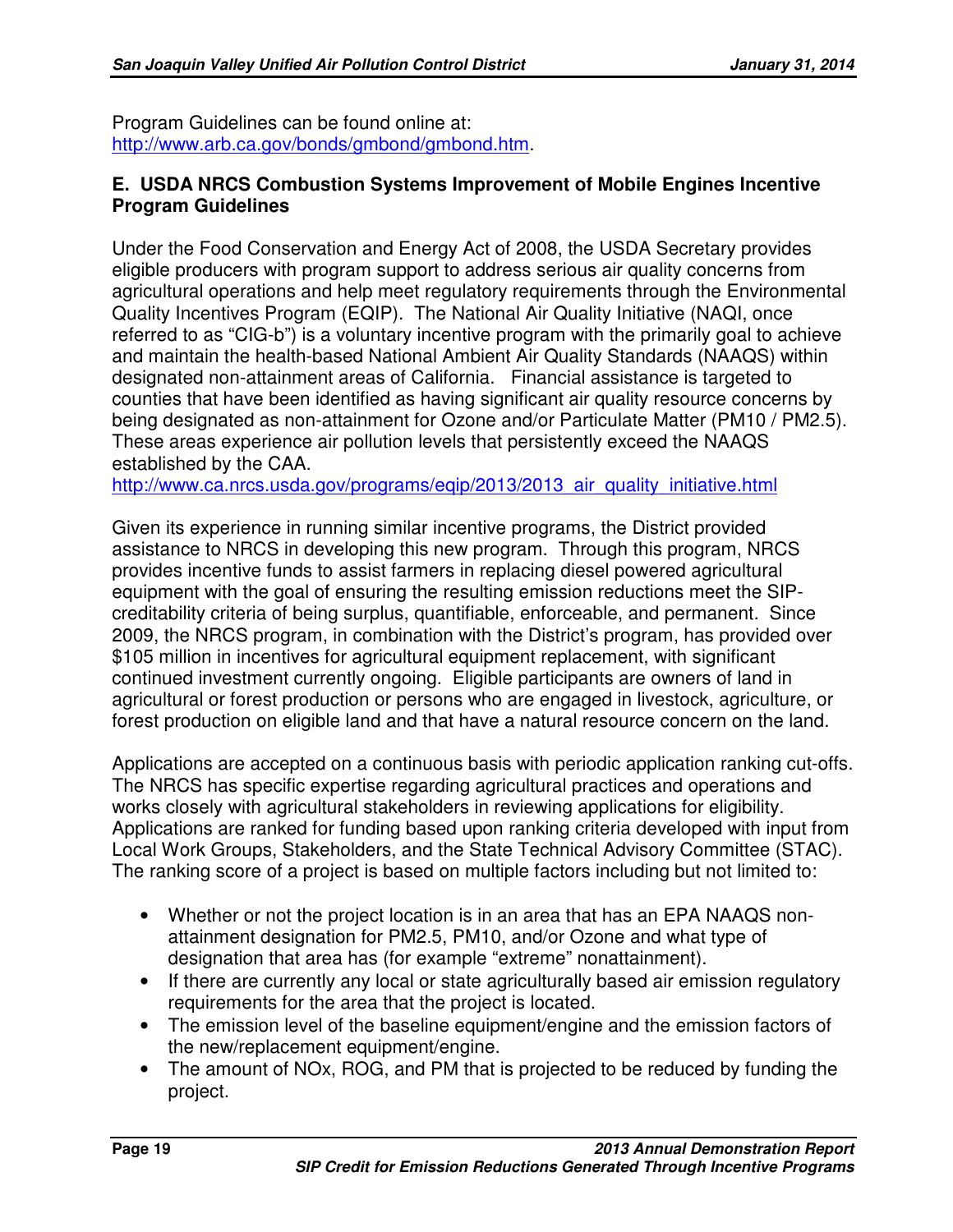The ranking criteria ensure that the projects with the greatest amount of reductions, resulting in the highest air quality benefit will be selected for funding.

NRCS has created robust administrative requirements based on those in the Carl Moyer Program Guidelines to ensure that emission reductions are enforceable, are achieved throughout the life of a project, and ensure all EPA integrity principles are met. These requirements are contained in Conservation Practice Standard (CPS) 372 – Combustion System Improvement and associated specifications and procedures. The following is a summary of how the NRCS Guidelines meet each SIP-creditability criterion:

# **Surplus**

Under the NAQI, page 3 of the CA-NRCS program guidelines specifies that SIP creditable emission reductions are "achieved from contracts or parts of contracts funded under the air quality initiative [that] are not required by any federal, state, or local regulation, settlement agreement, mitigation requirement, or other legal mandate." A rule or regulation does not currently exist for off-road mobile agricultural equipment, so the emission reductions resulting from replacing existing mobile off-road agricultural engines funded under the NAQI per CPS 372- Combustion Systems Improvement are surplus. The FY 2013 National Air Quality Initiative Programs Description is posted on-line at: ftp://ftpfc.sc.egov.usda.gov/CA/programs/EQIP/2013/2013 EQIP Air Quality Initiative P rogDesc.pdf.

The 2012 CA-NRCS program guidelines are posted on-line at: ftp://ftpfc.sc.egov.usda.gov/CA/programs/AQI/2012\_Combustion\_Systems\_Improvement\_ Policy and Procedures.pdf

# **Quantifiable**

The District provided technical assistance to CA-NRCS in developing their calculation methodologies. The methodologies from the Carl Moyer Program are the basis for components included in CPS-372 and its supporting documents for the NAQI, including the CA-NRCS program guidelines. The District provided technical assistance to CA-NRCS in developing their calculation methodologies, which are consistent with the Carl Moyer Program. The NRCS Field Office Technical Guide places a ten-year lifespan for projects implemented under CPS 372 – Combustion System Improvement, which is also consistent with the Carl Moyer program. A conservation practice lifespan is the minimum time (in years) the implemented practice is expected to be fully functional for its intended purpose (NRCS General Manual, Title 450, Part 401.15) http://directives.sc.egov.usda.gov/viewerFS.aspx?hid=19430. A list of California NRCS practice standard life-spans are posted on-line at: http://efotg.sc.egov.usda.gov/references/public/CA/List\_of\_Practices\_Lifespans\_20 12-12\_CA\_Numeric.xlsx

The emission reductions for each project, including projects with multiple old units for one new unit, are calculated using the methodologies outlined in the Carl Moyer Guidelines. All equipment engines are cross-referenced against an ARB executive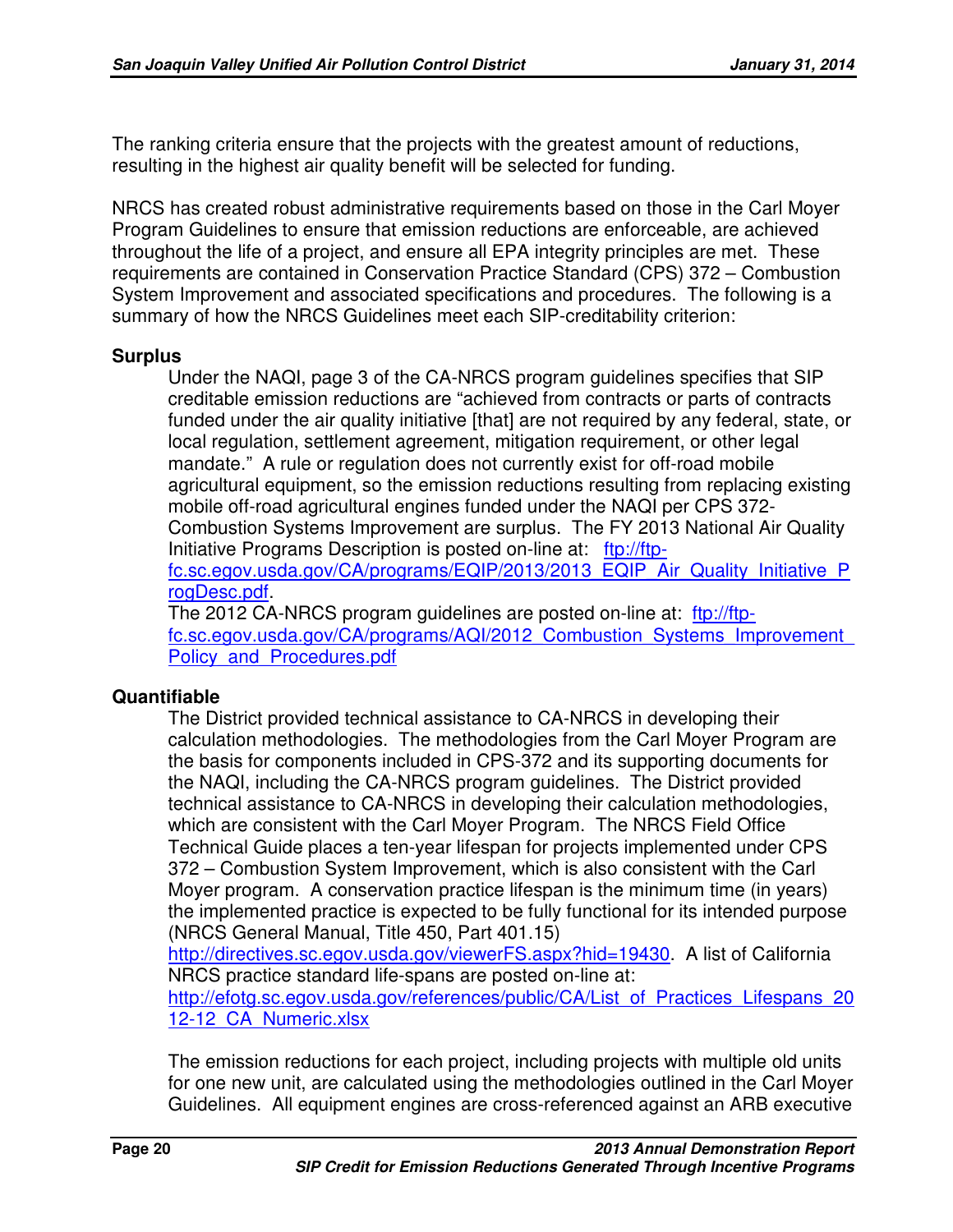order that verifies the emission of every equipment engine. The NRCS calculation worksheets and emission factors are posted on-line at: ftp://ftpfc.sc.egov.usda.gov/CA/programs/EQIP/2013/2013\_EQIP\_Air\_Quality\_Initiative\_A ttachments.pdf

#### **Enforceable**

The NRCS inspects equipment in proposals prior to contract development to verify the existing mobile off-road agricultural equipment is operational per CPS-372 specifications. Destruction of existing equipment is certified by the disposal operator and participant and date-stamped photos are provided. The certification worksheet is posted on-line at: ftp://ftp-

fc.sc.egov.usda.gov/CA/programs/EQIP/2013/2013 EQIP Air Quality Initiative A ttachments.pdf.

On an annual basis NRCS reviews at least 5% of all active projects. From these project reviews NRCS verifies that the new equipment is still operational. http://directives.sc.egov.usda.gov/RollupViewer.aspx?hid=25728.

Per Subpart C, 512.22, participants have control of the land for the length of the proposed contract through deed, lease, or other written authorization. If the applicant does not own the land, the landowner must give written consent to install, operate, and maintain the practice through the lifespan of the practice. This is conducted through a partnership with the USDA Farm Service Agency, who is responsible for program eligibility support.

Subpart F covers Contract Administration and provides for recovering liquidated damages for certain deviations to a contract. Handling contract violations is addressed in Subpart H where violations of contract terms must be corrected by the participant within a reasonable period of time to comply. If the violation continues, the contract may be terminated and future program participation deferred.

#### **Permanent**

NRCS eligibility is based on the county that the tractor resides in; in this case, the tractor has to reside within one of the eight counties of the San Joaquin Valley. Under the NAQI, the NRCS prioritizes applications based on a county's nonattainment designation within California. Applications received from attainment areas are not eligible. Currently, only the emission reductions originating from within the eight San Joaquin Valley counties are seeking SIP credit under this proposal. The destruction of the existing mobile off-road engines and equipment are verified per CPS 372 specifications, posted on-line at: http://efotg.sc.egov.usda.gov/references/public/CA/372-spec-09-2010.doc. Destruction certification worksheets are posted on-line at: ftp://ftpfc.sc.egov.usda.gov/CA/programs/EQIP/2013/2013 EQIP Air Quality Initiative A ttachments.pdf. The NRCS also has a stipulation that the tractor has to be tied to the land where it is in use. This requires that the tractor be used 100% of the time in the San Joaquin Valley. Under the NAQI, NRCS staff verifies by site visit the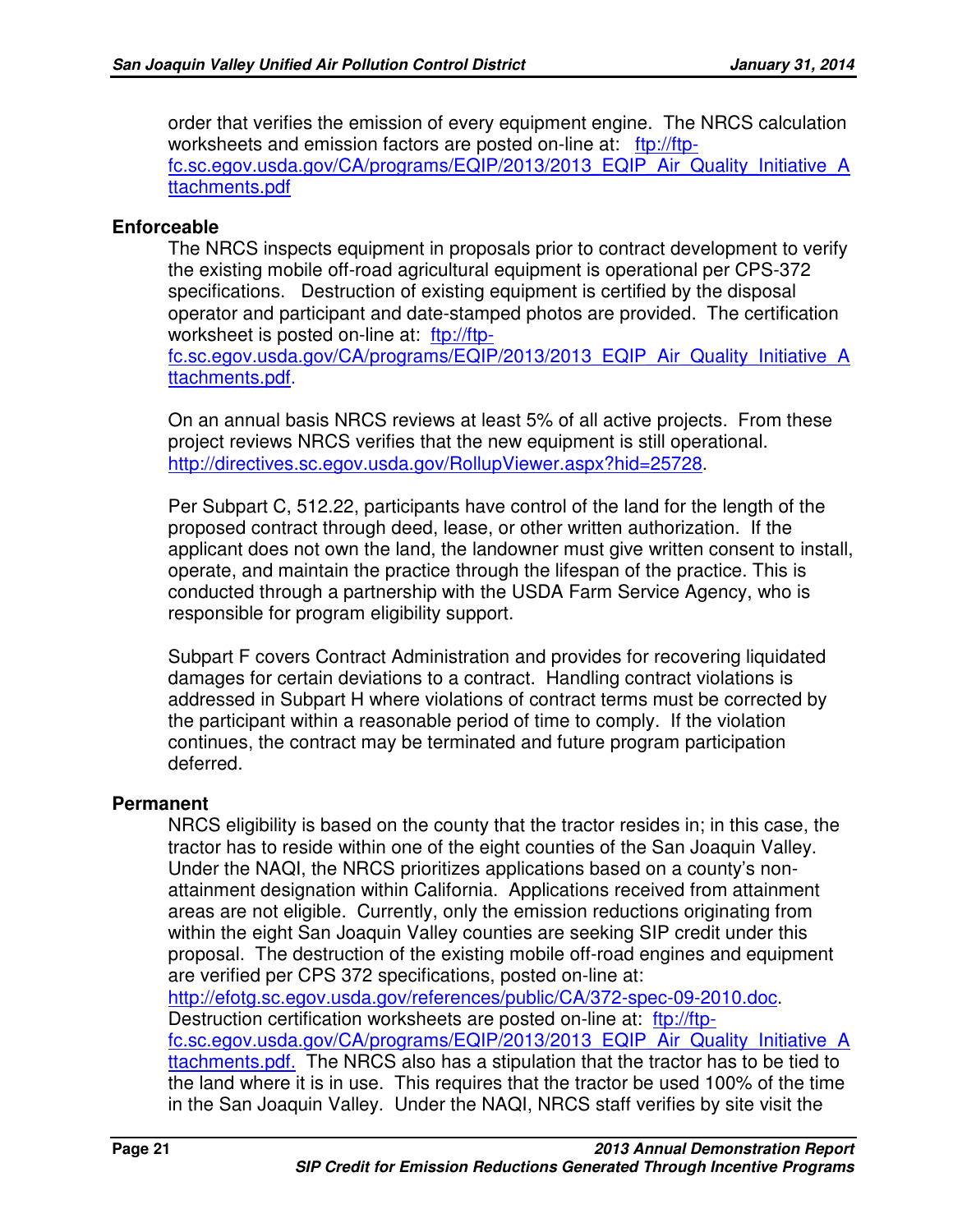operational condition of the existing mobile off-road agricultural equipment. Destruction of the existing equipment and emissions certification verifications are performed to determine contract compliance.

The Combustion Systems Improvement of Mobile Engines incentive program is unique from other incentive programs in that NRCS is explicitly prohibited from identifying Grantees by name. As directed by the Farm Bill (Food Security Act of 1985 (7 U.S.C. § 608d(2))), NRCS must maintain the confidentiality of information provided by an agricultural producer participating in the NRCS Combustion Systems Improvement of Mobile Engines incentive program. The information is exempt from mandatory disclosure and may not be used in judicial or administrative proceedings without the consent of the person involved.

A summary of emission reductions achieved through the use of the NRCS Combustion System Improvement of Mobile Engines incentive program guidelines is included in Section VII of this report. The NRCS Combustion System Improvement of Mobile Engines incentive program can be found online at:

- Conservation Practice Standard 372: http://efotg.sc.egov.usda.gov/references/public/CA/372-std-09-2010.pdf
- Conservation Practice Standard 372 Specification: http://efotg.sc.egov.usda.gov/references/public/CA/372B-OM-ca-8-13.doc
- Procedures: ftp://ftpfc.sc.egov.usda.gov/CA/programs/AQI/2012\_Combustion\_Systems\_Improvement\_ Policy and Procedures.pdf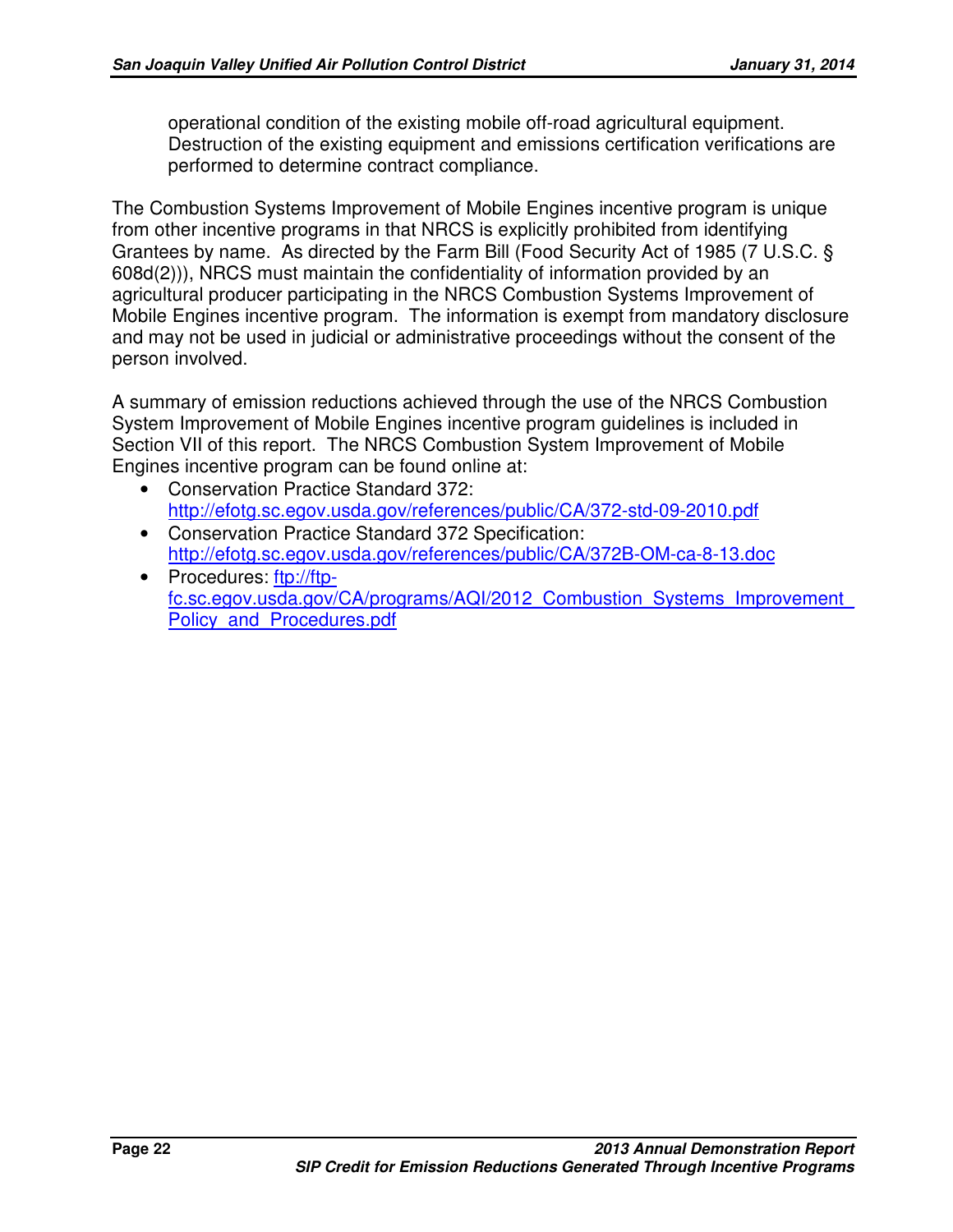# **IV. RELEVANT SIP COMMITMENTS**

Through Rule 9610, the District may rely on projections of SIP-creditable incentive-based emission reductions to satisfy federal CAA requirements, including the demonstration of attainment, Reasonable Further Progress, Rate of Progress, contingency measures, and/or black box reductions (Section 182(e)(5) of the CAA). For such SIP commitments, the District identifies specific amounts of SIP-creditable emission reductions by year in the relevant SIP. This annual demonstration report then identifies the SIP commitments included in District adopted SIPs (by year, pollutant, and magnitude) which the District has satisfied, in whole or in part, through SIP-creditable emission reductions. This annual demonstration report also identifies and quantifies any SIP commitment shortfalls and remedies for addressing those shortfalls.

# **A. SIP Commitments**

The following table is a summary of SIP commitments to reduce emissions for which the District intends to claim credit for using District Rule 9610 as the administrative mechanism. The magnitude of the emission reductions are expressed in tons per day (tpd).

| <b>District-adopted</b><br><b>SIP</b> | <b>Adoption</b><br>date | Requirement                                                                  | Year     | <b>Pollutant</b>                      | <b>Magnitude</b>       |
|---------------------------------------|-------------------------|------------------------------------------------------------------------------|----------|---------------------------------------|------------------------|
| 2008 PM2.5 Plan                       | Anticipated<br>6/20/13  | Contingency <sup>1</sup>                                                     | 2015     | <b>NO<sub>x</sub></b><br><b>PM2.5</b> | 4.15 tpd<br>$0.10$ tpd |
| 2007 Ozone Plan                       | 9/27/07                 | <b>ARB</b> commitment<br>to reduce ag<br>equipment<br>emissions <sup>2</sup> | 2017     | <b>NO<sub>x</sub></b>                 | 5-10 tpd               |
| 2007 Ozone Plan                       | 4/30/07                 | "Black Box"                                                                  | $2023^3$ | <b>NO<sub>x</sub></b>                 | TBD                    |
| 2012 PM2.5 Plan                       | 12/20/12                | Contingency <sup>4</sup>                                                     | 2020     | <b>NO<sub>x</sub></b>                 | $1.9$ tpd              |

#### **Table 3: Relevant Commitments in District-adopted SIPs**

f<br><sup>4</sup> SJVUAPCD, 2012 PM2.5 Plan (December 20, 2012). Retrieved May 2013 at http://www.valleyair.org/Workshops/postings/2012/12-20- 12PM25/FinalVersion/09%20Chapter%209%20RACM%20RFP%20Contingency.pdf

 $\overline{1}$ 1 SJVUAPCD, *2008 PM2.5 Plan* (April 30, 2008). Retrieved May 2013

at Inttp://www.valleyair.org/Air\_Quality\_Plans/docs/AQ\_Final\_Adopted\_PM2.5/13%20Chapter%209.pdf<br><sup>2</sup> ARB, 2007 State Strategy Attachment B, pages 16-17 (September 27, 2007). Retrieved May 2013 at

<sup>&</sup>lt;u>http://www.arb.ca.gov/planning/sip/2007sip/07-28\_attachment\_b.pdf</u><br><sup>3</sup> Per CAA §182(e)(5), the District is required to, in 2019, identify specific control measures that will achieve the emissions reductions necessary to fulfill the "black box" identified in Chapter 11, page 11-1. http://www.valleyair.org/Air\_Quality\_Plans/docs/AQ\_Ozone\_2007\_Adopted/16%20Chapter%2011%20April%202007.pd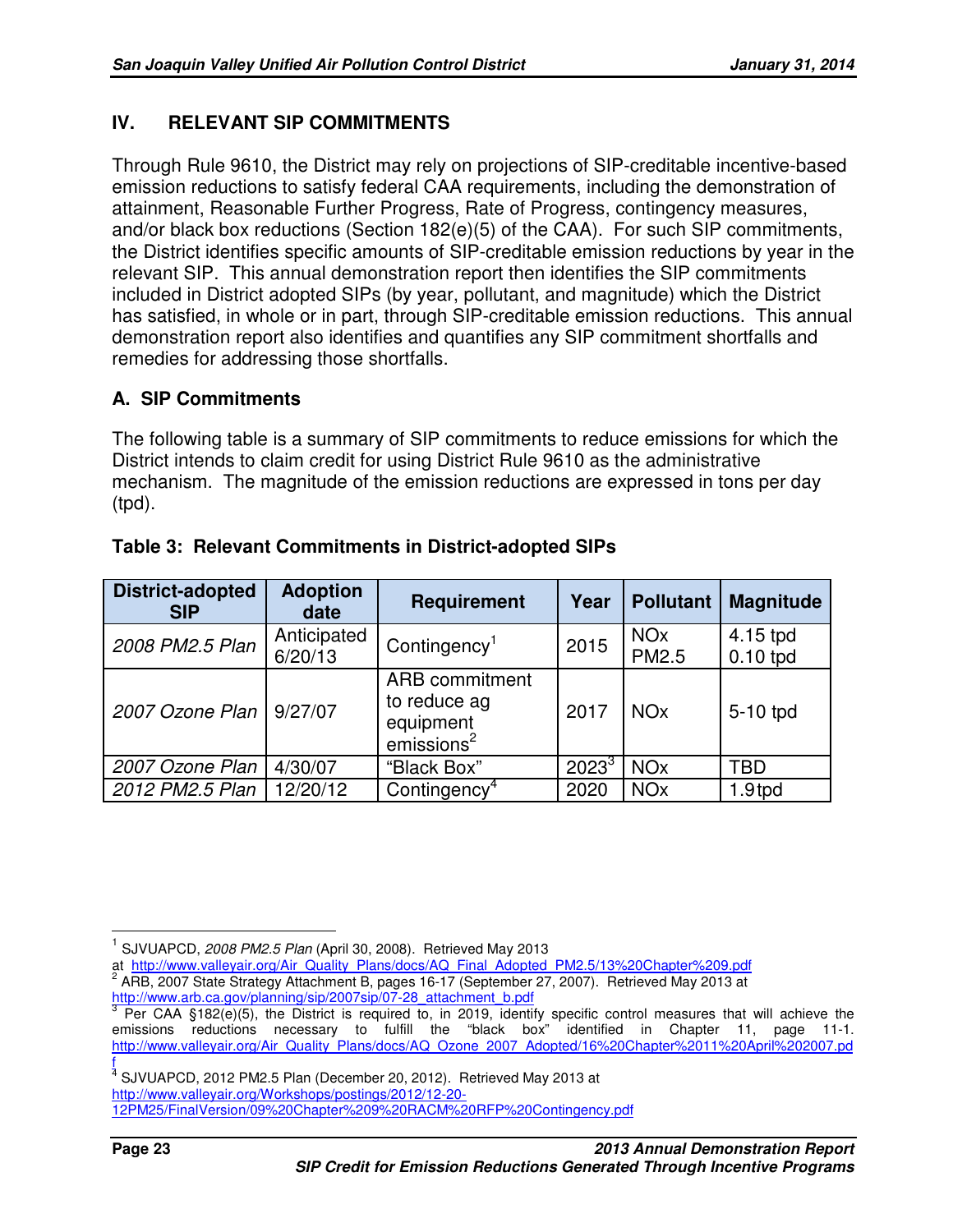**2008 PM2.5 Plan (Contingency Quantification, 2015):** The District meets its *2008 PM2.5 Plan* commitment to quantify an adequate amount of contingency emissions reductions, including SIP-creditable emissions reductions from incentive programs quantified in this report (http://www.valleyair.org/Workshops/postings/2013/6-20-13- R9601/PM25ContingencyQuantification.pdf). On August 28, 2013, EPA proposed to approve a SIP revision to address CAA nonattainment area contingency measure requirements for the 1997 annual and 24-hour fine particulate matter (PM2.5) NAAQS in the San Joaquin Valley.<sup>5</sup> SIP Creditable incentive-based emission reductions accounted for by EPA in this proposed approval include on-road vehicle replacement projects that have been funded through the Prop 1B program and agricultural off-road vehicle replacement projects funded through the Carl Moyer Program.

**2007 Ozone Plan (Agricultural Equipment, 2017):** The 2007 San Joaquin Valley 8- Hour Ozone SIP, approved by EPA, contained a commitment by the ARB to present to their Board a regulation for off-road mobile agricultural equipment in 2013. The regulation would move California towards meeting ambient air quality standards for the Valley by utilizing the cleanest available technologies. Specifically, the approved SIP includes a goal to achieve emissions reductions of 5 to 10 tons per day of NOx from mobile agricultural equipment in the Valley by 2017 to accelerate progress toward attainment of the ozone standard. The attainment deadline is 2023.

Beginning in 2009, the District and NRCS, in partnership with agricultural stakeholders, launched incentive programs aimed at reducing emissions from agricultural equipment. These programs have been well-funded and have achieved significant emission reductions since 2009. As documented in this report, projects implemented to date will achieve 6.68 tpd of NOx reductions in 2017 (see table 5), making significant progress, and in fact, already exceeding the minimum of 5tpd NOx commitment in the *2007 Ozone Plan*. While included in this report, ARB plans on reporting on overall progress made relative to this SIP commitment in the 3<sup>rd</sup> quarter of 2013 (see below description of ARB's ag equipment effort, and http://www.arb.ca.gov/ag/agtractor/agtractor.htm for further information).

In addition to these already implemented projects, the District has already executed an additional \$30.2 million in contracts for 737 units, projecting to achieve an additional 1.41 tons of summertime NOx/day in 2017. NRCS has also executed an additional \$36.5 million in contracts for 688 units, projecting to achieve an additional 2.18 tons of summertime NOx/day. Combined with the reductions documented in this report, these projects are **expected to achieve 10.27 tpd of NOx reductions in 2017**. The District and NRCS are continuing to invest significant additional funding to replace agricultural equipment, and the total emissions reductions achieved towards this commitment is continued to grow substantially in the next several years. This progress will be documented in future annual demonstration reports.

 5 EPA, Approval and Promulgation of Implementation Plans; California; San Joaquin Valley; Contingency Measures for the 1997 PM2.5 Standards, 78 Fed. Reg. 167, pp. 53113 – 53124. (2013, August 28). (to be codified at 40 CFR Part 52). Retrieved November 2013 at http://www.gpo.gov/fdsys/pkg/FR-2013-08-28/pdf/2013-21010.pdf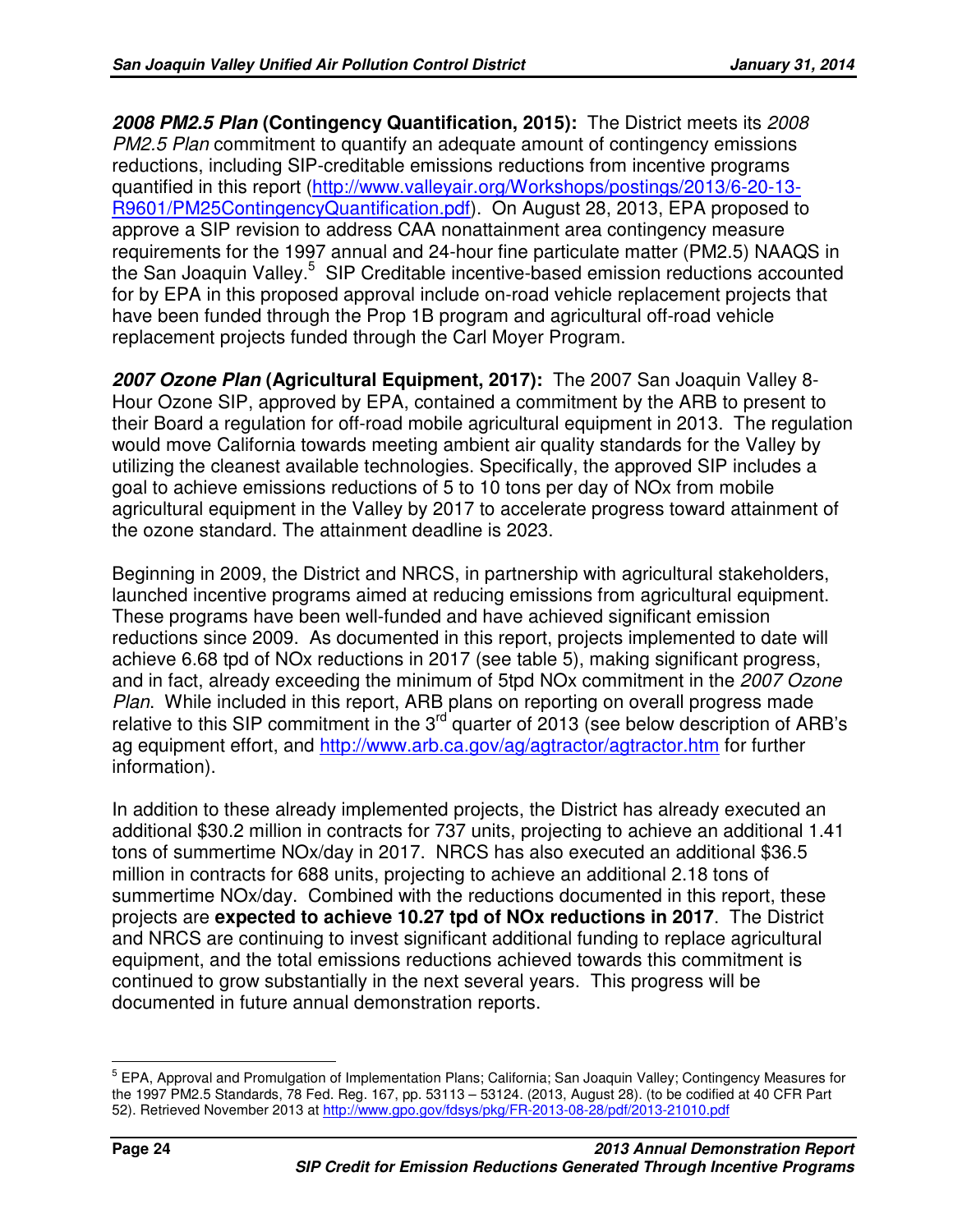The agricultural equipment incentive-based emission reductions documented in this report have been summer-adjusted to allow for comparison with the *2007 Ozone Plan* commitment (based on summer ozone season), using the seasonal emissions inventory fractions included in the plan's emissions inventory as follows:

# **Table 4: 2007 Ozone Plan Agricultural Equipment Emissions Inventory Seasonal Fraction**

| <b>Season</b> | <b>Seasonal Fraction</b> |
|---------------|--------------------------|
| Winter        | 0.391                    |
| Summer        | 0.609                    |

ARB Rulemaking: ARB's Regulation for State Implementation Plan Credit from Mobile Agricultural Equipment in the San Joaquin Valley was adopted by their Board in October 2013. The regulation provides a mechanism to ensure that the agriculture industry's voluntary participation in incentive programs in the San Joaquin Valley is recognized by the EPA. To meet EPA requirements, the emission reductions must be surplus, quantifiable, enforceable, and permanent. ARB's regulation defines the criteria and process that ARB will use to determine that the reductions from the use of incentives generated from federal, state, and local funds spent on qualifying mobile agricultural equipment projects are surplus, quantifiable, enforceable, and permanent and are therefore eligible for SIP credit.

**2007 Ozone Plan ("Black Box" 2023):** This commitment will be accounted for in future annual demonstration reports, since these reductions are necessary to be achieved in 2023.

**2012 PM2.5 Plan (Contingency Quantification, 2020):** This commitment will be accounted for in future annual demonstration reports, since these reductions are necessary to be achieved in 2020.

#### **B. Progress/Achievement of SIP Commitments**

The table below provides a summary of progress made towards meeting the above listed SIP commitments.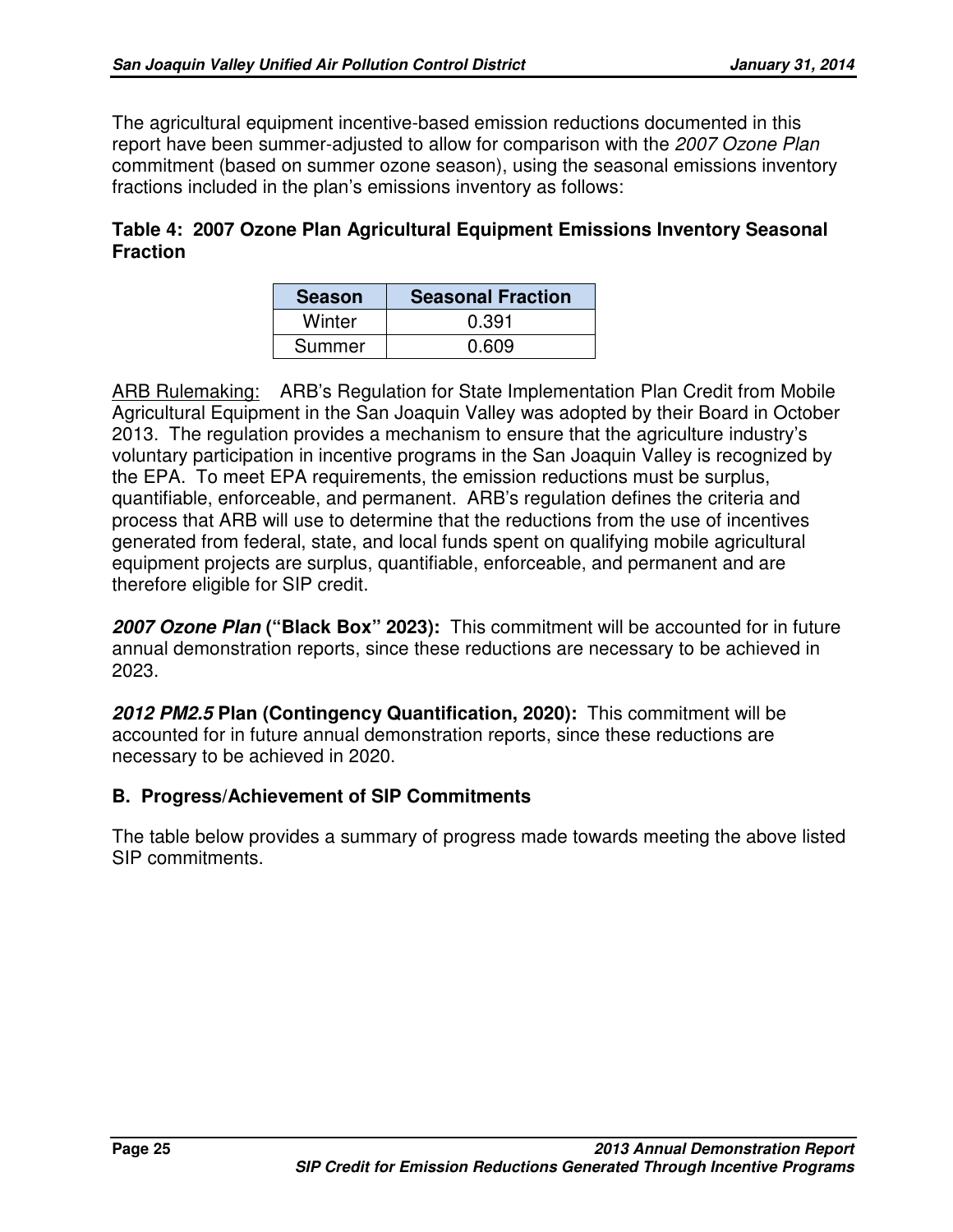| <b>SIP Commitment</b>                                                                                                                         | <b>Reductions</b><br>(tpd)                                                                                            |                                            |  |  |
|-----------------------------------------------------------------------------------------------------------------------------------------------|-----------------------------------------------------------------------------------------------------------------------|--------------------------------------------|--|--|
|                                                                                                                                               | All data for NOx, 2015. See Section II for more information.                                                          |                                            |  |  |
| 2008 PM2.5 Plan:                                                                                                                              | Agricultural Off-road vehicle replacement<br>projects funded through the Carl Moyer<br>Program                        | 1.33 tpd NO <sub>x</sub><br>0.06 tpd PM2.5 |  |  |
| 4.15 tpd of NO <sub>x</sub> in 2015<br>0.10 tpd of PM2.5 in 2015                                                                              | On-road vehicle replacement projects<br>funded through the Prop 1B Program                                            | 3.78 tpd NO <sub>x</sub><br>0.15 tpd PM2.5 |  |  |
|                                                                                                                                               | <b>TOTAL (in 2015)</b>                                                                                                | 5.11 tpd NO <sub>x</sub><br>0.21 tpd PM2.5 |  |  |
|                                                                                                                                               | Commitment met? YES                                                                                                   |                                            |  |  |
|                                                                                                                                               | All data for NOx, 2017. See Section II for more information.                                                          |                                            |  |  |
|                                                                                                                                               | District Ag Equipment Replacement<br>Program (Moyer)                                                                  | $1.62*$                                    |  |  |
| 2007 Ozone Plan:<br>5-10 tpd of NO <sub>x</sub> from ag                                                                                       | <b>NRCS Combustion System Improvement</b>                                                                             | $5.06*$                                    |  |  |
| equipment in 2017                                                                                                                             | <b>TOTAL</b>                                                                                                          | $6.68*$                                    |  |  |
|                                                                                                                                               | Percentage of commitment met to date<br>(Remaining reductions to be demonstrated<br>133%<br>in future annual reports) |                                            |  |  |
| 2012 PM2.5 Plan:<br>To be demonstrated in future annual reports, since these<br>reductions are for 2020<br>1.9 tpd of NO <sub>x</sub> in 2020 |                                                                                                                       |                                            |  |  |
| 2007 Ozone Plan Black Box                                                                                                                     | To be demonstrated in future annual reports (by 2019), since<br>these reductions are for 2023                         |                                            |  |  |

# **Table 5: Summary of Progress Made Towards SIP commitments**

\*Adjusted for summer-time emissions inventory, *2007 Ozone Plan*

# **C. SIP Commitment Shortfalls**

There are no shortfalls at this time; therefore, there are no remedy actions to be taken.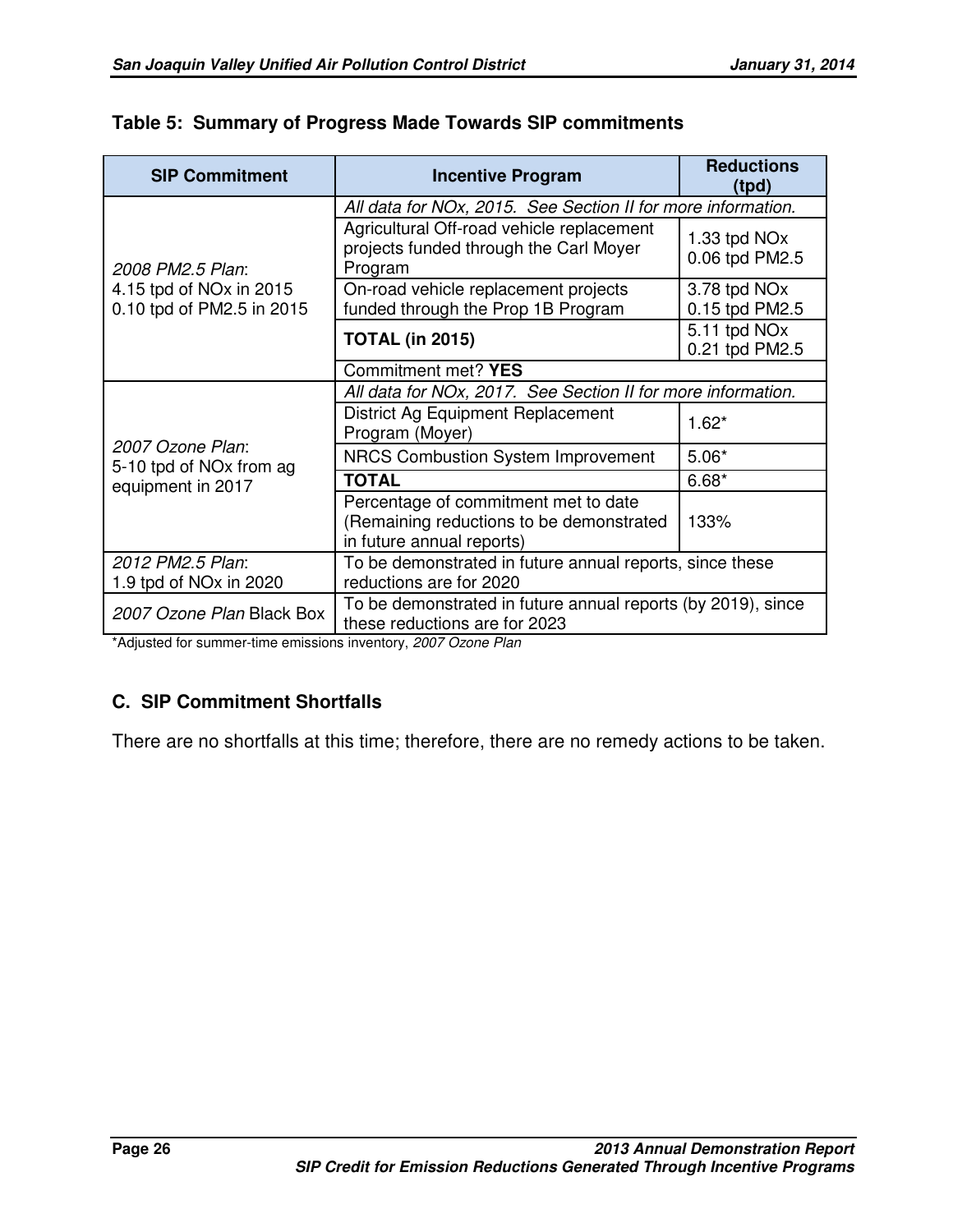# **V. MONITORING AND ENFORCEMENT ACTIVITIES**

Pursuant to Section 4.6 of Rule 9610 this annual demonstration report includes a summary of monitoring and enforcement activities that were conducted during the reporting period from 01/01/2009 – 05/13/2013. Monitoring is performed on all projects in the form of pre-inspections prior to contract, post-inspections prior to payment and annual usage surveys filled out by the grantee for the life of the project.

Inspections are performed by District staff and include visually verify and photographically document equipment information such as but not limited to:

- Make, model, and model year of the engine and/or vehicle or equipment,
- Vehicle, equipment, and/or engine identification and serial numbers,
- Operational condition of vehicle, equipment, and engine

The District reviews all inspection information to ensure that the submitted information is true and accurate prior to contracting a new project and prior to payment of reimbursement requests from grantees. The table below illustrates the number of preinspection and post-inspection that were conducted during the reporting period.

| Year | <b>Pre-Inspections</b> | <b>Post-Inspections</b> |
|------|------------------------|-------------------------|
| 2009 | 1493                   | 126                     |
| 2010 | 790                    | 908                     |
| 2011 | 1138                   | 973                     |
| 2012 | 2293                   | 1355                    |
| 2013 | 1224                   | 761                     |

#### **Table 6: Incentive Program Project Inspections**

District incentive project contractual agreements specify that Grantees must provide data to the District on an annual basis for the duration of their contract period. The required data includes usage data (mileage, hours of operation, percent utilization within the District, etc). The usage data is analyzed by the District to ensure that the incentive projects are achieving the projected emission reductions. The table below illustrates the quantity of usage report surveys distributed from the District to Grantees and the quantity of Grantee completed usage report surveys returned to the District through May 13, 2013.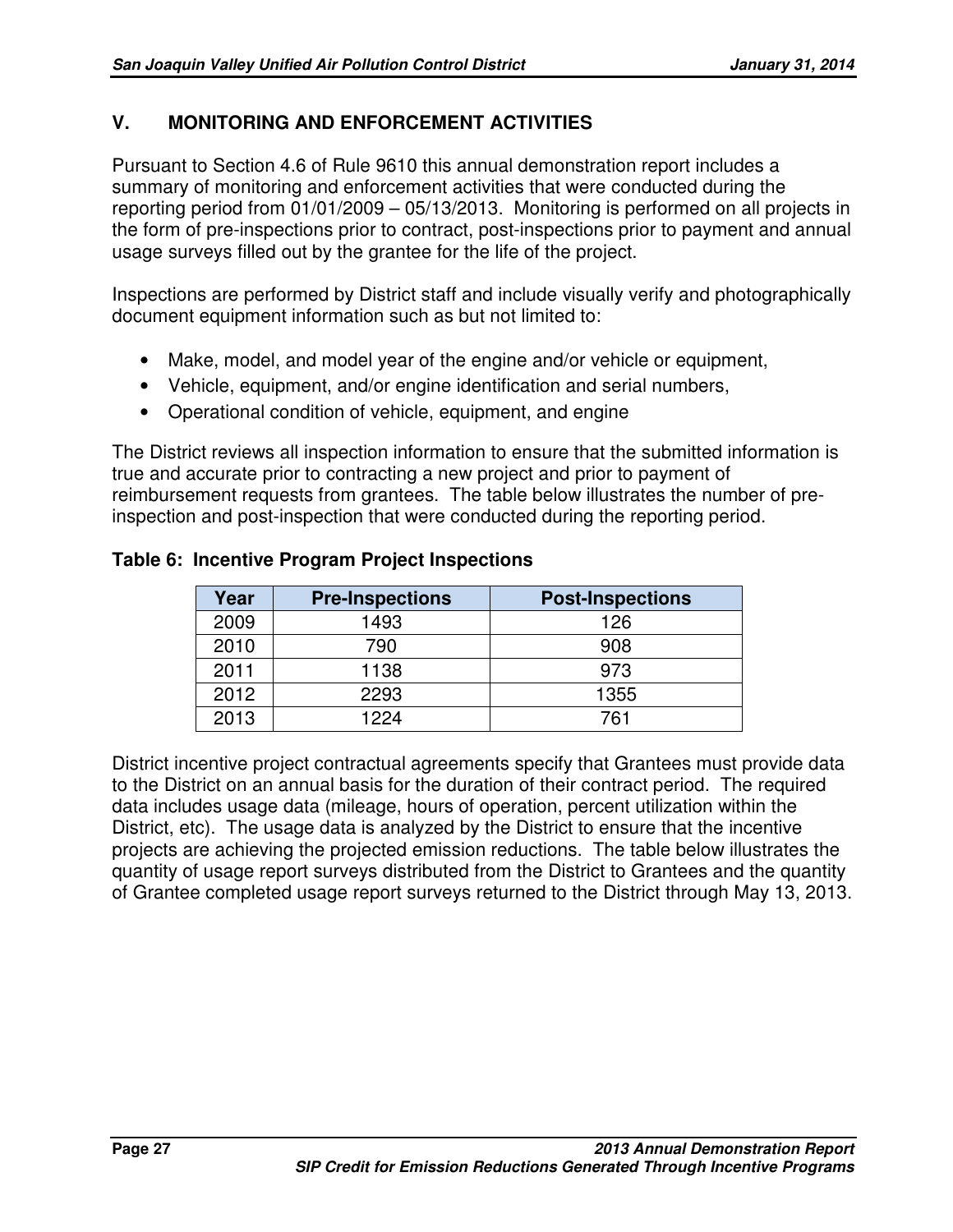| Year | <b>Usage Report Surveys</b><br><b>Distributed to</b><br><b>Grantees</b> | <b>Completed Usage Report</b><br><b>Surveys Returned to the</b><br><b>District</b> |
|------|-------------------------------------------------------------------------|------------------------------------------------------------------------------------|
| 2011 | 1439                                                                    | 1126                                                                               |
| 2012 | 3158                                                                    | 2786                                                                               |
| 2013 | 389                                                                     | 281                                                                                |

#### **Table 7: Incentive Program Annual usage Reports**

# **A. Carl Moyer Program Specific Monitoring and Enforcement Activities**

Project specific audits are conducted in addition to the monitoring and enforcement activities mentioned above. The project specific audits are conducted between November and December each calendar year and cover all Carl Moyer Program projects that have been implemented and are at least one year into their contracted project life but have not concluded their contracted project life. Projects selected for audit review consist of a 5% random sample of active projects or 30 projects (whichever is less) and all projects that are at least 6 months past due with their most recent annual usage survey. These audits follow procedures set forth in the 2008 Carl Moyer Program Guidelines. Projects selected for auditing are reviewed to ensure contract terms are fulfilled; emission reduction calculations are verified and project information is confirmed against the District database for accuracy. An inspection is conducted for each project to verify that the equipment, vehicle or practice is still owned (or in practice) by the Grantee and operational in the same piece of equipment and/or intended use as was contracted. Inspections also verify engine/equipment serial numbers, operational condition and verification of functioning odometer, hour meter/usage device, fuel receipts, or electronic monitoring unit.

If deficiencies are discovered as part of an incentive project audit, the District utilizes several remedies, including:

| Deficiency:                | Underreporting usage on one or more annual<br>report                                                                                             |
|----------------------------|--------------------------------------------------------------------------------------------------------------------------------------------------|
| <b>Potential Remedies:</b> | Extending project implementation phase<br>Analyzing average usage over project<br>implementation phase<br>Demanding return of funds from Grantee |
| Deficiency:                | Non-submittal of annual reports                                                                                                                  |
| <b>Potential Remedies:</b> | Demanding return of funds from Grantee<br><b>Excluding Grantee from future incentive</b><br>programs                                             |
| <b>Deficiency:</b>         | Grantee no longer owns equipment                                                                                                                 |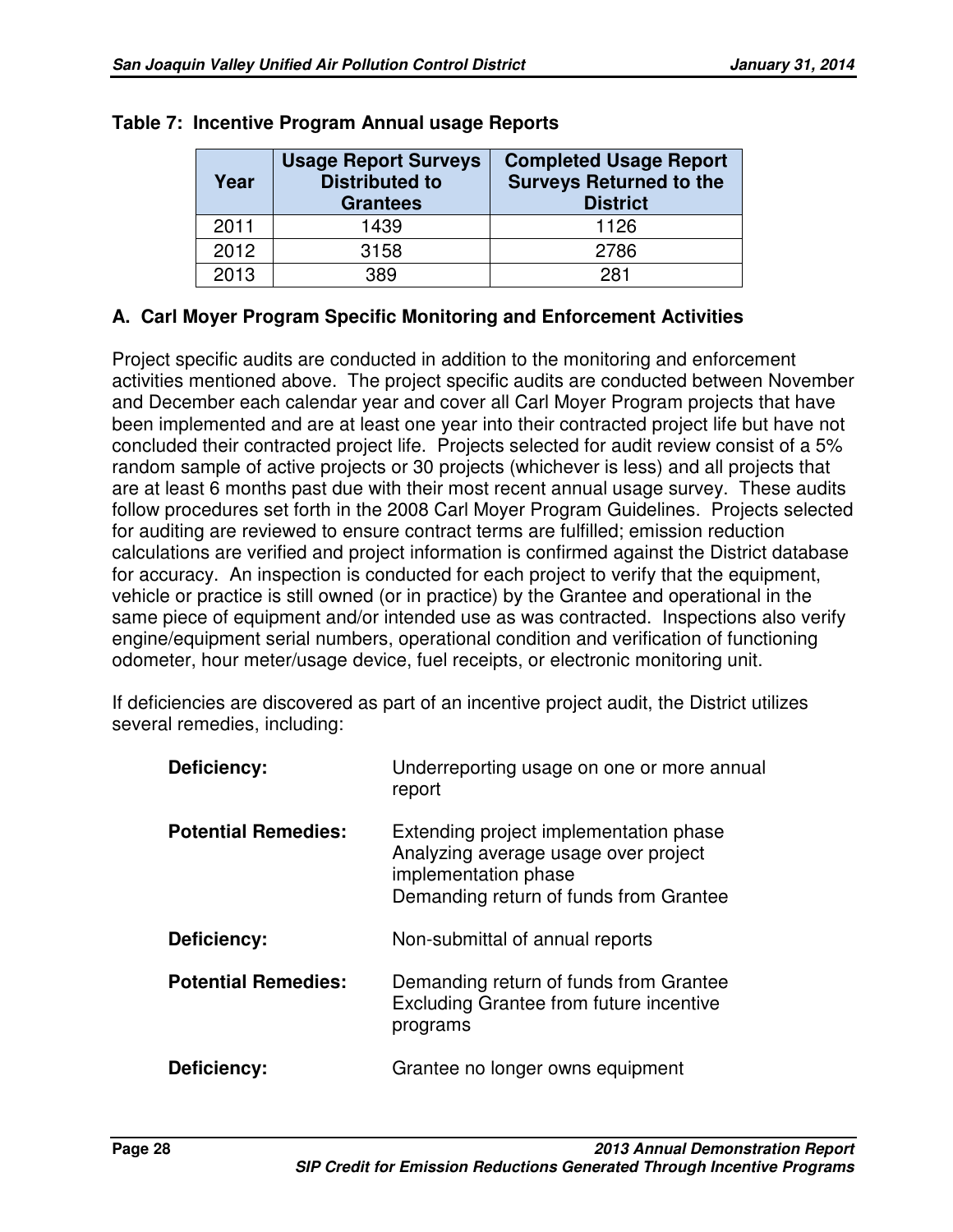**Potential Remedies:** Assign contract to new equipment owner Demanding return of funds from Grantee

**2010 Calendar Year Carl Moyer Project Specific Audit:** This District conducted audit covered a project set of 408 projects which were at least 1 year into their project life. A 5% random sample of these projects was selected totaling 20 projects consisting primarily of diesel Ag irrigation engines being replaced with electric motors. Of these projects, 5 projects were found to be non-operational due to theft of copper wire, well failure, or closing of a business; 4 projects were found to have inaccurate reading, missing information or improper use of electric motor meters for recording hours of usage; and 2 projects were found to have inaccurate annual usage survey information. In all cases except for the closure of a business, the observed deficiencies were fully resolved with no expected impact on emissions reductions. For the one project that had a closure of the business, the equipment was repossessed by creditors and the business entity was no longer viable thus leaving no recourse for the District. The project was closed and emissions reductions were not claimed.

Of projects audited, 53% reported initial usages levels that were below contracted usage and 32% of the audited projects had past due annual usage surveys. Discrepancies between actual and contracted usage were generally due to the cyclical nature of agricultural irrigation needs. Projects with past due annual usage surveys were monitored and if the grantee failed to submit a survey within 6 months of the due date an inspector was sent out to take a meter reading. The reported usage did not affect the original incentive amounts or expected emissions reductions. Projects were not at the end of contracted project lives; therefore grantees could run the equipment additional hours and satisfy the terms on the agreement.

**2011 Calendar Year Carl Moyer Project Specific Audit:** This District conducted audit covered a project set of 534 projects which were at least 1 year into their project life. A 5% random sample of these projects was selected totaling 27 projects consisting primarily of diesel Ag irrigation engines being replaced with electric motors. Of these projects, 2 projects were found to have had the associated property sold. In both cases, the District took no further action against the grantee. The projects were closed and the related emissions reductions were not claimed.

Of projects audited, 54% reported initial usages levels that were below contracted usage on one or more of the engines in the project and 46% of the audited projects had past due annual usage surveys. Discrepancies between actual and contracted usage were generally due to the cyclical nature of agricultural irrigation needs. Projects with past due annual usage surveys were monitored and if the grantee failed to submit a survey within 6 months of the due date an inspector was sent out to take a meter reading. The reported usage did not affect the original incentive amounts or expected emissions reductions of the projects. Those that did have a reduction in emissions due to reduced usage still had two (2) or more years remaining of their contracted project lives; therefore grantees could run the equipment additional hours and satisfy the terms of the agreement.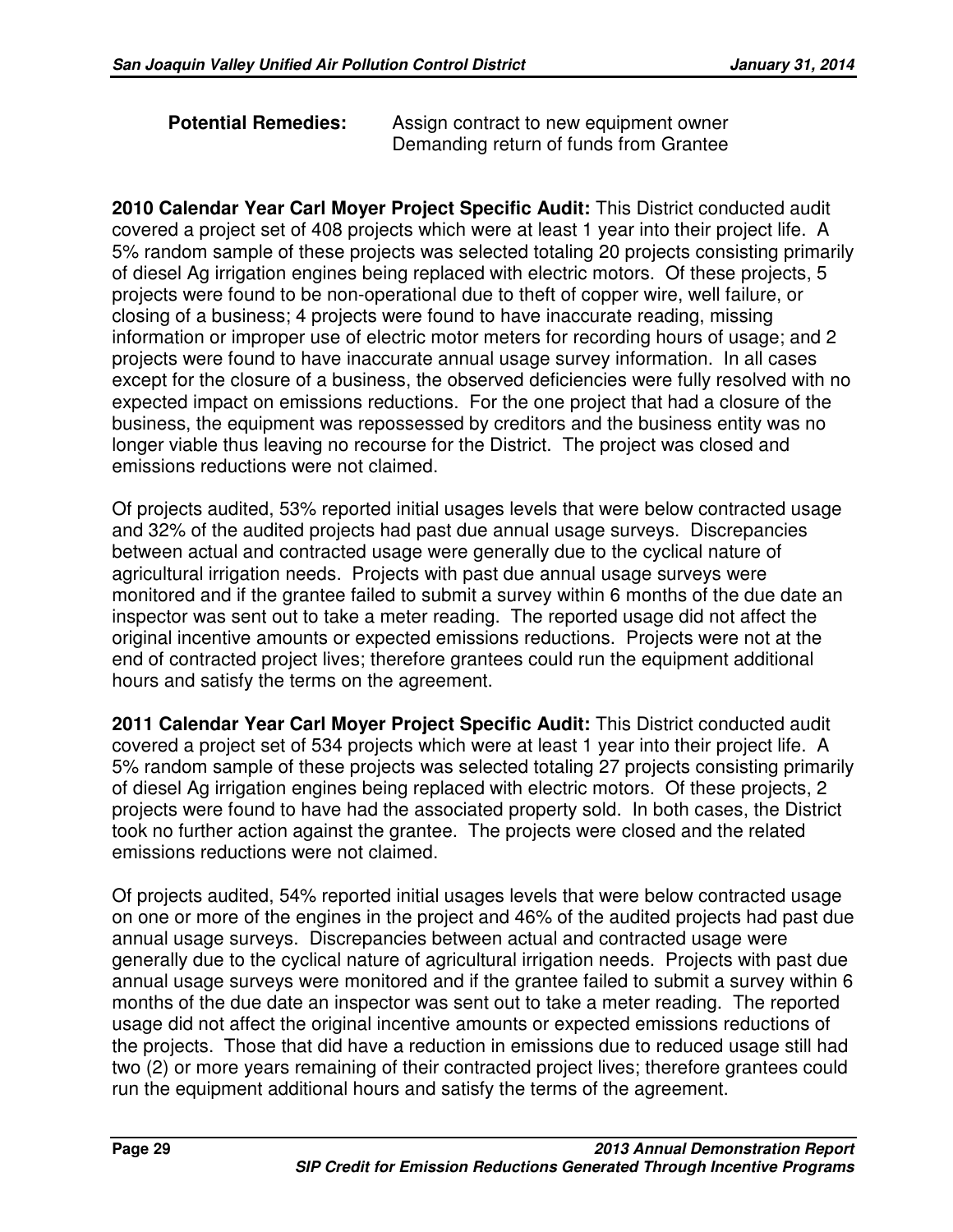One project had completed its implementation phase and had a reduction in emissions. In this case, it was determined that extending the contract term would allow the applicant to satisfy all contractual terms. The applicant signed a contract amendment extending the implementation phase.

The following table shows projects that were determined to be in violation of their contractual terms and the enforcement actions that were taken by the District

| Table 8: Carl Moyer Program Projects with Contractual Violations |  |
|------------------------------------------------------------------|--|
|------------------------------------------------------------------|--|

| <b>Project Number</b> | <b>Contractual Violation</b> | <b>Action Taken</b> |
|-----------------------|------------------------------|---------------------|
| No projects to report |                              |                     |
|                       |                              |                     |

#### **B. Proposition 1B Program Monitoring and Enforcement Activities**

In January 2007, Governor Schwarzenegger signed Executive Order S-02-07 which highlighted the importance of transparency and accountability in administering over \$40 billion in bond funding approved by California voters in 2006. The Executive Order directs all State government entities responsible for expending bond proceeds to establish and document a three part accountability structure. In 2008 Department of Finance (DOF) approved the accountability plan that ARB developed for the Proposition 1B Program which includes:

- Front-end accountability, which defines the criteria for expending bond funds as well as the outcomes that the funds are intended to achieve.
- In-progress accountability, which documents actions to ensure projects are staying within scope and cost, and requires semi-annual reports to the Department of Finance.
- Follow up accountability, which requires Program review or fiscal audits to ensure expenditures achieved the intended outcomes and were consistent with legal requirements.

The District evaluates Proposition 1B equipment projects on an ongoing basis though desk reviews of reports and equipment project updates provided by equipment owners, review of electronic monitoring unit data (as applicable), site inspections, equipment inspections, review of equipment maintenance and activity logs, and other measures deemed appropriate. In addition, equipment project contracts require that equipment owners permit the District, ARB, DOF, the Bureau of State Audits, or any authorize designees, access during normal business hours, to conduct ongoing evaluations for the purpose of monitoring the program. The following table shows projects that were determined to be in violation of their contractual terms and the enforcement actions that were taken by the District.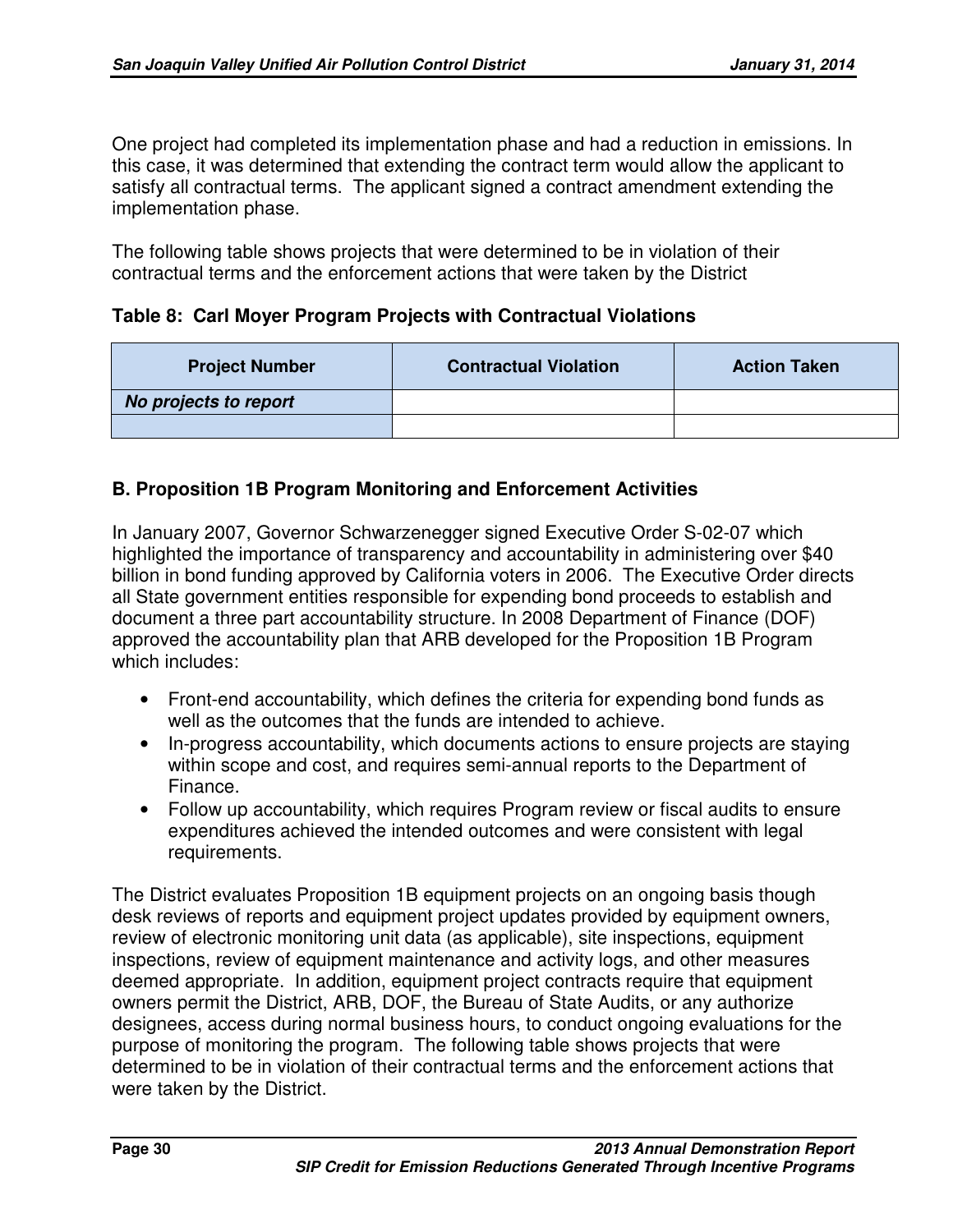|  |  |  |  |  | Table 9: Proposition 1B Program Projects with Contractual Violations |
|--|--|--|--|--|----------------------------------------------------------------------|
|--|--|--|--|--|----------------------------------------------------------------------|

| <b>Project Number</b> | <b>Contractual Violation</b> | <b>Action Taken</b> |
|-----------------------|------------------------------|---------------------|
| No projects to report |                              |                     |
|                       |                              |                     |

One applicant participating in this program was paid, per contract, \$50,000 for the purchase of a replacement truck. The District found that the truck was not actually purchased by the applicant and District requested the applicant to refund the incentive funding or to fulfill contractual obligations by purchasing the replacement truck. The applicant responded that he/she no longer had funds, refused to return funding or purchase suitable replacement truck. The District filed a case in court against the applicant and received a judgment for \$50,000 in October of 2012.

#### **C. Combustion Systems Improvement of Mobile Engines Program Monitoring and Enforcement Activities**

# The USDA NRCS webpage at

http://www.ca.nrcs.usda.gov/programs/eqip/eqip\_program\_eligibility.html summarizes program eligibility. The guidelines state the following: The Grantee has control of the land for the length of the proposed contract through deed, lease, or other written authorization. If the Grantee does not own the land, the landowner must give written consent to install, operate, and maintain the practice through the lifespan of the practice. Engine improvements are covered under Conservation Practice Standard 372 – Combustion System Improvement, posted on-line in the NRCS Field Office Technical Guide (FOTG) at: http://efotg.sc.egov.usda.gov/references/public/CA/372-std-09-2010.pdf. The CPS 372 practice life is 10 years as described on the FOTG spreadsheet at: http://efotg.sc.egov.usda.gov/references/public/CA/List\_of\_Practices\_Lifespans\_2012-12 CA Numeric.xlsx. NRCS incentive program contracts state that if the tractor is not retained for 10-years then the Grantee will owe a pro-rated amount back to the NRCS.

With regards to the identification of project audits, usage reports, inspections, and other project monitoring activities including enforcement actions as required to Section 4.6 of Rule 9610, the Combustion Systems Improvement of Mobile Engines incentive program is unique from other incentive programs in that NRCS is explicitly prohibited from identifying grantees by name. As directed by the Farm Bill (Food Security Act of 1985 (7 U.S.C. § 608d(2))), NRCS must maintain the confidentiality of information provided by an agricultural producer participating in the NRCS Combustion Systems Improvement of Mobile Engines incentive program. The information is exempt from mandatory disclosure and may not be used in judicial or administrative proceedings without the consent of the person involved. That said, the USDA NRCS is currently reviewing their processes and may in future years be able to provide additional information for purposes of the District's annual demonstration reports.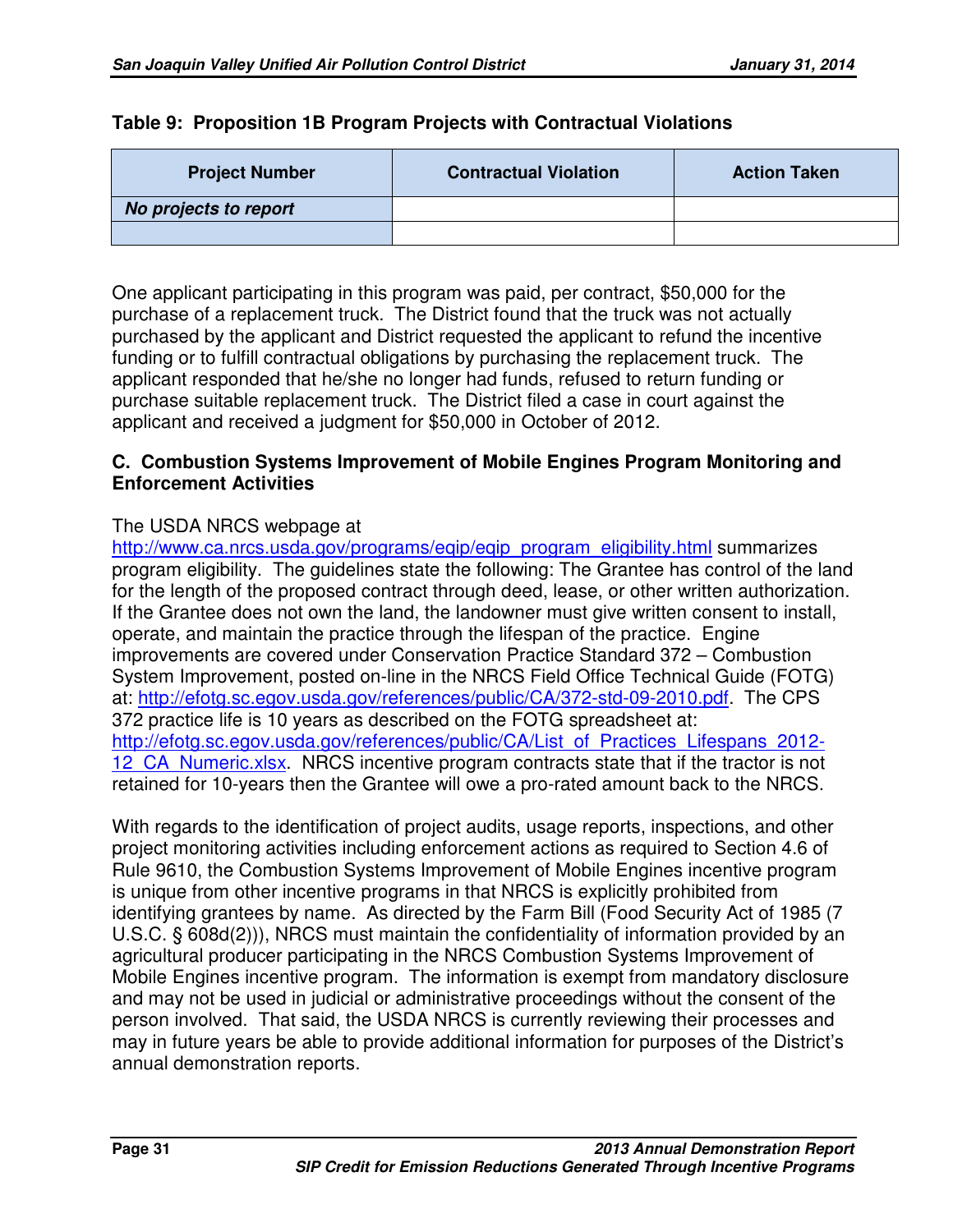# **VI. INCENTIVE PROGRAM EVALUATION**

The District's incentive programs have been developed around several core principles, including cost-effectiveness, integrity, effective program administration, excellent customer service, the efficient use of District resources, fiscal transparency and public accountability. As a result of these focused efforts, the District has become a statewide leader in incentive programs with several elements of these programs being held as models for other air districts' incentive programs throughout California. In fact, the ARB routinely calls upon the District to administer statewide incentive programs on their behalf and on behalf of other local air districts. Recent examples include administering the Lower Emission School Bus Program on behalf of ARB and 18 other air districts, the statewide Agricultural Utility Terrain Vehicle (UTV) program and the statewide School Bus Retrofit Program.

The District is regularly audited by independent outside agencies including professional accountancy corporations on behalf of the federal government, ARB, the California DOF and the California Bureau of State Audits. These comprehensive and rigorous independent audits focus on every aspect of our incentive programs including District programmatic and fiscal controls. These audits are conducted to ensure that the public funds to which the District has been entrusted are spent appropriately and in the manner in which they were intended. The District welcomes these opportunities to gain valuable feedback regarding implementation of these critical programs. Periodic evaluations such as these are important tools that the District uses to ensure continuous improvement in operation of these core emission reduction strategies. Towards that end, the District's incentive programs were recently audited by ARB and DOF, including a thorough review of several of the District's largest and most complex incentive programs totaling more than \$215 million over a four year period. The audits focused on the District's implementation of the following programs:

- Carl Moyer Memorial Air Quality Standards Attainment Program,
- Air Quality Improvement Program,
- Proposition 1B: Goods Movement Emission Reduction Program,
- Proposition 1B: Lower Emission School Bus Program, and
- Federal Diesel Emission Reductions Act School Bus Program

These audits included an extensive desk review of specific projects, a thorough review of District internal programmatic and fiscal policies and procedures, and field validation of projects to ensure that the expected emission reductions were being achieved in practice. Overall, the results of the audits confirmed that the District's incentive programs are fiscally sound and are "efficiently and effectively achieving their emission reduction objectives." ARB's audit report concluded that the District is meeting or exceeding all requirements for the expenditure of funds and commended the District for administering the Proposition 1B Lower Emission School Bus Program on behalf of 18 other local air districts. However, the District is continually identifying opportunities to refine its incentive programs and improve the operational efficiency and effectiveness.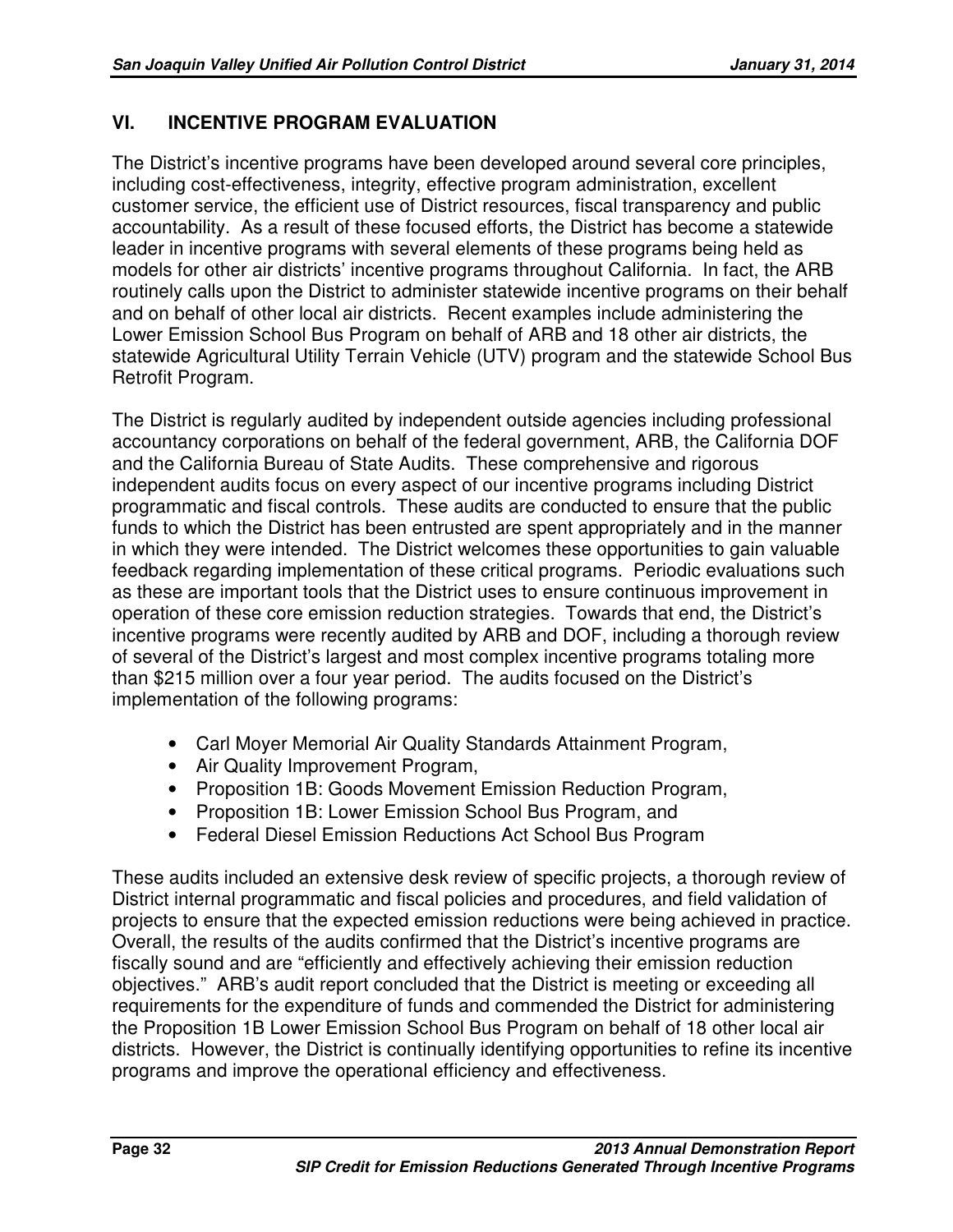The most recent audits of District administered incentive programs can be found online at http://www.arb.ca.gov/msprog/moyer/audits/2011/san\_joaquin\_valley.htm

This section intentionally blank.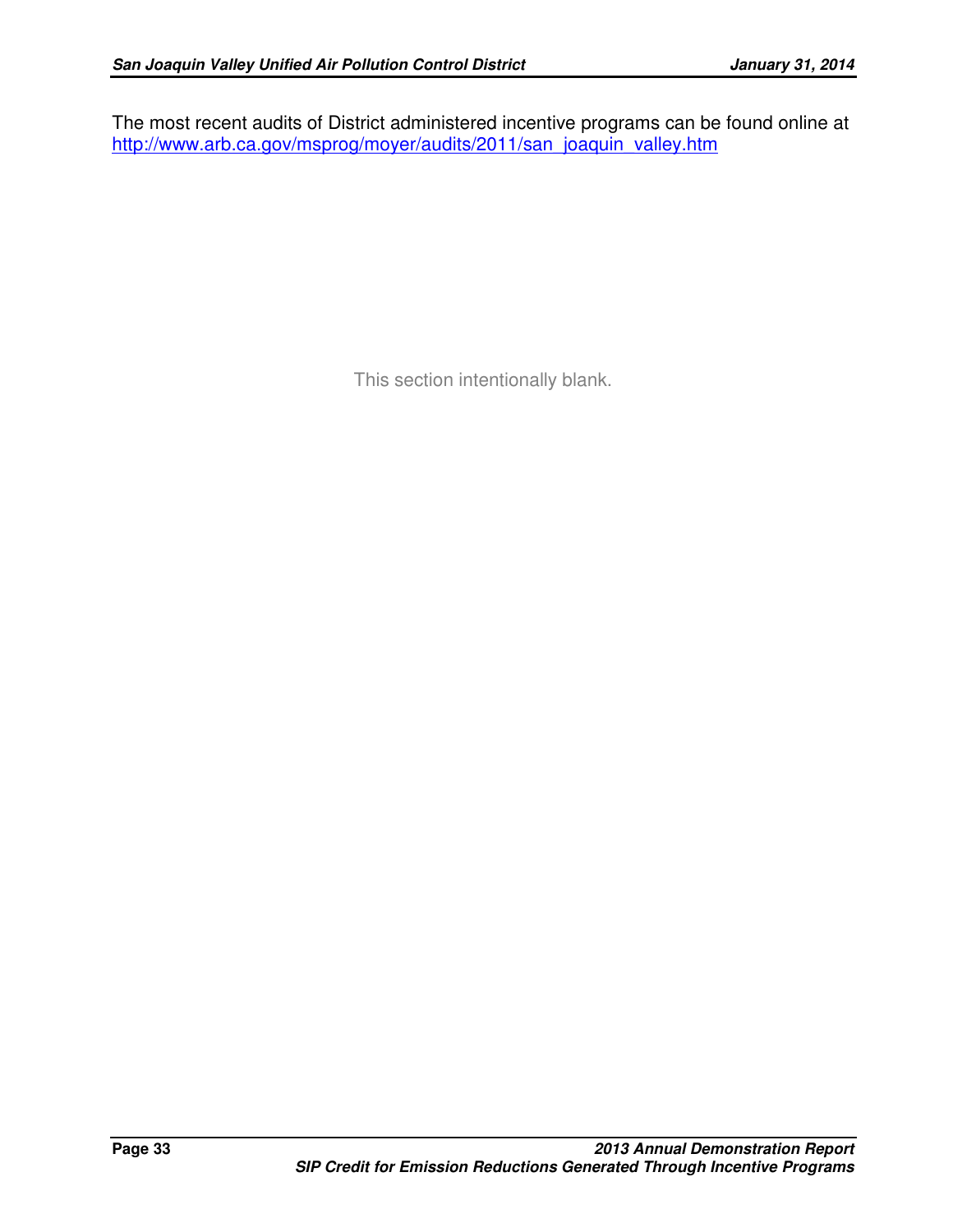This page intentionally blank.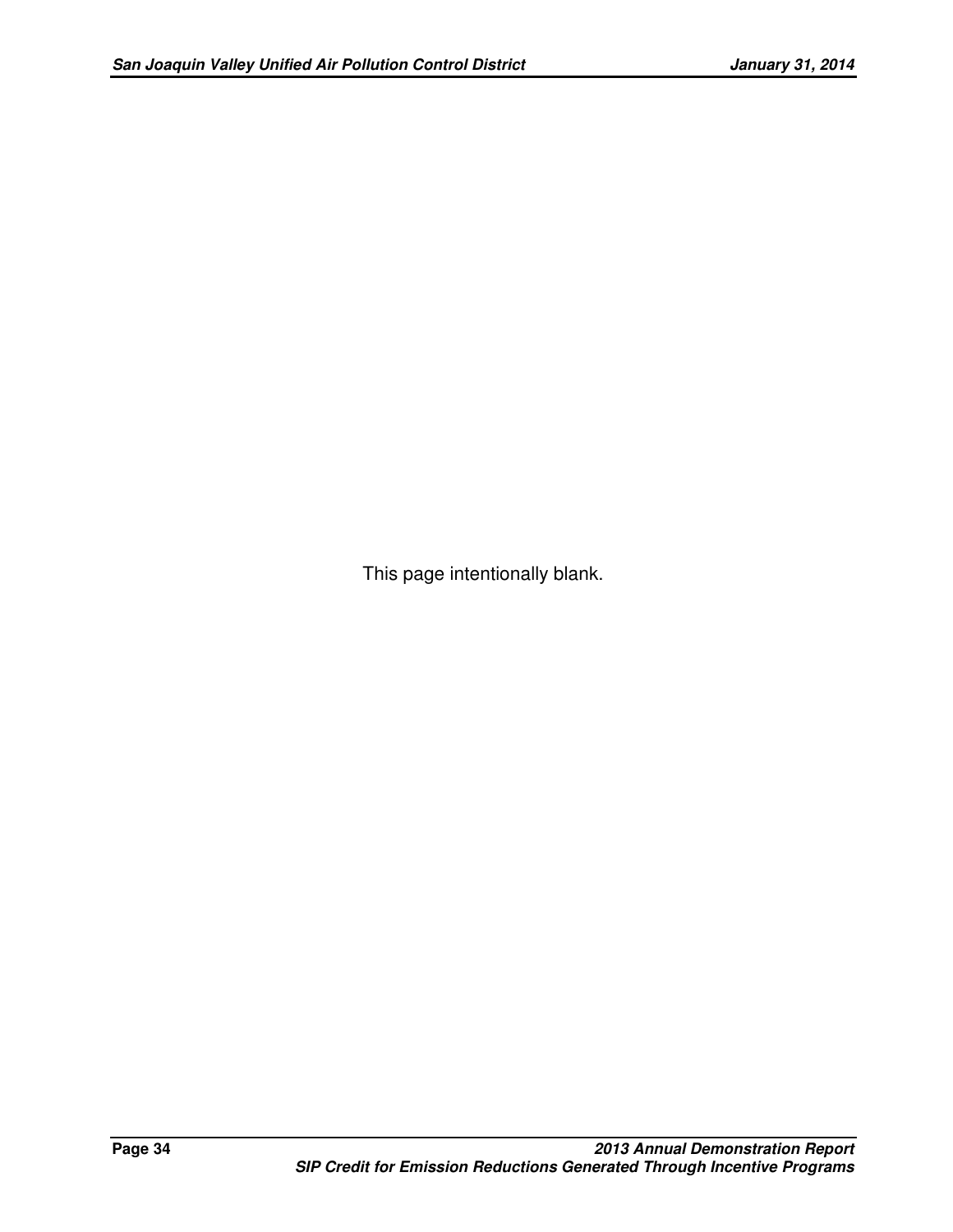# **VII. SUMMARY OF EMISSION REDUCTIONS AND COST EFFECTIVENESS**

The SIP-creditable incentive-based emission reductions represented in this 2013 Annual Demonstration Report are from incentive projects implemented 1/1/2009 through 5/13/2013. The data represented in these tables will continue to be updated through each annual demonstration report as more projects are implemented each year. Although the purpose of District Rule 9610 is to claim SIP credit for incentive-based emission reductions in the Valley through incentive programs administered by the District, NRCS, or ARB, this 2013 Annual Demonstration Report only claims SIP credit for those programs administered by the District and NRCS. Future annual demonstration reports may include programs administered by ARB. For the detailed data used to create the following summary tables, refer to the 2013 Annual Demonstration Report Data Sheet, available electronically with this annual demonstration report.

#### Program Summaries

The following table summarizes the total SIP-creditable incentive-based emission reductions generated through incentive programs, expressed in tons per year and tons per day, claimed in this 2013 Annual Demonstration Report. This summary includes SIP-creditable incentive-based emission reductions claimed through incentive program guidelines identified in Sections 3.1 and 3.2 of Rule 9610.

| <b>Pollutant</b> | <b>Emissions Reduced (tons per year)</b> |         |         |         |         |         |                                         |         |         |         |         |         |
|------------------|------------------------------------------|---------|---------|---------|---------|---------|-----------------------------------------|---------|---------|---------|---------|---------|
|                  | 2009                                     | 2010    | 2011    | 2012    | 2013    | 2014    | 2015                                    | 2016    | 2017    | 2018    | 2019    | 2020    |
| <b>NOx</b>       | 1103.44                                  | 2660.32 | 4173.72 | 5680.67 | 5725.43 | 4726.75 | 4015.30                                 | 3432.89 | 2561.94 | 2472.73 | 2079.01 | 1366.10 |
| <b>PM</b>        | 36.29                                    | 83.56   | 144.88  | 206.30  | 208.10  | 177.60  | 162.59                                  | 139.15  | 105.92  | 102.48  | 89.06   | 60.66   |
| <b>ROG</b>       | 16.23                                    | 236.79  | 366.02  | 452.52  | 453.88  | 381.83  | 370.03                                  | 364.03  | 358.05  | 351.10  | 283.63  | 187.79  |
|                  |                                          |         |         |         |         |         | <b>Emissions Reduced (tons per day)</b> |         |         |         |         |         |
|                  | 2009                                     | 2010    | 2011    | 2012    | 2013    | 2014    | 2015                                    | 2016    | 2017    | 2018    | 2019    | 2020    |
| <b>NOx</b>       | 3.02                                     | 7.29    | 11.43   | 15.56   | 15.69   | 12.95   | 11.00                                   | 9.41    | 7.02    | 6.77    | 5.70    | 3.74    |
| <b>PM</b>        | 0.10                                     | 0.23    | 0.40    | 0.57    | 0.57    | 0.49    | 0.45                                    | 0.38    | 0.29    | 0.28    | 0.24    | 0.17    |
| <b>ROG</b>       | 0.32                                     | 0.65    | .00     | .24     | .24     | 1.05    | 1.01                                    | 1.00    | 0.98    | 0.96    | 0.78    | 0.51    |

#### **Table 10: Total SIP-Creditable Incentive-Based Emission Reductions Generated Through Incentive Programs**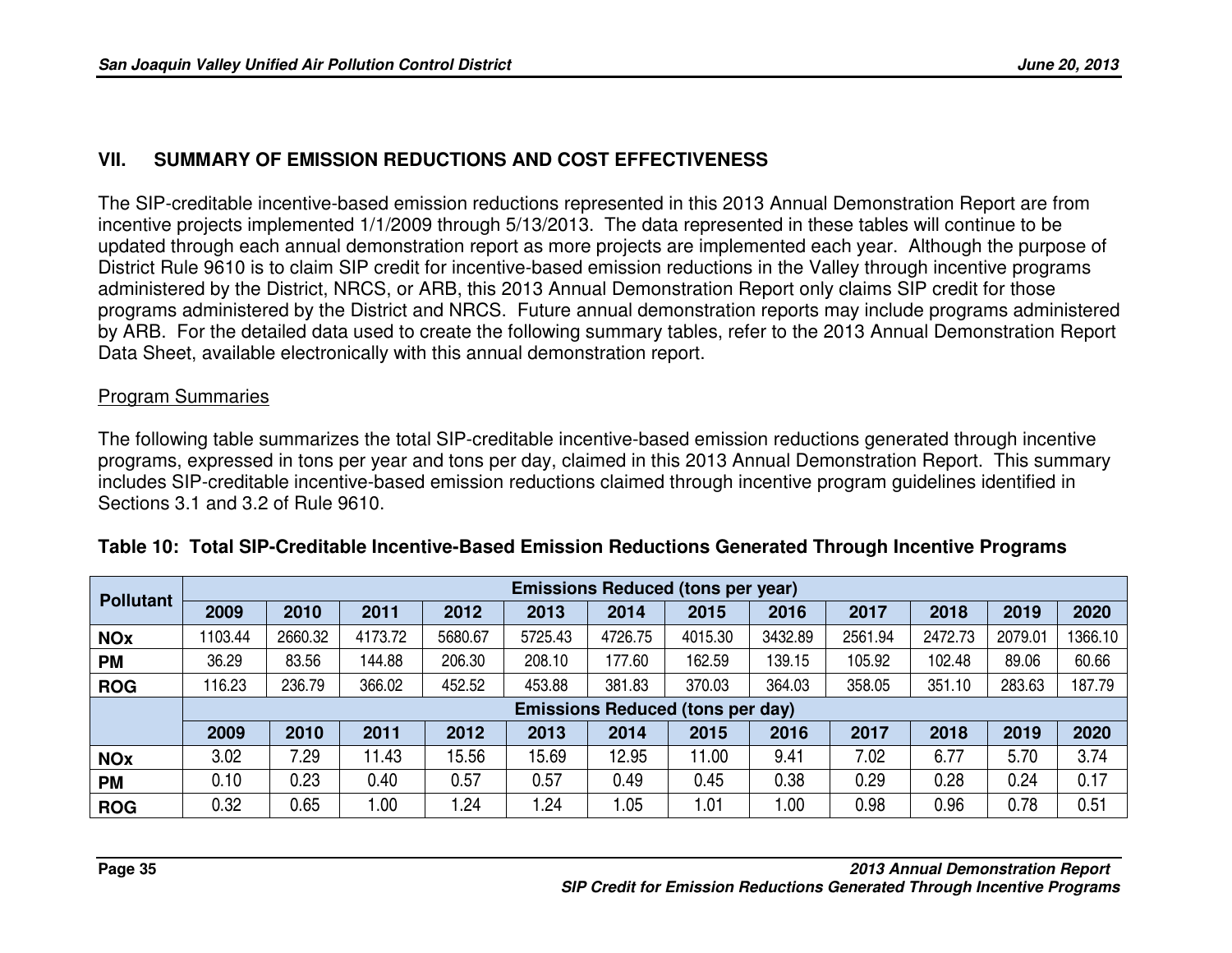Tables 11 and 12 below are the subsets of the summary provided in Table 10. Table 9 identifies emission reductions claimed through incentive program guidelines pursuant to Section 3.1 of Rule 9610. Table 10 identifies emission reductions claimed through incentive program guidelines pursuant to Section 3.2 of Rule 9610.

| <b>Pollutant</b> |         | <b>Emissions Reduced (tons per year)</b> |         |         |         |                                         |         |         |         |         |         |         |  |  |  |
|------------------|---------|------------------------------------------|---------|---------|---------|-----------------------------------------|---------|---------|---------|---------|---------|---------|--|--|--|
|                  | 2009    | 2010                                     | 2011    | 2012    | 2013    | 2014                                    | 2015    | 2016    | 2017    | 2018    | 2019    | 2020    |  |  |  |
| <b>NOx</b>       | 1086.37 | 2643.25                                  | 4151.00 | 5597.52 | 5642.28 | 4643.61                                 | 3932.15 | 3349.74 | 2478.79 | 2389.58 | 1996.21 | 1283.30 |  |  |  |
| <b>PM</b>        | 35.72   | 82.98                                    | 143.96  | 202.37  | 204.18  | 173.68                                  | 158.67  | 135.22  | 101.99  | 98.56   | 85.16   | 56.75   |  |  |  |
| <b>ROG</b>       | 114.60  | 235.17                                   | 364.05  | 444.22  | 445.58  | 373.53                                  | 361.73  | 355.73  | 349.75  | 342.80  | 275.36  | 179.52  |  |  |  |
|                  |         |                                          |         |         |         | <b>Emissions Reduced (tons per day)</b> |         |         |         |         |         |         |  |  |  |
|                  | 2009    | 2010                                     | 2011    | 2012    | 2013    | 2014                                    | 2015    | 2016    | 2017    | 2018    | 2019    | 2020    |  |  |  |
| <b>NOx</b>       | 2.98    | 7.24                                     | 11.37   | 15.34   | 15.46   | 12.72                                   | 10.77   | 9.18    | 6.79    | 6.55    | 5.47    | 3.52    |  |  |  |
| <b>PM</b>        | 0.10    | 0.23                                     | 0.39    | 0.55    | 0.56    | 0.48                                    | 0.43    | 0.37    | 0.28    | 0.27    | 0.23    | 0.16    |  |  |  |
| <b>ROG</b>       | 0.31    | 0.64                                     | 1.00    | 1.22    | 1.22    | 1.02                                    | 0.99    | 0.97    | 0.96    | 0.94    | 0.75    | 0.49    |  |  |  |

|  |  | Table 11: Emission Reductions Claimed through use of Incentive Program Guidelines Pursuant to Section 3.1 |  |
|--|--|-----------------------------------------------------------------------------------------------------------|--|
|  |  |                                                                                                           |  |

# **Table 12: Emission Reductions Claimed through use of Incentive Program Guidelines Pursuant to Section 3.2**

|                  |       |       |       |       |       |       | <b>Emissions Reduced (tons per year)</b> |       |       |       |       |       |
|------------------|-------|-------|-------|-------|-------|-------|------------------------------------------|-------|-------|-------|-------|-------|
| <b>Pollutant</b> | 2009  | 2010  | 2011  | 2012  | 2013  | 2014  | 2015                                     | 2016  | 2017  | 2018  | 2019  | 2020  |
| <b>NOx</b>       | 17.06 | 17.06 | 22.72 | 83.15 | 83.15 | 83.15 | 83.15                                    | 83.15 | 83.15 | 83.15 | 82.80 | 82.80 |
| <b>PM</b>        | 0.58  | 0.58  | 0.92  | 3.92  | 3.92  | 3.92  | 3.92                                     | 3.92  | 3.92  | 3.92  | 3.91  | 3.91  |
| <b>ROG</b>       | .62   | 1.62  | . 97  | 8.30  | 8.30  | 8.30  | 8.30                                     | 8.30  | 8.30  | 8.30  | 8.28  | 8.28  |
|                  |       |       |       |       |       |       | <b>Emissions Reduced (tons per day)</b>  |       |       |       |       |       |
|                  | 2009  | 2010  | 2011  | 2012  | 2013  | 2014  | 2015                                     | 2016  | 2017  | 2018  | 2019  | 2020  |
| <b>NOx</b>       | 0.05  | 0.05  | 0.06  | 0.23  | 0.23  | 0.23  | 0.23                                     | 0.23  | 0.23  | 0.23  | 0.23  | 0.23  |
| <b>PM</b>        | 0.00  | 0.00  | 0.00  | 0.01  | 0.01  | 0.01  | 0.01                                     | 0.01  | 0.01  | 0.01  | 0.01  | 0.01  |
| <b>ROG</b>       | 0.00  | 0.00  | 0.01  | 0.02  | 0.02  | 0.02  | 0.02                                     | 0.02  | 0.02  | 0.02  | 0.02  | 0.02  |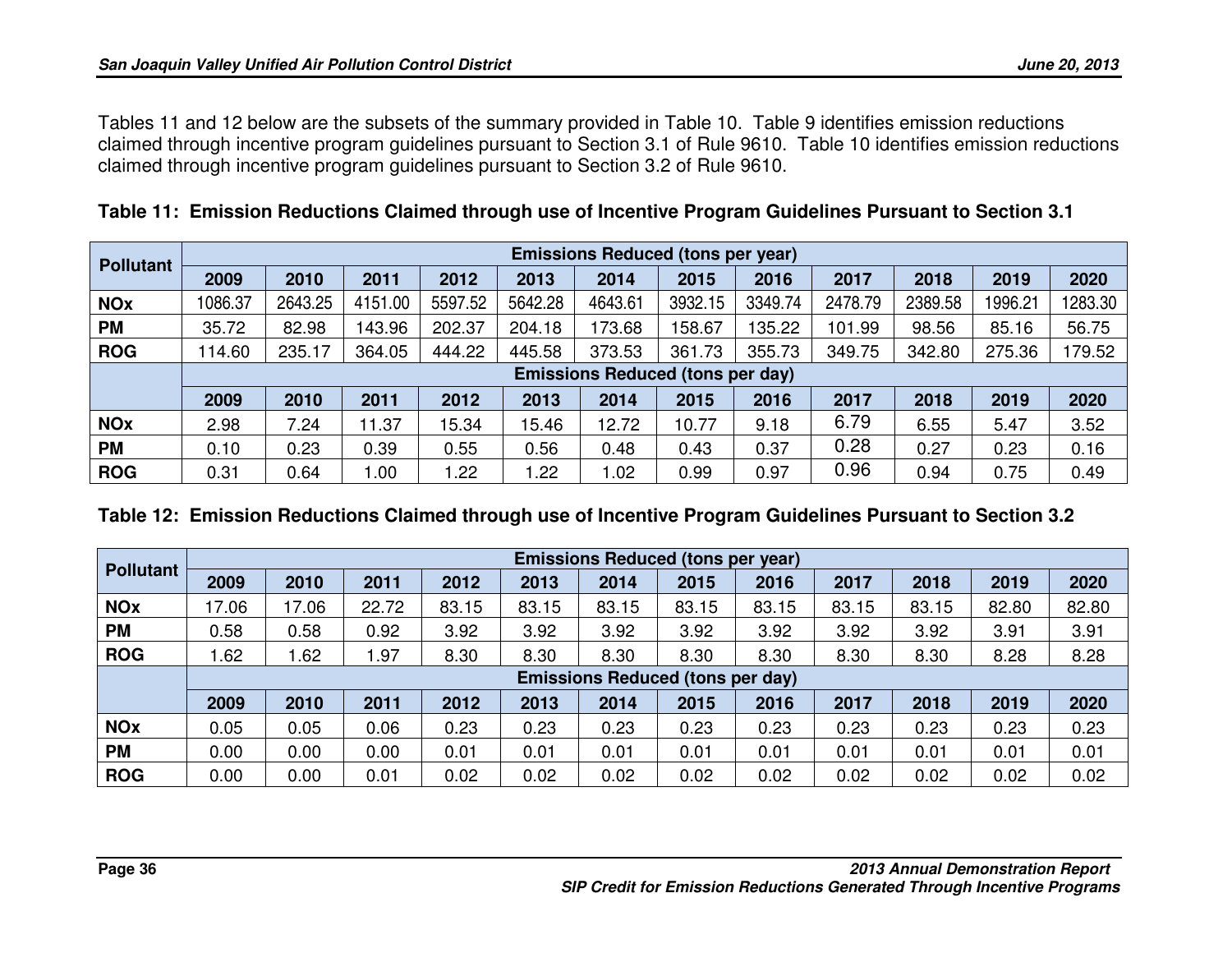# Cost Effectiveness

The table below is a summary of the overall cost effectiveness (expressed as dollars per ton of emissions reduced), including incentive contributions, and total lifetime emission reductions, for District-administered incentive programs claimed in this annual demonstration report that utilized the Carl Moyer and Proposition 1B incentive program guidelines as identified in Sections 3.1 and 3.2 of Rule 9610. Because each incentive program guideline calculates cost effectiveness differently, the cost-effectiveness represented in Table 13 was calculated by first determining the cost effectiveness for each individual project and then averaging that number for all projects accounted for.

# **Table 13: Summary of District-Administered Incentive Programs**

| <b>Project Type</b>                          | <b>Incentive</b><br><b>Contribution</b><br><b>Provided</b> | <b>Grantee</b><br><b>Investment</b> | <b>Total Emissions</b><br><b>Reductions</b><br>(Lifetime tons) | <b>Cost</b><br><b>Effectiveness</b><br>(\$/tons) |
|----------------------------------------------|------------------------------------------------------------|-------------------------------------|----------------------------------------------------------------|--------------------------------------------------|
| <b>Off-Road Mobile Equipment</b>             |                                                            |                                     |                                                                |                                                  |
| Replacement/Repower/Retrofit <sup>1</sup>    | \$35,774,661.59                                            | \$28,819,236.24                     | 7,557.19                                                       | \$4,881.28                                       |
| Agricultural Pump Repower <sup>1</sup>       | \$25,945,807                                               | \$8,035,811                         | 8086.21                                                        | \$5,185.30                                       |
| New Electric Agricultural Pump <sup>1</sup>  | \$335,144                                                  | \$1,463,625                         | 387.81                                                         | \$1,466.23                                       |
| Trucks Replacement <sup>1</sup>              | \$89,409,800                                               | \$118,119,558                       | 10593.76                                                       | \$14,051.12                                      |
| Locomotives Repower <sup>2</sup>             | \$16,919,908                                               | \$4,509,370                         | 1805.24                                                        | \$8,940.96                                       |
| New Off-Road Mobile Equipment <sup>2,3</sup> | \$82,822                                                   | \$193,296                           | 3.94                                                           | \$20,916.97                                      |

1. SIP-creditable incentive-based emission reductions claimed through incentive program guidelines identified in Section 3.1 of Rule 9610.

2. SIP-creditable incentive-based emission reductions claimed through incentive program guidelines identified in Section 3.2 of Rule 9610.

3. New Off-Road Mobile Equipment is specific to the new purchase of electric large spark ignition (LSI) forklifts.

# Carl Moyer Incentive Program Guidelines

The following set of tables summarize the amount of emission reductions claimed in the SIP under Rule 9610 for incentive programs administered by the District using the Carl Moyer Incentive Program Guidelines. Table 14 summarizes the total SIP-creditable incentive-based emission reductions claimed under Sections 3.1 and 3.2 of Rule 9610. Tables 13 through 16 summarize the emission reductions claimed in the SIP from incentive program guidelines identified in Section 3.1 of Rule 9610, while Table 19 summarizes emission reductions claimed in the SIP for locomotive alternative technology switchers projects and new electric forklift purchases, pursuant to Section 3.2 of the rule.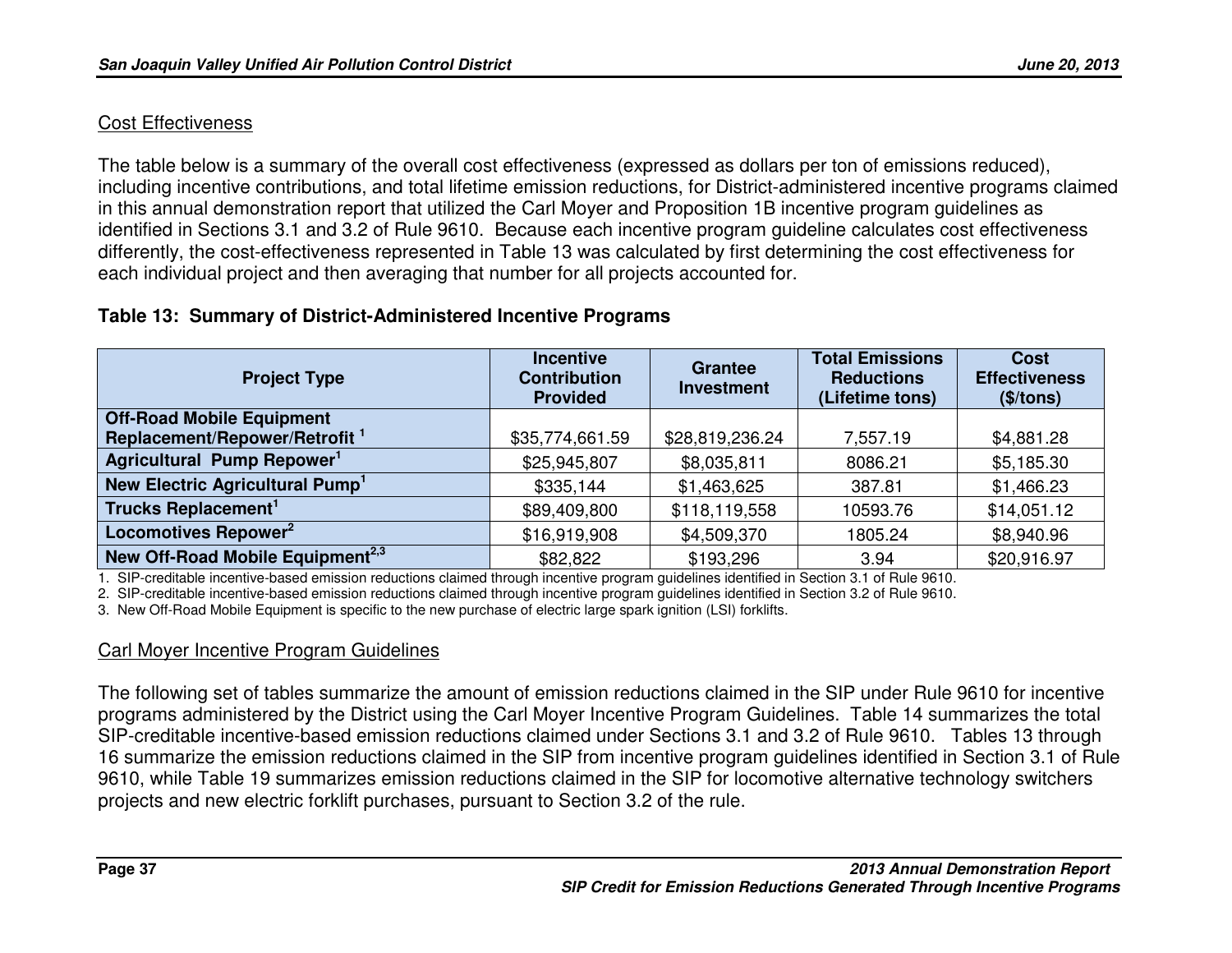| <b>Pollutant</b>      | <b>Emissions Reduced (tons per year)</b> |         |         |         |         |                                  |         |         |        |        |        |        |
|-----------------------|------------------------------------------|---------|---------|---------|---------|----------------------------------|---------|---------|--------|--------|--------|--------|
|                       | 2009                                     | 2010    | 2011    | 2012    | 2013    | 2014                             | 2015    | 2016    | 2017   | 2018   | 2019   | 2020   |
| <b>NO<sub>x</sub></b> | 865.21                                   | 1179.70 | 1568.04 | 2105.04 | 2111.29 | 203.82                           | 1064.54 | 1003.99 | 951.86 | 901.84 | 654.55 | 607.64 |
| <b>PM</b>             | 22.52                                    | 31.19   | 46.24   | 69.27   | 69.84   | 47.87                            | 45.07   | 43.46   | 40.90  | 38.64  | 30.65  | 28.43  |
| <b>ROG</b>            | 96.41                                    | 124.29  | 170.21  | 236.49  | 237.84  | 165.80                           | 154.00  | 148.00  | 142.02 | 135.07 | 87.41  | 84.26  |
|                       |                                          |         |         |         |         | Emissions Reduced (tons per day) |         |         |        |        |        |        |
|                       | 2009                                     | 2010    | 2011    | 2012    | 2013    | 2014                             | 2015    | 2016    | 2017   | 2018   | 2019   | 2020   |
| <b>NOx</b>            | 2.37                                     | 3.23    | 4.30    | 5.77    | 5.78    | 3.30                             | 2.92    | 2.75    | 2.61   | 2.47   | 1.79   | 1.66   |
| <b>PM</b>             | 0.06                                     | 0.09    | 0.13    | 0.19    | 0.19    | 0.13                             | 0.12    | 0.12    | 0.11   | 0.11   | 0.08   | 0.08   |
| <b>ROG</b>            | 0.26                                     | 0.34    | 0.47    | 0.65    | 0.65    | 0.45                             | 0.42    | 0.41    | 0.39   | 0.37   | 0.24   | 0.23   |

# **Table 14: Total Claimed SIP-Creditable Incentive-Based Emission Reductions Using the Carl Moyer Guidelines**

**Table 15: SIP-Creditable Incentive-Based Emission Reductions for Off-Road Compression-Ignition Equipment Replacement Claimed Pursuant to Section 3.1** 

| <b>Pollutant</b> |          |      |        |        |        |        | <b>Emissions Reduced (tons per year)</b> |        |        |        |        |        |
|------------------|----------|------|--------|--------|--------|--------|------------------------------------------|--------|--------|--------|--------|--------|
|                  | 2009     | 2010 | 2011   | 2012   | 2013   | 2014   | 2015                                     | 2016   | 2017   | 2018   | 2019   | 2020   |
| <b>NOx</b>       | $0.00\,$ | 0.00 | 170.33 | 469.96 | 484.47 | 484.47 | 484.47                                   | 484.47 | 484.47 | 484.47 | 484.47 | 484.47 |
| <b>PM</b>        | $0.00\,$ | 0.00 | 7.73   | 22.81  | 23.44  | 23.44  | 23.44                                    | 23.44  | 23.44  | 23.44  | 23.44  | 23.44  |
| <b>ROG</b>       | 0.00     | 0.00 | 25.47  | 72.08  | 73.83  | 73.83  | 73.83                                    | 73.83  | 73.83  | 73.83  | 73.83  | 73.83  |
|                  |          |      |        |        |        |        | <b>Emissions Reduced (tons per day)</b>  |        |        |        |        |        |
|                  | 2009     | 2010 | 2011   | 2012   | 2013   | 2014   | 2015                                     | 2016   | 2017   | 2018   | 2019   | 2020   |
| <b>NOx</b>       | $0.00\,$ | 0.00 | 0.47   | 1.29   | l.33   | 1.33   | 1.33                                     | 1.33   | . 33   | 1.33   | 1.33   | 1.33   |
| <b>PM</b>        | $0.00\,$ | 0.00 | 0.02   | 0.06   | 0.06   | 0.06   | 0.06                                     | 0.06   | 0.06   | 0.06   | 0.06   | 0.06   |
| <b>ROG</b>       | $0.00\,$ | 0.00 | 0.07   | 0.20   | 0.20   | 0.20   | 0.20                                     | 0.20   | 0.20   | 0.20   | 0.20   | 0.20   |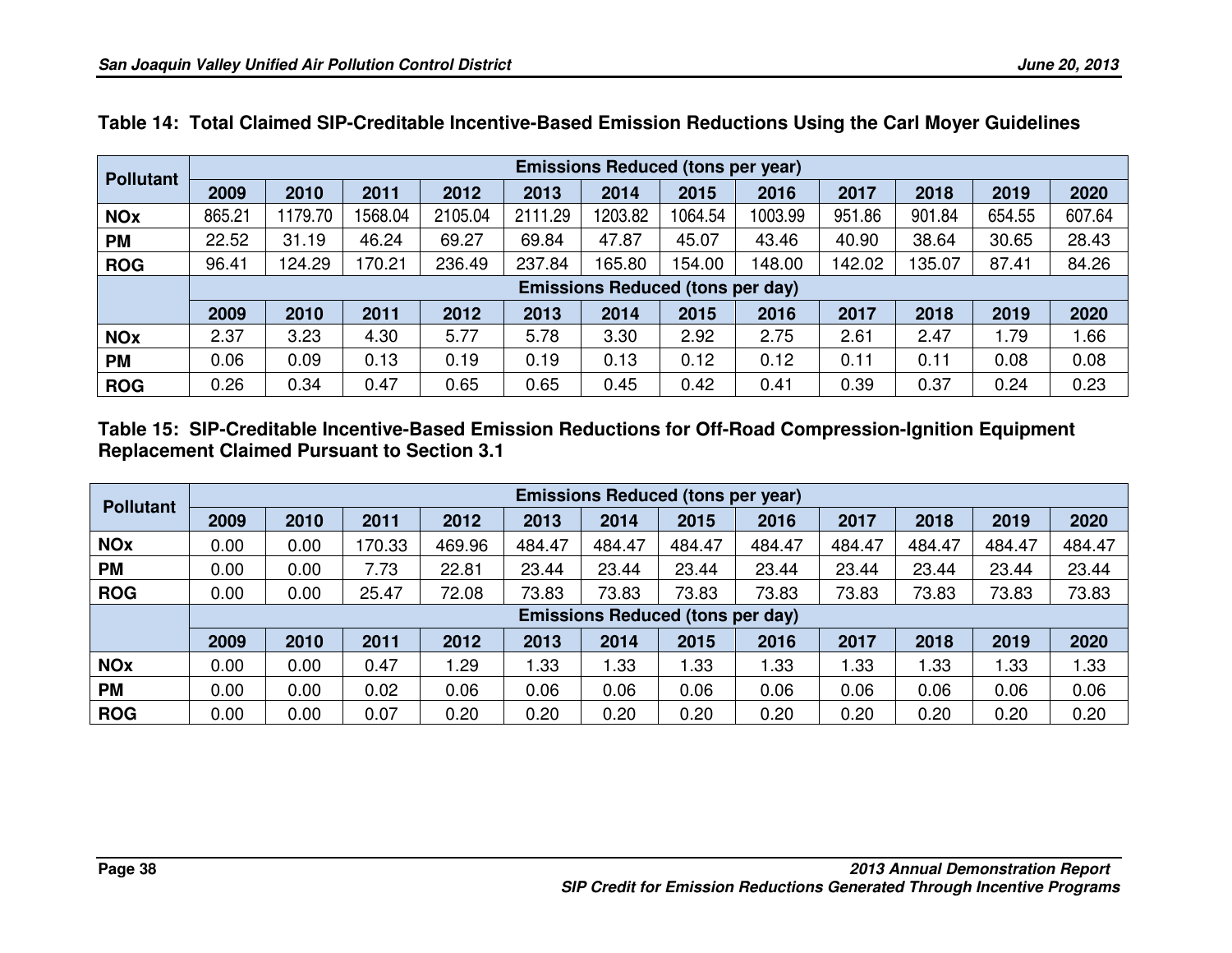| <b>Pollutant</b> |       |        |        |        |        |        | <b>Emissions Reduced (tons per year)</b> |        |        |       |      |      |
|------------------|-------|--------|--------|--------|--------|--------|------------------------------------------|--------|--------|-------|------|------|
|                  | 2009  | 2010   | 2011   | 2012   | 2013   | 2014   | 2015                                     | 2016   | 2017   | 2018  | 2019 | 2020 |
| <b>NOx</b>       | 57.54 | 108.86 | 158.88 | 209.04 | 213.21 | 205.70 | 202.80                                   | 152.77 | 105.18 | 55.17 | 5.43 | 0.42 |
| <b>PM</b>        | .57   | 4.12   | 6.38   | 8.05   | 8.24   | 7.94   | 7.77                                     | 6.50   | 4.18   | 1.92  | 0.25 | 0.00 |
| <b>ROG</b>       | 6.30  | 12.41  | 19.36  | 25.51  | 26.08  | 25.24  | 24.85                                    | 19.39  | 13.73  | 6.78  | 0.63 | 0.00 |
|                  |       |        |        |        |        |        | <b>Emissions Reduced (tons per day)</b>  |        |        |       |      |      |
|                  | 2009  | 2010   | 2011   | 2012   | 2013   | 2014   | 2015                                     | 2016   | 2017   | 2018  | 2019 | 2020 |
| <b>NOx</b>       | 0.16  | 0.30   | 0.44   | 0.57   | 0.58   | 0.56   | 0.56                                     | 0.42   | 0.29   | 0.15  | 0.01 | 0.00 |
| <b>PM</b>        | 0.00  | 0.01   | 0.02   | 0.02   | 0.02   | 0.02   | 0.02                                     | 0.02   | 0.01   | 0.01  | 0.00 | 0.00 |
| <b>ROG</b>       | 0.02  | 0.03   | 0.05   | 0.07   | 0.07   | 0.07   | 0.07                                     | 0.05   | 0.04   | 0.02  | 0.00 | 0.00 |

**Table 16: SIP-Creditable Incentive-Based Emission Reductions for Off-Road Compression-Ignition Equipment Repower and Retrofit Claimed Pursuant to Section 3.1** 

**Table 17: SIP-Creditable Incentive-Based Emission Reductions for Repower of Agricultural Pumps Engines Claimed Pursuant to Section 3.1** 

| <b>Pollutant</b> |        |         |         |         |        |        | <b>Emissions Reduced (tons per year)</b> |        |        |        |       |       |
|------------------|--------|---------|---------|---------|--------|--------|------------------------------------------|--------|--------|--------|-------|-------|
|                  | 2009   | 2010    | 2011    | 2012    | 2013   | 2014   | 2015                                     | 2016   | 2017   | 2018   | 2019  | 2020  |
| <b>NOx</b>       | 790.60 | 1036.20 | 1190.57 | 1307.02 | 294.60 | 394.63 | 258.26                                   | 247.75 | 243.19 | 243.19 | 46.00 | 21.66 |
| <b>PM</b>        | 20.38  | 25.64   | 30.22   | 33.45   | 33.21  | 11.53  | 8.90                                     | 8.56   | 8.32   | 8.32   | 2.02  | 0.89  |
| <b>ROG</b>       | 88.49  | 109.36  | 122.05  | 128.72  | 127.75 | 56.54  | 45.13                                    | 44.59  | 44.27  | 44.27  | 2.79  | 1.18  |
|                  |        |         |         |         |        |        | <b>Emissions Reduced (tons per day)</b>  |        |        |        |       |       |
|                  | 2009   | 2010    | 2011    | 2012    | 2013   | 2014   | 2015                                     | 2016   | 2017   | 2018   | 2019  | 2020  |
| <b>NOx</b>       | 2.17   | 2.84    | 3.26    | 3.58    | 3.55   | 1.08   | 0.71                                     | 0.68   | 0.67   | 0.67   | 0.13  | 0.06  |
| <b>PM</b>        | 0.06   | 0.07    | 0.08    | 0.09    | 0.09   | 0.03   | 0.02                                     | 0.02   | 0.02   | 0.02   | 0.01  | 0.00  |
| <b>ROG</b>       | 0.24   | 0.30    | 0.33    | 0.35    | 0.35   | 0.15   | 0.12                                     | 0.12   | 0.12   | 0.12   | 0.01  | 0.00  |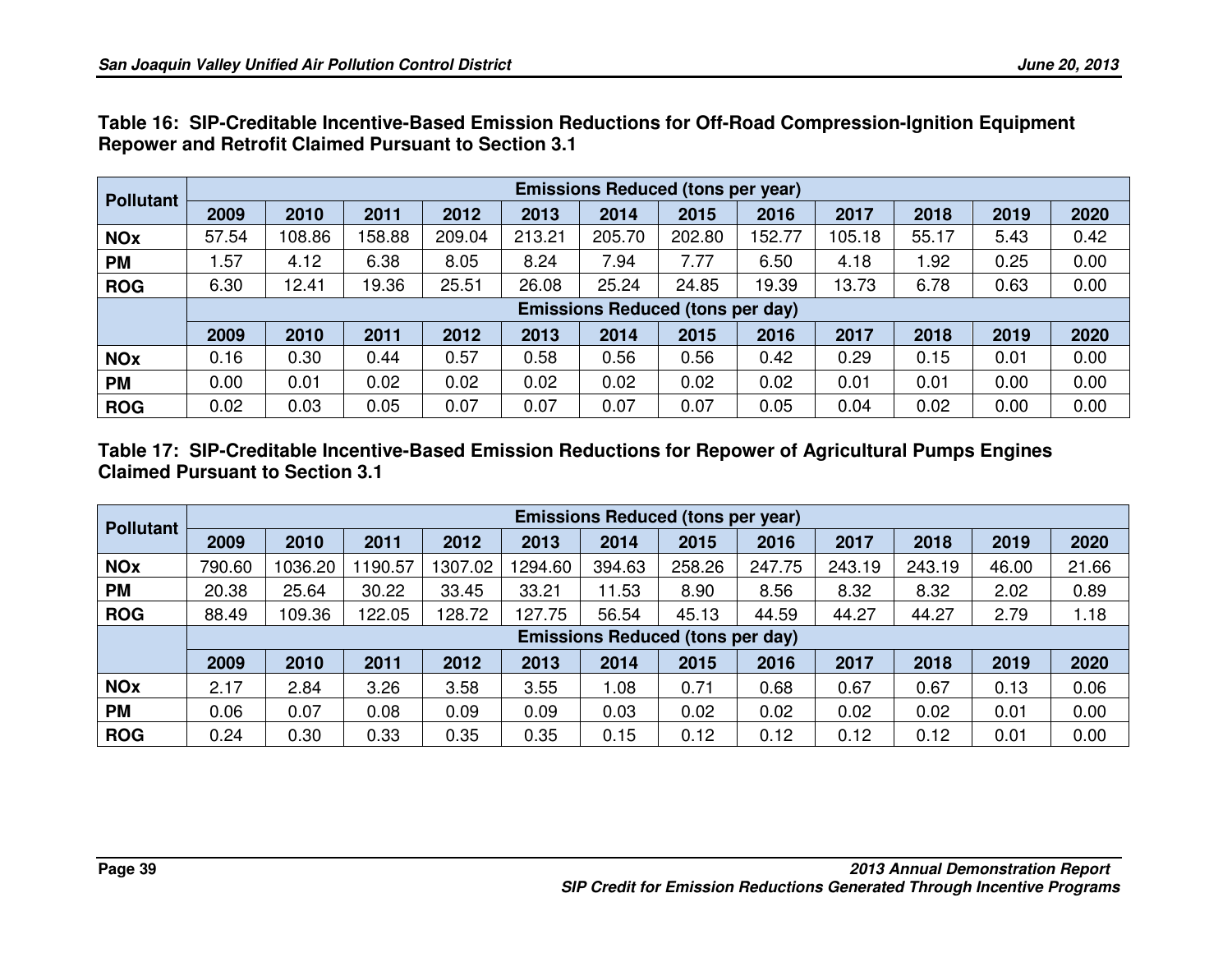| <b>Pollutant</b> | <b>Emissions Reduced (tons per year)</b> |       |       |       |       |                                         |       |       |       |       |       |       |
|------------------|------------------------------------------|-------|-------|-------|-------|-----------------------------------------|-------|-------|-------|-------|-------|-------|
|                  | 2009                                     | 2010  | 2011  | 2012  | 2013  | 2014                                    | 2015  | 2016  | 2017  | 2018  | 2019  | 2020  |
| <b>NOx</b>       | 0.00                                     | 17.57 | 25.54 | 35.86 | 35.86 | 35.86                                   | 35.86 | 35.86 | 35.86 | 35.86 | 35.86 | 18.29 |
| <b>PM</b>        | 0.00                                     | 0.85  | 0.99  | 1.04  | 1.04  | 1.04                                    | 1.04  | 1.04  | 1.04  | 1.04  | 1.04  | 0.19  |
| <b>ROG</b>       | 0.00                                     | 0.91  | 1.37  | .88   | 1.88  | 88.1                                    | .88   | .88   | 1.88  | 1.88  | 88.1  | 0.98  |
|                  |                                          |       |       |       |       | <b>Emissions Reduced (tons per day)</b> |       |       |       |       |       |       |
|                  | 2009                                     | 2010  | 2011  | 2012  | 2013  | 2014                                    | 2015  | 2016  | 2017  | 2018  | 2019  | 2020  |
| <b>NOx</b>       | 0.00                                     | 0.05  | 0.07  | 0.10  | 0.10  | 0.10                                    | 0.10  | 0.10  | 0.10  | 0.10  | 0.10  | 0.05  |
| <b>PM</b>        | 0.00                                     | 0.00  | 0.00  | 0.00  | 0.00  | 0.00                                    | 0.00  | 0.00  | 0.00  | 0.00  | 0.00  | 0.00  |
| <b>ROG</b>       | 0.00                                     | 0.00  | 0.00  | 0.01  | 0.01  | 0.01                                    | 0.01  | 0.01  | 0.01  | 0.01  | 0.01  | 0.00  |

**Table 18: SIP-Creditable Incentive-Based Emission Reductions for Purchase of New Electric Agricultural Pump Motors Claimed Pursuant to Section 3.1**

#### **Table 19: SIP-Creditable Incentive-Based Emission Reductions for Locomotives and New Electric Forklift Purchase Claimed Pursuant to Section 3.2**

| <b>Pollutant</b> |      | <b>Emissions Reduced (tons per year)</b> |       |       |       |       |                                         |       |       |       |       |       |  |  |
|------------------|------|------------------------------------------|-------|-------|-------|-------|-----------------------------------------|-------|-------|-------|-------|-------|--|--|
|                  | 2009 | 2010                                     | 2011  | 2012  | 2013  | 2014  | 2015                                    | 2016  | 2017  | 2018  | 2019  | 2020  |  |  |
| <b>NOx</b>       | 7.06 | 17.06                                    | 22.72 | 83.15 | 83.15 | 83.15 | 83.15                                   | 83.15 | 83.15 | 83.15 | 82.80 | 82.80 |  |  |
| <b>PM</b>        | 0.58 | 0.58                                     | 0.92  | 3.92  | 3.92  | 3.92  | 3.92                                    | 3.92  | 3.92  | 3.92  | 3.91  | 3.91  |  |  |
| <b>ROG</b>       | .62  | . 62                                     | 1.97  | 8.30  | 8.30  | 8.30  | 8.30                                    | 8.30  | 8.30  | 8.30  | 8.28  | 8.28  |  |  |
|                  |      |                                          |       |       |       |       | <b>Emissions Reduced (tons per day)</b> |       |       |       |       |       |  |  |
|                  | 2009 | 2010                                     | 2011  | 2012  | 2013  | 2014  | 2015                                    | 2016  | 2017  | 2018  | 2019  | 2020  |  |  |
| <b>NOx</b>       | 0.05 | 0.05                                     | 0.06  | 0.23  | 0.23  | 0.23  | 0.23                                    | 0.23  | 0.23  | 0.23  | 0.23  | 0.23  |  |  |
| <b>PM</b>        | 0.00 | 0.00                                     | 0.00  | 0.01  | 0.01  | 0.01  | 0.01                                    | 0.01  | 0.01  | 0.01  | 0.01  | 0.01  |  |  |
| <b>ROG</b>       | 0.00 | 0.00                                     | 0.01  | 0.02  | 0.02  | 0.02  | 0.02                                    | 0.02  | 0.02  | 0.02  | 0.02  | 0.02  |  |  |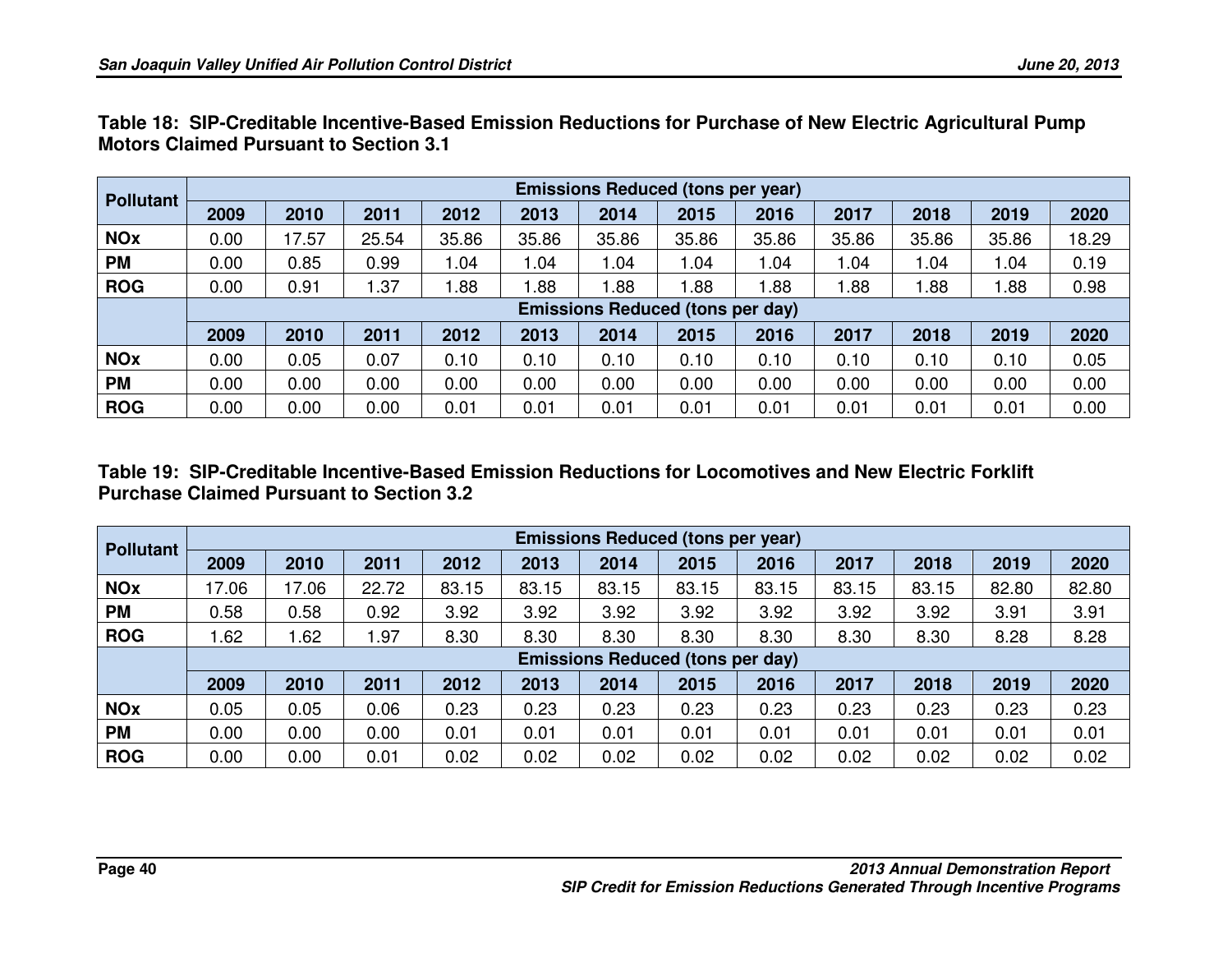#### Proposition 1B Incentive Program Guidelines

The following table is a summary of incentive-based emission reductions claimed in the SIP from incentive programs administered by the District using the Proposition 1B incentive program guidelines, as identified in Section 3.1 of Rule 9610.

| <b>Pollutant</b>      | <b>Emissions Reduced (tons per year)</b> |        |        |         |         |         |         |        |       |      |      |      |
|-----------------------|------------------------------------------|--------|--------|---------|---------|---------|---------|--------|-------|------|------|------|
|                       | 2009                                     | 2010   | 2011   | 2012    | 2013    | 2014    | 2015    | 2016   | 2017  | 2018 | 2019 | 2020 |
| <b>NO<sub>x</sub></b> | 91.80                                    | 668.19 | 185.92 | 2004.74 | 2043.25 | 1952.05 | 1379.87 | 858.01 | 39.20 | 0.00 | 0.00 | 0.00 |
| <b>PM</b>             | 8.35                                     | 20.76  | 41.43  | 73.18   | 74.41   | 65.89   | 53.68   | 31.85  | 1.18  | 0.00 | 0.00 | 0.00 |
| <b>ROG</b>            | 0.00                                     | 0.00   | 0.00   | 0.00    | 0.00    | 0.00    | 0.00    | 0.00   | 0.00  | 0.00 | 0.00 | 0.00 |
|                       | <b>Emissions Reduced (tons per day)</b>  |        |        |         |         |         |         |        |       |      |      |      |
|                       | 2009                                     | 2010   | 2011   | 2012    | 2013    | 2014    | 2015    | 2016   | 2017  | 2018 | 2019 | 2020 |
| <b>NO<sub>x</sub></b> | 0.25                                     | 1.83   | 3.25   | 5.49    | 5.60    | 5.35    | 3.78    | 2.35   | 0.11  | 0.00 | 0.00 | 0.00 |
| <b>PM</b>             | 0.02                                     | 0.06   | 0.11   | 0.20    | 0.20    | 0.18    | 0.15    | 0.09   | 0.00  | 0.00 | 0.00 | 0.00 |
| <b>ROG</b>            | 0.00                                     | 0.00   | 0.00   | 0.00    | 0.00    | 0.00    | 0.00    | 0.00   | 0.00  | 0.00 | 0.00 | 0.00 |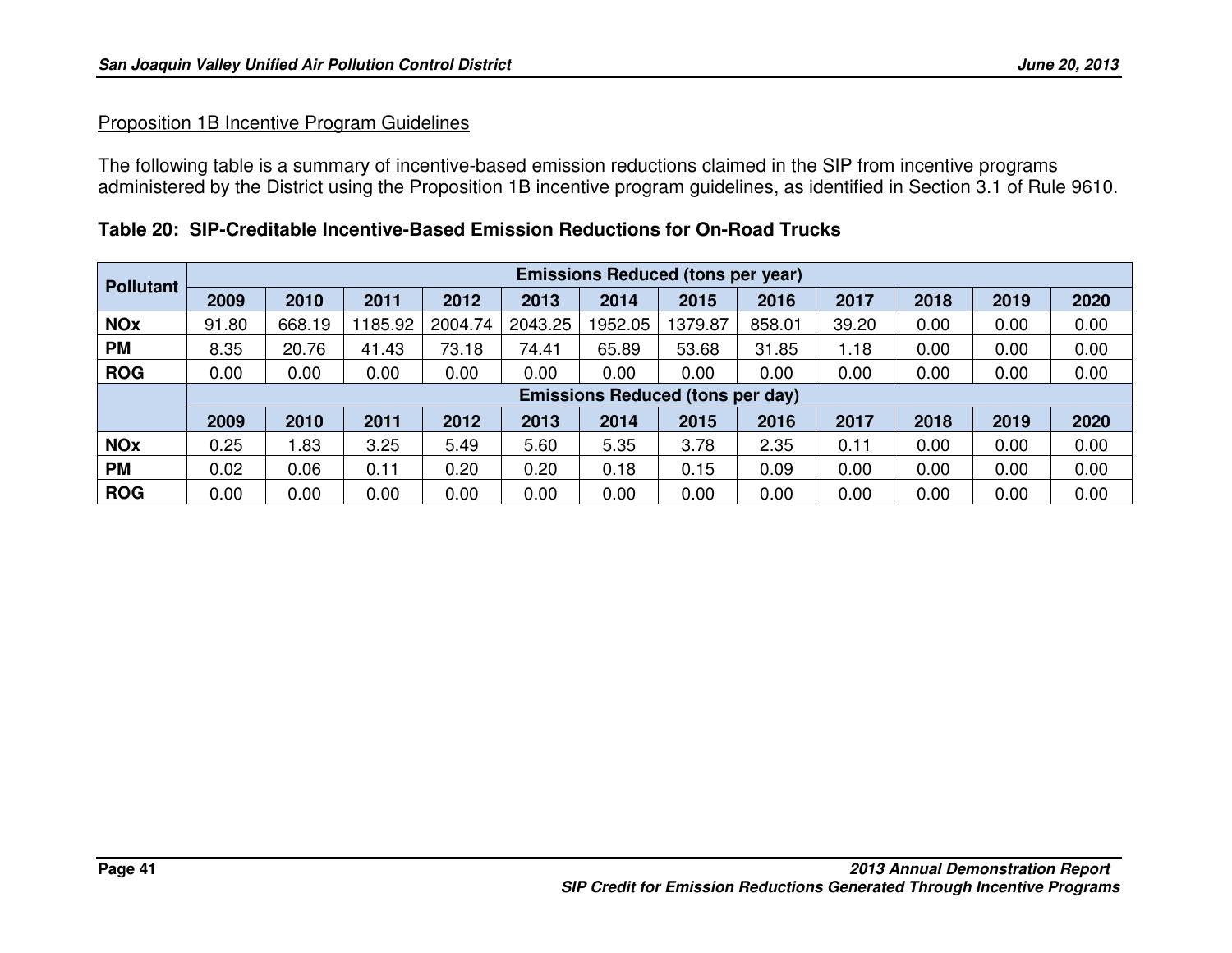#### NRCS Combustion Systems Improvement of Mobile Equipment Incentive Program Guidelines

The following table provides a summary of the SIP-creditable incentive-based emission reductions claimed in the SIP for incentive projects administered by the NRCS, as identified in Section 3.1 of Rule 9610.

| Table 21: SIP-Creditable Incentive-Based Emission Reductions for Agricultural Equipment |  |  |  |
|-----------------------------------------------------------------------------------------|--|--|--|
|                                                                                         |  |  |  |

| <b>Pollutant</b> | <b>Emissions Reduced (tons per year)</b> |        |         |         |         |         |         |         |         |         |         |        |
|------------------|------------------------------------------|--------|---------|---------|---------|---------|---------|---------|---------|---------|---------|--------|
|                  | 2009                                     | 2010   | 2011    | 2012    | 2013    | 2014    | 2015    | 2016    | 2017    | 2018    | 2019    | 2020   |
| <b>NOx</b>       | 145.08                                   | 789.92 | 1353.02 | 1495.72 | 1495.72 | 1495.72 | 1495.72 | 1495.72 | 1495.72 | 1495.72 | 1350.65 | 705.80 |
| <b>PM</b>        | 5.35                                     | 30.37  | 54.30   | 60.64   | 60.64   | 60.64   | 60.64   | 60.64   | 60.64   | 60.64   | 55.29   | 30.27  |
| <b>ROG</b>       | 19.37                                    | 08.54  | 188.64  | 207.87  | 207.87  | 207.87  | 207.87  | 207.87  | 207.87  | 207.87  | 188.50  | 99.33  |
|                  | <b>Emissions Reduced (tons per day)</b>  |        |         |         |         |         |         |         |         |         |         |        |
|                  | 2009                                     | 2010   | 2011    | 2012    | 2013    | 2014    | 2015    | 2016    | 2017    | 2018    | 2019    | 2020   |
| <b>NOx</b>       | 0.40                                     | 2.16   | 3.71    | 4.10    | 4.10    | 4.10    | 4.10    | 4.10    | 4.10    | 4.10    | 3.70    | l.93   |
| <b>PM</b>        | 0.01                                     | 0.08   | 0.15    | 0.17    | 0.17    | 0.17    | 0.17    | 0.17    | 0.17    | 0.17    | 0.15    | 0.08   |
| <b>ROG</b>       | 0.05                                     | 0.30   | 0.52    | 0.57    | 0.57    | 0.57    | 0.57    | 0.57    | 0.57    | 0.57    | 0.52    | 0.27   |

#### Case-By-Case Determinations

The following table provides a summary of the SIP-creditable incentive-based emission reductions for incentive projects that have been approved through a case-by-case process as identified in section 3.2.2 of Rule 9610.

#### Table 22: **Summary of Case-By-Case Determinations**

| <b>Project Number</b> | <b>Total Emissions Reductions</b><br>(Lifetime tons) | <b>Cost Effectiveness</b><br>(\$/ton) |  |  |
|-----------------------|------------------------------------------------------|---------------------------------------|--|--|
| No projects to report |                                                      |                                       |  |  |
|                       |                                                      |                                       |  |  |
|                       |                                                      |                                       |  |  |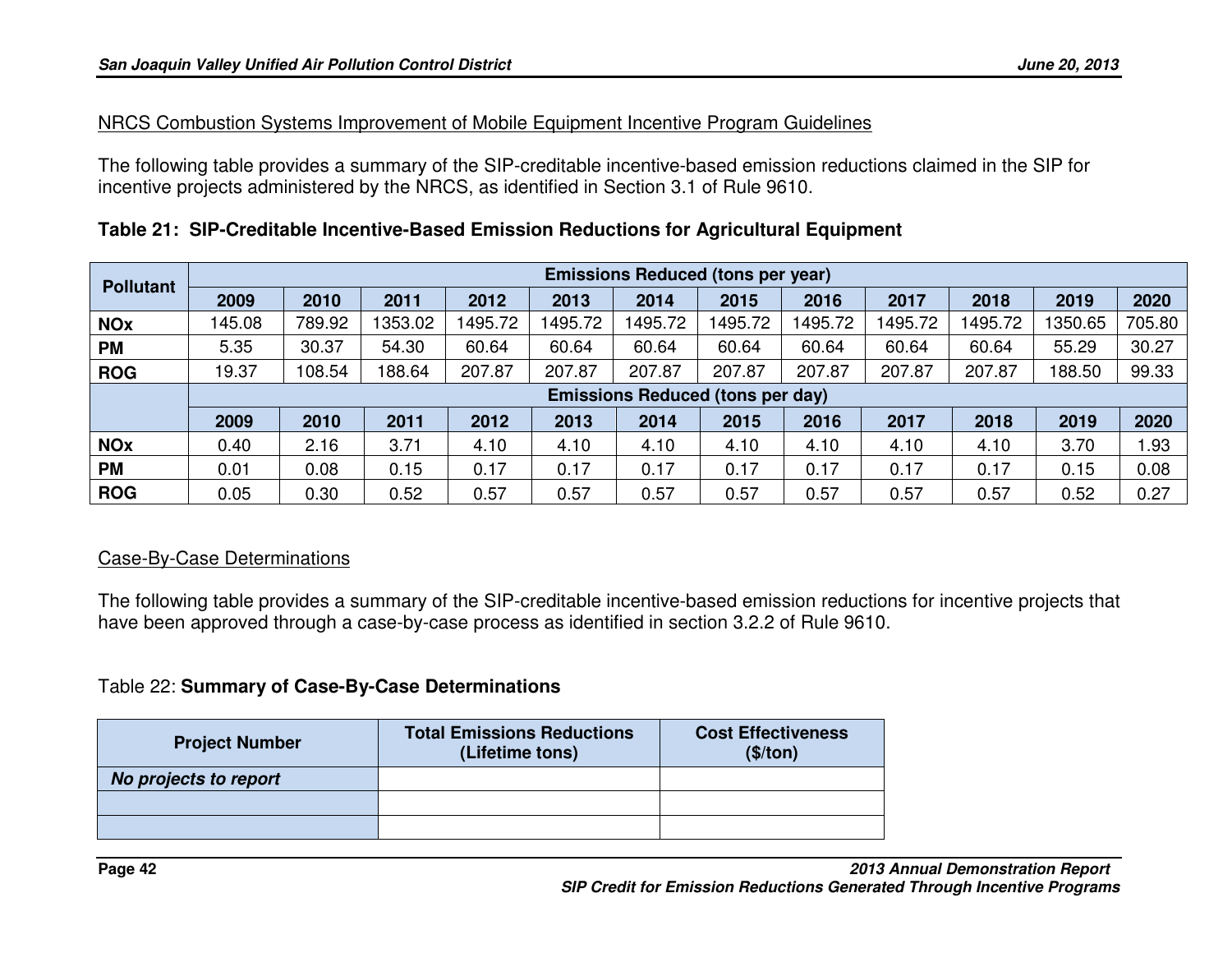**Appendix A** 

**District Incentive Program Project Information**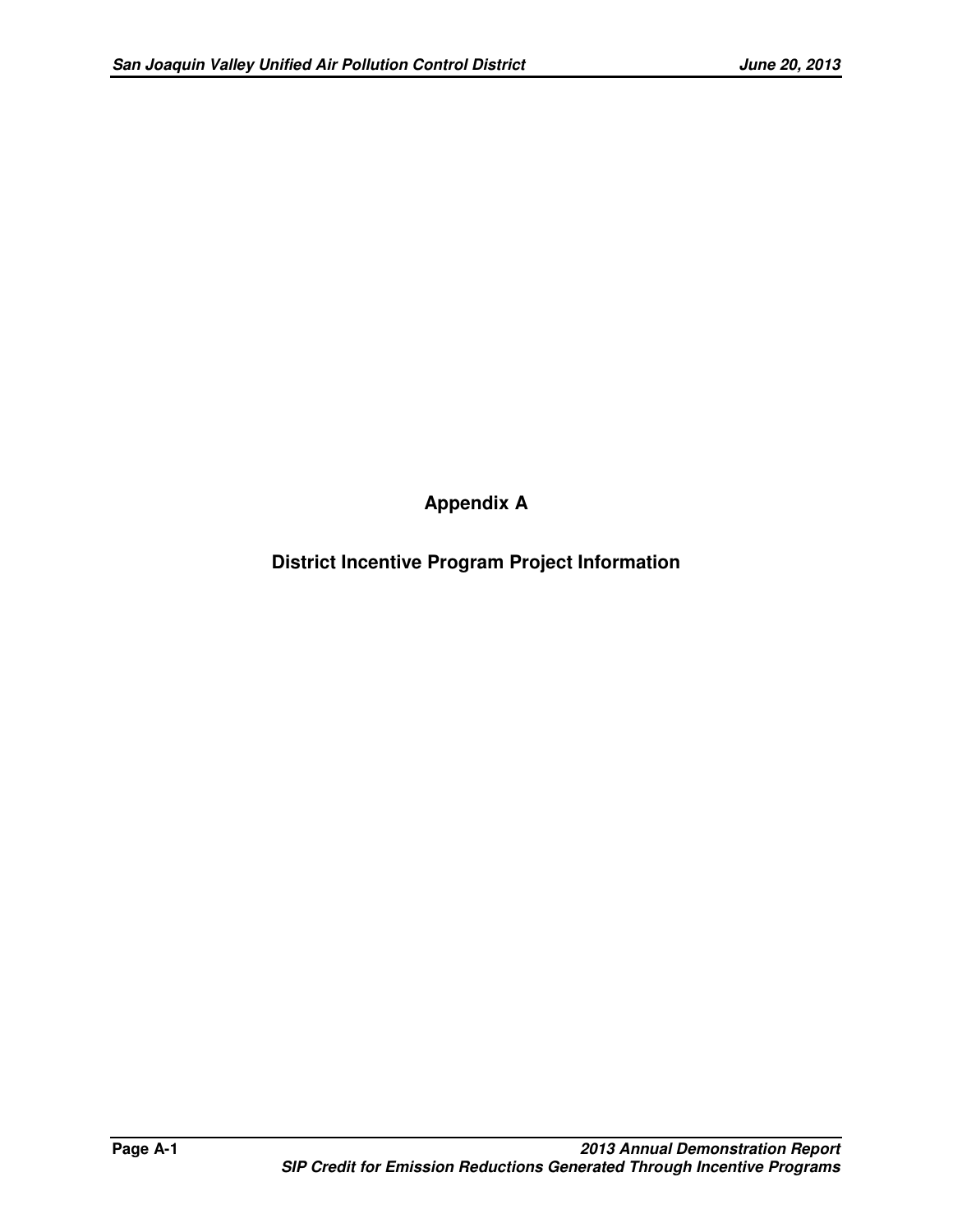This page intentionally blank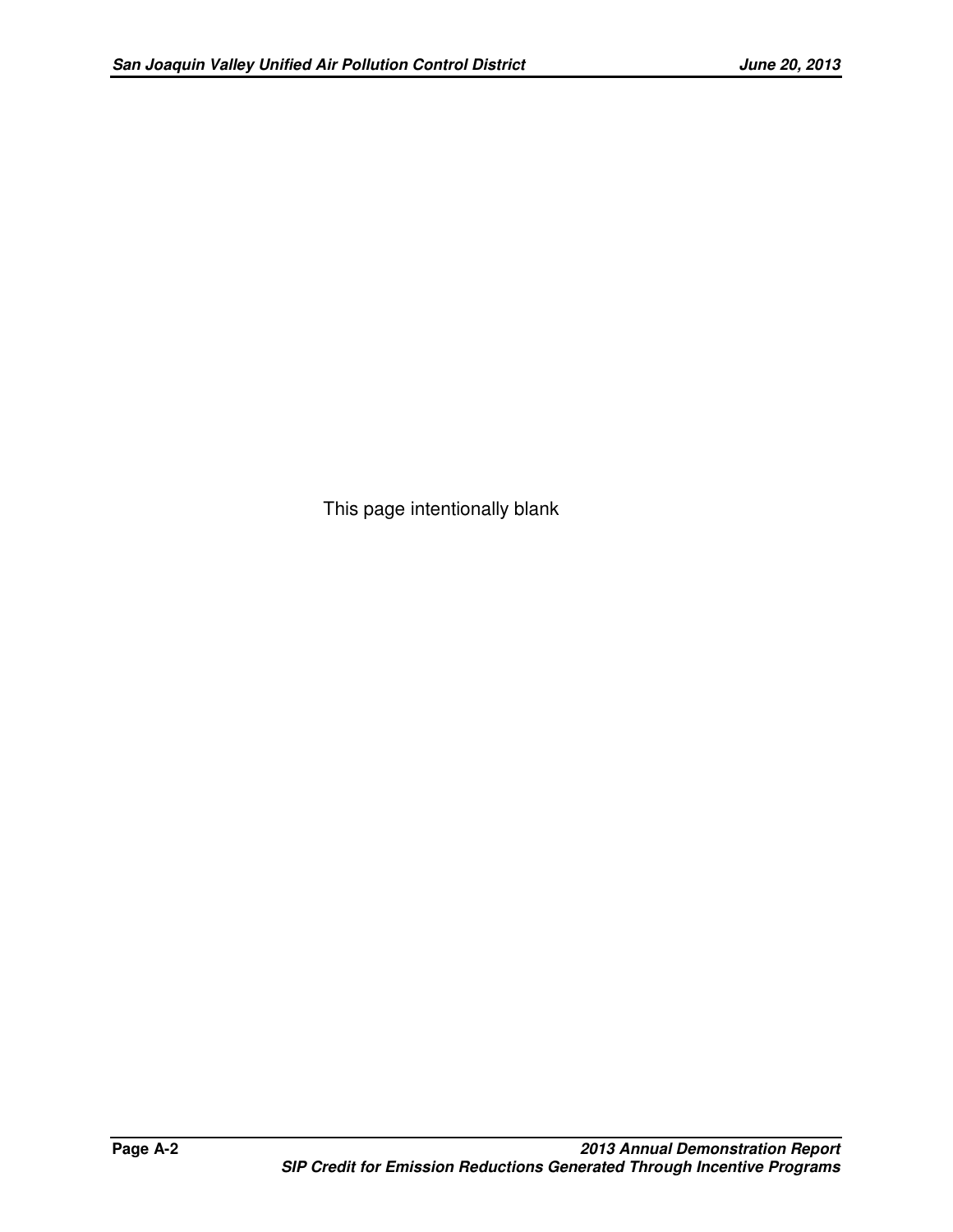**Appendix B** 

**NRCS Combustion System Improvement Program Project Information**